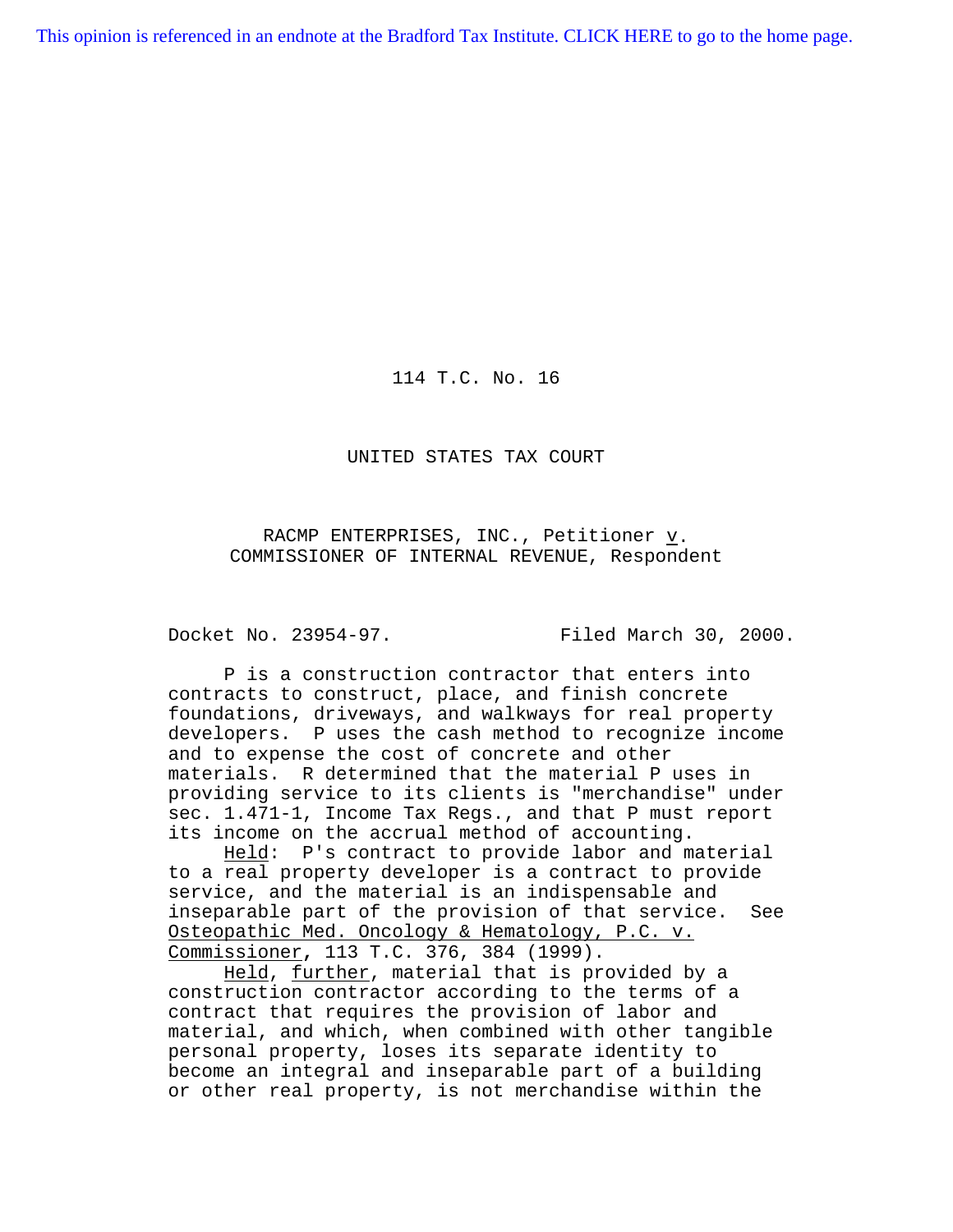meaning of sec. 1.471-1, Income Tax Regs. Held, further, under the facts of this case, R abused his discretion in determining that P must use the accrual method of accounting to report its income for Federal income tax purposes.

Kevin P. Courtney, for petitioner. Steven Walker, for respondent.

PARR, Judge:\* Respondent determined an \$82,577 income tax deficiency for petitioner's tax year ended August 31, 1994, and a section  $6662<sup>1</sup>$  accuracy-related penalty of \$16,515.

The issues for determination are: (1) Whether the material provided by petitioner in accordance with its contract to construct and place concrete foundations, driveways, and walkways is merchandise within the meaning of section 1.471-1, Income Tax Regs. We hold it is not. (2) Whether respondent abused his discretion in determining that petitioner's use of the cash method of accounting did not clearly reflect its income. We hold he did. (3) Whether petitioner is liable for an accuracy-related penalty. Because of our disposition of the preceding issues, we need not address this issue.

<sup>\*</sup>This case was reassigned to Judge Carolyn Miller Parr by order of the Chief Judge.

<sup>1</sup>Unless otherwise indicated, all section references are to the Internal Revenue Code in effect for the year at issue.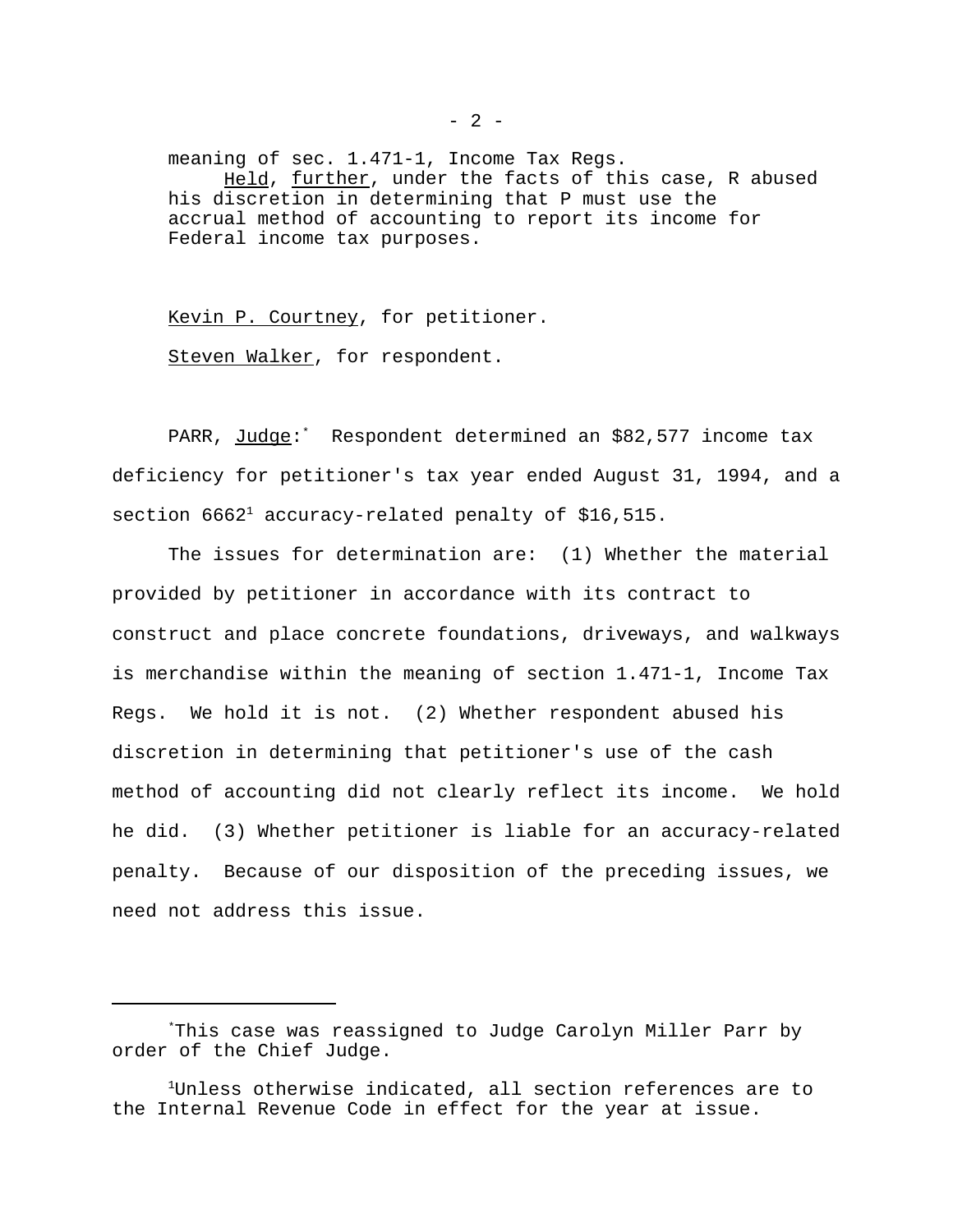#### FINDINGS OF FACT

Some of the facts have been stipulated and are so found. The stipulations of facts and the attached exhibits are incorporated herein by this reference. At the time the petition in this case was filed, petitioner was a California corporation with its principal place of business in Gilroy, California, where it had a small office and an equipment yard.

Petitioner is a licensed contractor in the State of California, holding a class C-8 license to construct, place, and finish concrete foundations and flatwork. The term "flatwork" means driveways and walkways.

Petitioner used concrete, sand, drain rock, and various hardware items (wire mesh, rebar, anchor bolts and rods, holddowns, P.A. straps, column bases, post bases, and drain piping), to perform its contracts.

The concrete, sand, rock, and hardware items were delivered to the construction site, not to petitioner's equipment yard or office. The invoices show that during the year at issue, the cost of sand was \$6.50 per ton and drain rock \$11.65 per ton. Occasionally, when the construction site became congested, petitioner would put some of the hardware items in the back of a truck, store the truck in its equipment yard overnight, and return it to the construction site the following day. Petitioner had a metal storage container similar to the type of containers

### $- 3 -$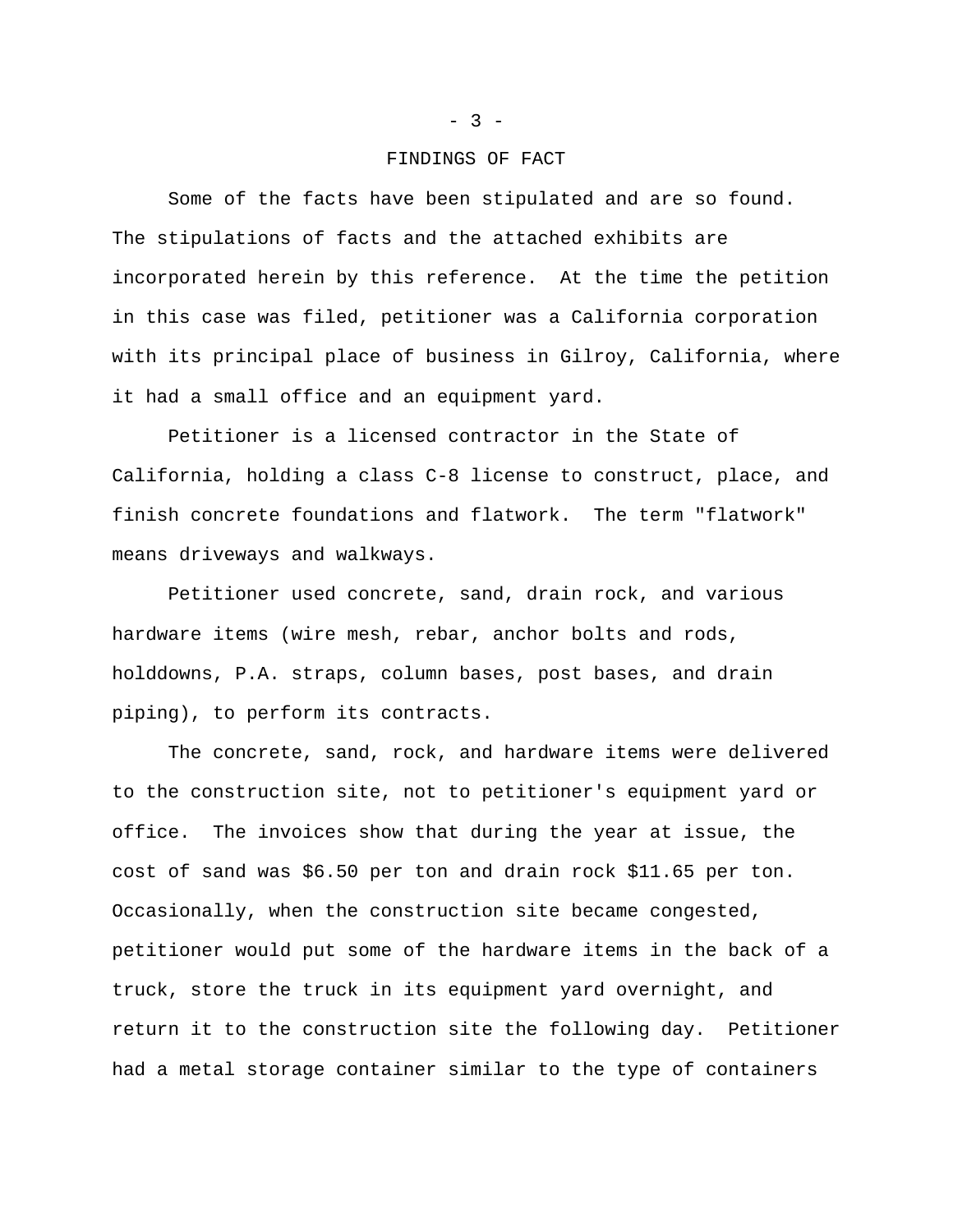used on cargo ships at its equipment yard that it used to store equipment and some hardware items.

### The Construction Cycle

## A. The Bid

During the year at issue, petitioner performed its construction activity in the following manner. Petitioner obtained a set of building plans from a developer and then visited the construction site to evaluate the soil, weather, and traffic conditions, and to ascertain the location of the materials suppliers. Petitioner calculated its bid price by summing its estimates of the cost of the labor and materials required to perform the work plus a margin for profit based upon the cost of the labor, the quantity of materials, and the complexity of the job.

The following is a typical bid worksheet prepared by petitioner:

## Typical Bid Worksheet

| Ready-mix concrete   | \$547.80     |
|----------------------|--------------|
| Sand                 | 225.00       |
| Other materials      | 69.44        |
| Other materials      | 7.70         |
| Other materials      | 4.80         |
| Total                | 854.74       |
| Tax $(8.5)$          | <u>72.65</u> |
| Total materials cost | 927.39       |
| Plus labor           | 477.20       |
| Equals               | 1,404.59     |
| Plus 15% profit      | 210.69       |
| Total                | 1,615.28     |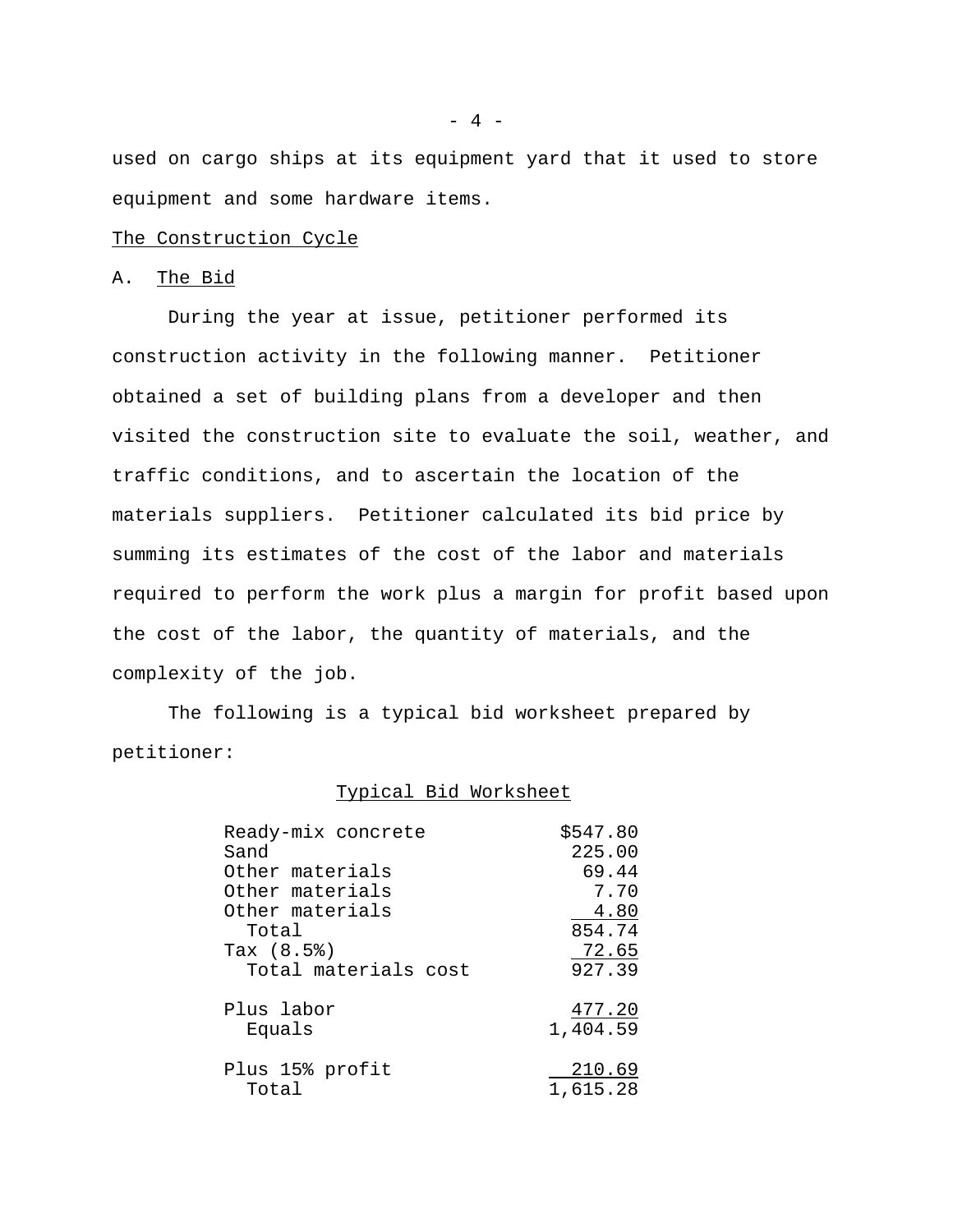### B. The Contract

If petitioner's bid was accepted by the developer, a written contract was executed to construct, place, and finish the required foundations and flatwork. The parties stipulated that a typical contract between petitioner and its clients provided the following:

In consideration of the mutual agreements contained herein, Contractor and Subcontractor [petitioner] agree as follows:

1. Work. The work to be performed hereunder shall include, and Subcontractor shall perform, all duties and services necessary or inherent to the type and trade classification of FOUNDATION & FLATWORK, the scope of which is more fully defined in Exhibit A -Scope of the Work, hereto (the "Work"). The Work shall include all work of such type and trade classification for the Project, and is to be performed in strict compliance with this Subcontract and the Contract Documents (as defined in Paragraph 9 hereof) and all addenda, amendments and changes thereto, whether or not stipulated in the Contract Documents, and shall include all work ordinarily and usually performed, and the supply of all facilities ordinarily and usually provided as part of the Work covered by this Subcontract or ordinarily and usually performed by a subcontractor doing work of such trade classification. Subcontractor, to the entire satisfaction and approval of Contractor (or its authorized representatives and/or assigns) and all governing agencies agrees to furnish sufficient labor, materials, tools, equipment and services and to properly perform the Work in a sound workmanlike and substantial manner. Subcontractor is employed by Contractor as an independent contractor to perform the work.

\* \* \* \* \* \* \* 15. Materials and Workmanship; Inspection and Testing

(a) All materials used in the Work shall be furnished in ample quantities to facilitate the proper and expeditious execution of the Work and shall be new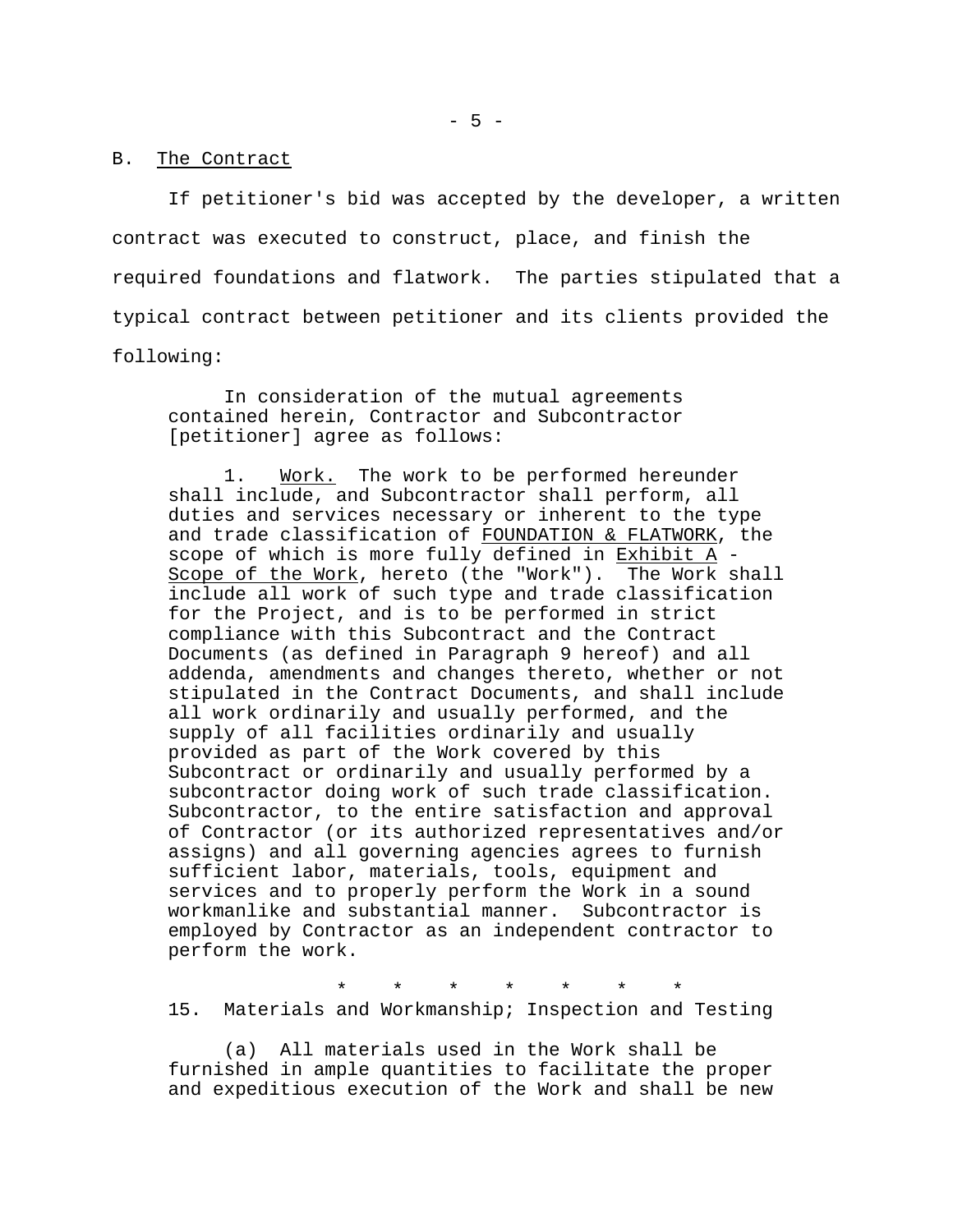and of the most suitable grade of their respective kinds and purpose. At the request of the Contractor, Subcontractor shall furnish to Contractor for approval, full information and/or samples concerning the materials or articles which Subcontractor intends to incorporate in the Work. The materials actually used in the Work shall conform to the information or samples approved. Machinery, equipment, materials and articles installed or used without such approval shall be used by Subcontractor at the risk of subsequent rejection by Contractor.

(b) Except as otherwise provided herein, all material and workmanship, if not otherwise designated by the Contract Documents, shall be subject to inspection, examination and test by Contractor at any and all times during manufacture and/or construction and at any and all places when such manufacturing or construction are carried on. Contractor shall have the right to reject improper or defective material or workmanship or require correction without charge to Contractor. Subcontractor shall promptly segregate and remove rejected material from the Project Site. Nothing contained in this Paragraph 15 shall in any way restrict the rights of Contractor under any warranty by Subcontractor of material or workmanship.

## 16. Warranty; Customer Service

(a) Subcontractor warrants and represents to Owner and to Contractor that the workmanship of the Work, all materials and equipment furnished for the Work, and all other aspects regarding the Work to be performed under this Subcontract shall be in conformance with this Subcontract and the Contract Documents, be of finest quality, and be free from faults and defects of design, material and Workmanship for a period of two (2) years from (i) the date of the initial occupancy of the particular residential unit for which an applicable portion of Subcontractor's Work was performed or (ii) for such longer period as may be required by FHA, VA and/or other applicable governmental authorities. Subcontractor agrees to satisfy its warranty obligations upon receipt of written notice from Contractor requiring same without cost to Contractor. The remedies provided in this Paragraph 16(a) shall not be restrictive but shall be cumulative and in addition to all other remedies of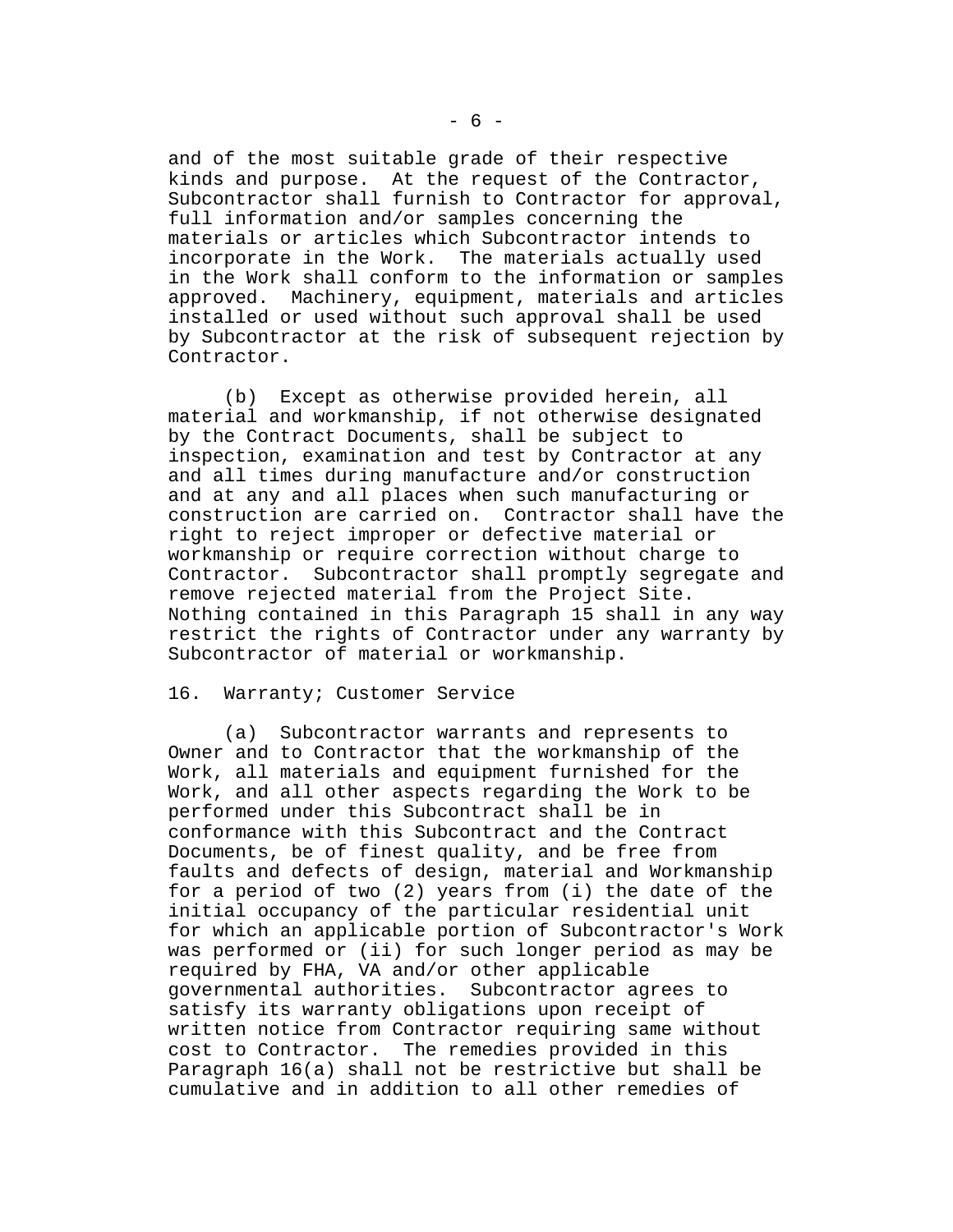Contractor hereunder and under California law, including all laws related to latent defects or fraud. If Contractor reasonably deems it more expedient to correct any of the Work covered by warranty itself because of any delay by Subcontractor, a "backcharge" may be made pursuant to Paragraph 23 below. This provision shall be binding upon the successors and assigns of Subcontractor and shall benefit the successors and assigns of the Contractor; including purchasers of residences within the Project.

\* \* \* \* \* \* \*

Exhibit A, Specific Scope of Work, of the contract provided the following:

- 1. General
- a. Subcontractor is responsible for all materials until final installation and acceptance by CONTRACTOR. Any loss due to theft or breakage prior to acceptance by CONTRACTOR shall be replaced by SUBCONTRACTOR at no additional charge to CONTRACTOR.
- b. SUBCONTRACTOR agrees herein that any labor, materials, and/or workmanship that does not comply to the CONTRACTOR'S standards shall be removed and replaced to conform to the CONTRACTOR'S standards.
- c. SUBCONTRACTOR further agrees that the quality of his workmanship and his materials shall be in strict accordance with the plans and these specifications.

\* \* \* \* \* \* \*

e. SUBCONTRACTOR shall warranty all concrete foundation work for two years from acceptance of work by CONTRACTOR.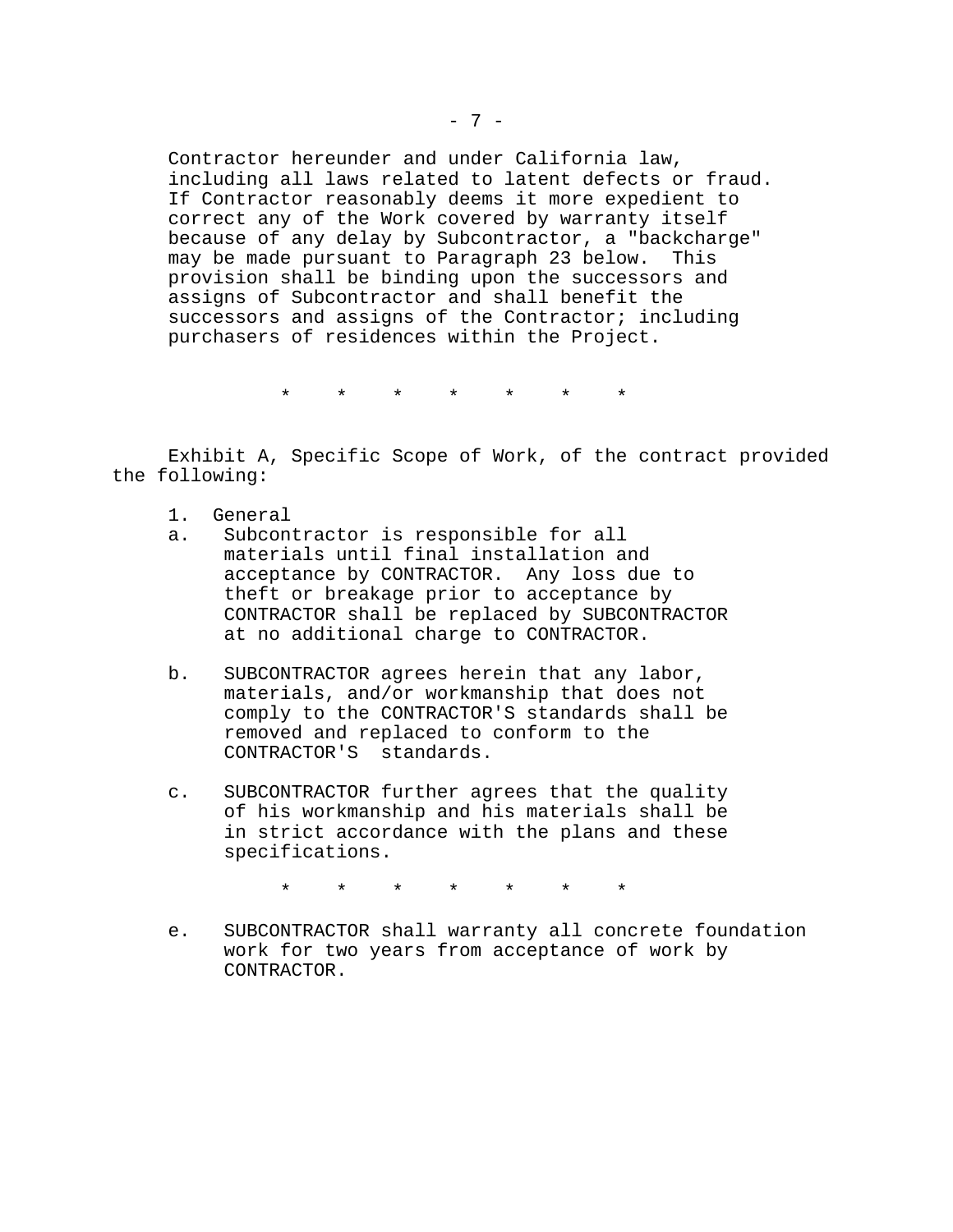### C. Performance of the Contract

Petitioner began performance of the contract by constructing the concrete forms on the ground out of lumber in accordance with the developer's blueprints. After the placement of the forms was accepted by the developer, fill sand and drain rock were spread within the forms according to the plan specifications. Petitioner cut wire mesh and rebar to size and placed them within the forms and engaged a carpenter subcontractor for the correct placement of the other hardware items. Once the form work was inspected and accepted by the developer, petitioner ordered delivery of the ready-mix concrete.

Ready-mix concrete is composed of water, cement, and aggregate, which are mixed together to a mudlike consistency. The concrete must be poured within 3 or 4 hours after the water is introduced to the cement; the concrete cannot be poured after this length of time as it changes from a liquid into a solid.

Petitioner ordered concrete from a supplier that delivered it to the construction site. Petitioner did not manufacture, deliver, or store the concrete. In a typical transaction, petitioner placed the order with the concrete supplier's dispatcher by telephone, specifying the quantity of concrete and the time and place of delivery. The concrete supplier's invoice provided that petitioner was liable for payment for the concrete. After the order was placed, the concrete supplier sent a

- 8 -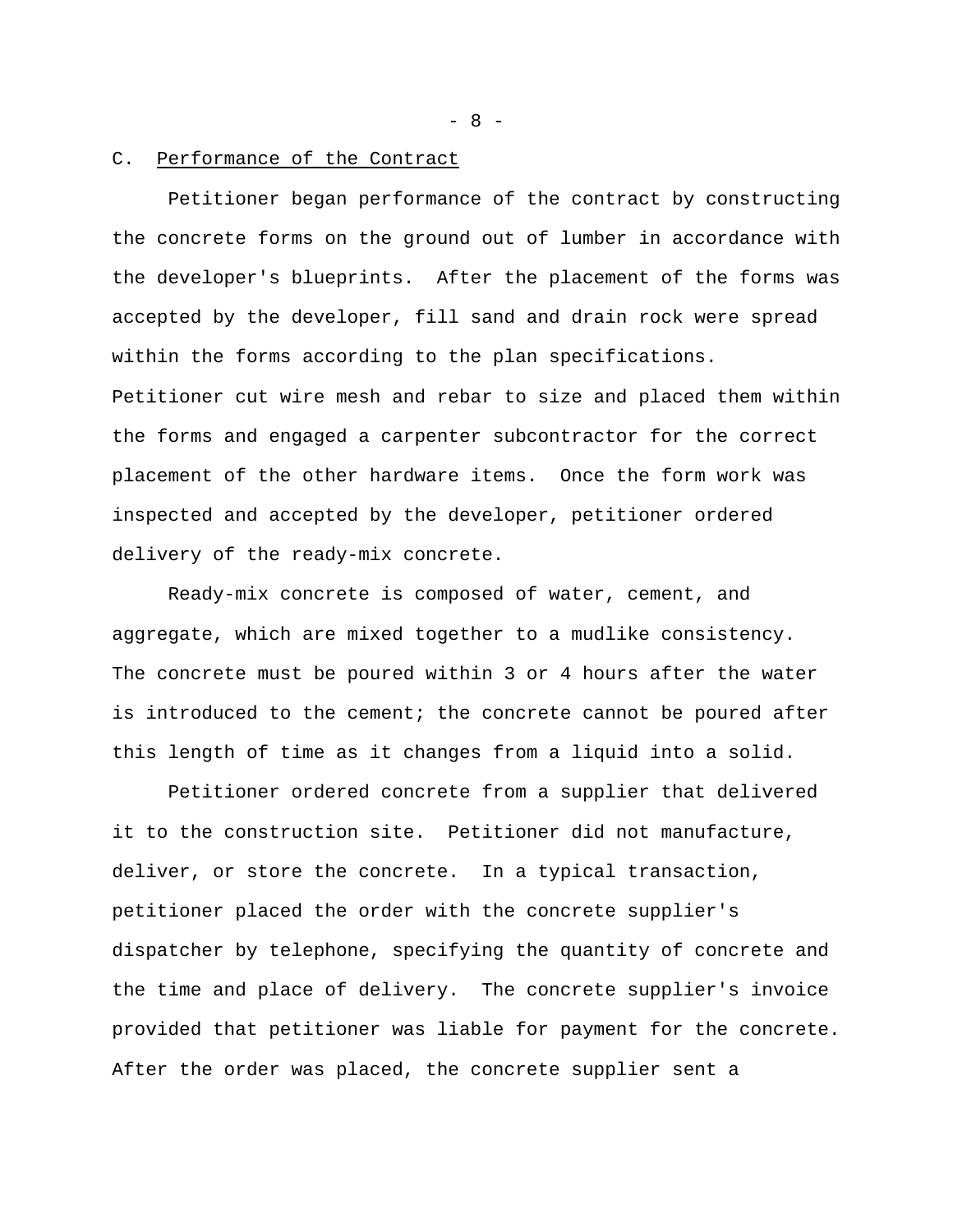California Preliminary Lien Notice to the developer and a copy to petitioner. The preliminary lien notice notified the developer that construction material would be or had been furnished to the construction site, and, if the bill was not paid in full, a mechanic's lien could be placed against the developer's real property.

The mixed concrete was delivered by the manufacturer's truck to the construction site where, if the concrete was accepted, it was poured directly into the form. Petitioner would distribute the concrete evenly throughout the form, install the anchor bolts, and then use various tools to do finishing work.

"Finishing work" includes ensuring that the foundations and flatwork are plumb and smooth and that the driveways and walkways have the proper slope to ensure drainage where appropriate. Some jobs called for decorative finishing work, such as adding a design or pattern to the finished surface. At the end of the day, petitioner did not have any concrete left on hand, and the amount wasted was de minimis.

In order to track the quantity of concrete and the time of delivery, the concrete supplier's drivers carried "batching tickets" which showed the amount of concrete and the arrival time, pour time, and departure time of the truck. Petitioner signed the "batching ticket" to acknowledge the delivery. Acceptance of the concrete was controlled by the developer, not

- 9 -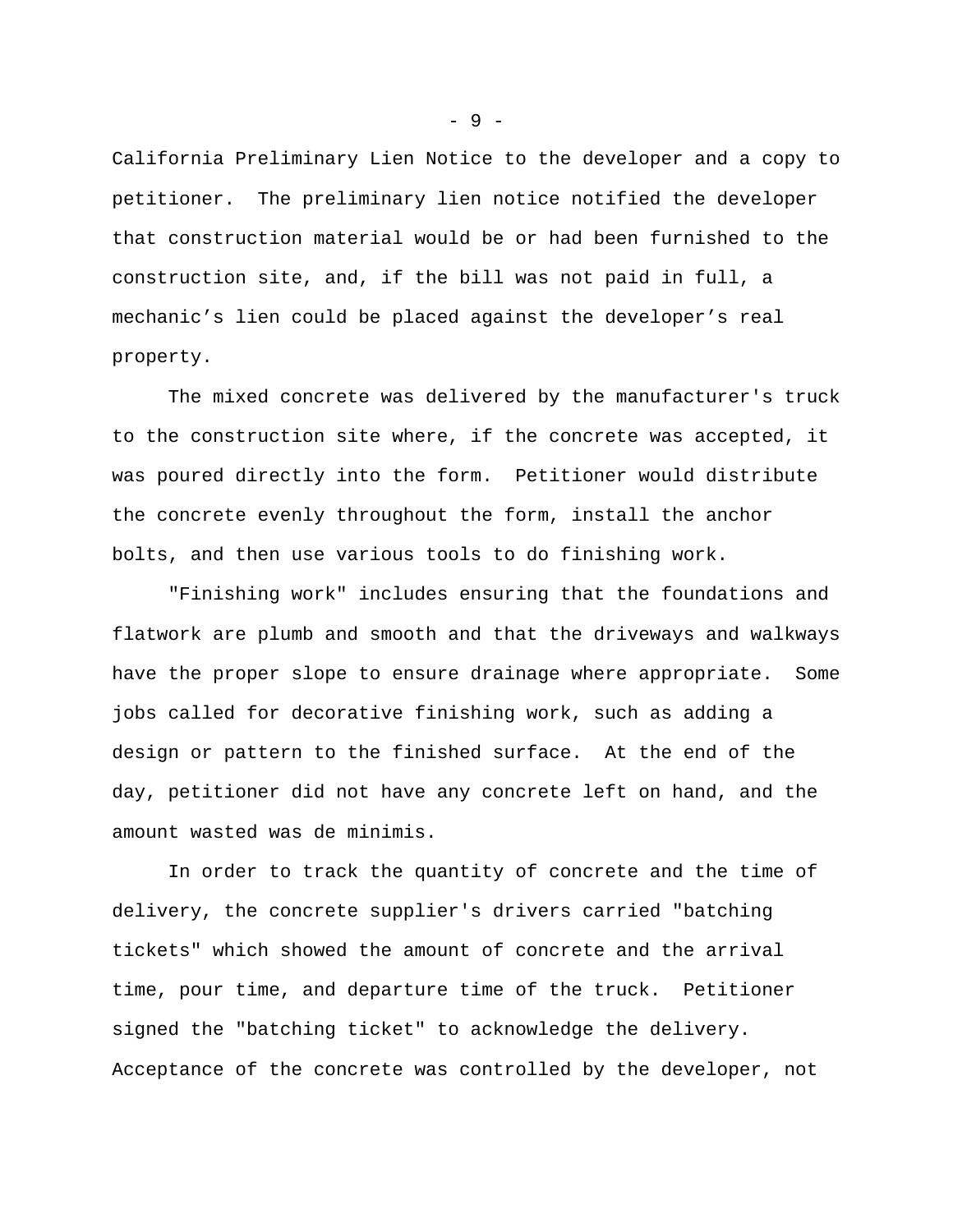petitioner. The type and quality of the concrete was specified by the builder's plans. When the concrete arrived at the developer's building site, either petitioner or a quality control technician in the employ of the developer could reject the batch. However, if petitioner was willing to accept the batch, but the quality control technician determined that the batch should be rejected, the batch would be rejected. The quality control technician took a sample of the concrete batch during the pour for a "slump test". The developer had 45 days after taking the sample to reject the concrete if it failed the test.

## D. Billing and Payment

After the sand and drain rock had been spread, the hardware items installed, and the concrete poured and finished, petitioner received an invoice for the cost of the materials and a lien release, which also stated the cost of the materials, from each of the materials suppliers. At the end of the month, petitioner submitted the suppliers' lien releases and a single invoice for the cost of the completed work to the developer for payment. The invoice did not itemize the costs of the labor and material or the amount of the profit.

The developer paid for the construction work in a two-part process. First, the developer issued a joint check made payable to petitioner and each supplier for the cost of the materials as stated on each suppliers' lien release and invoice. Petitioner

 $- 10 -$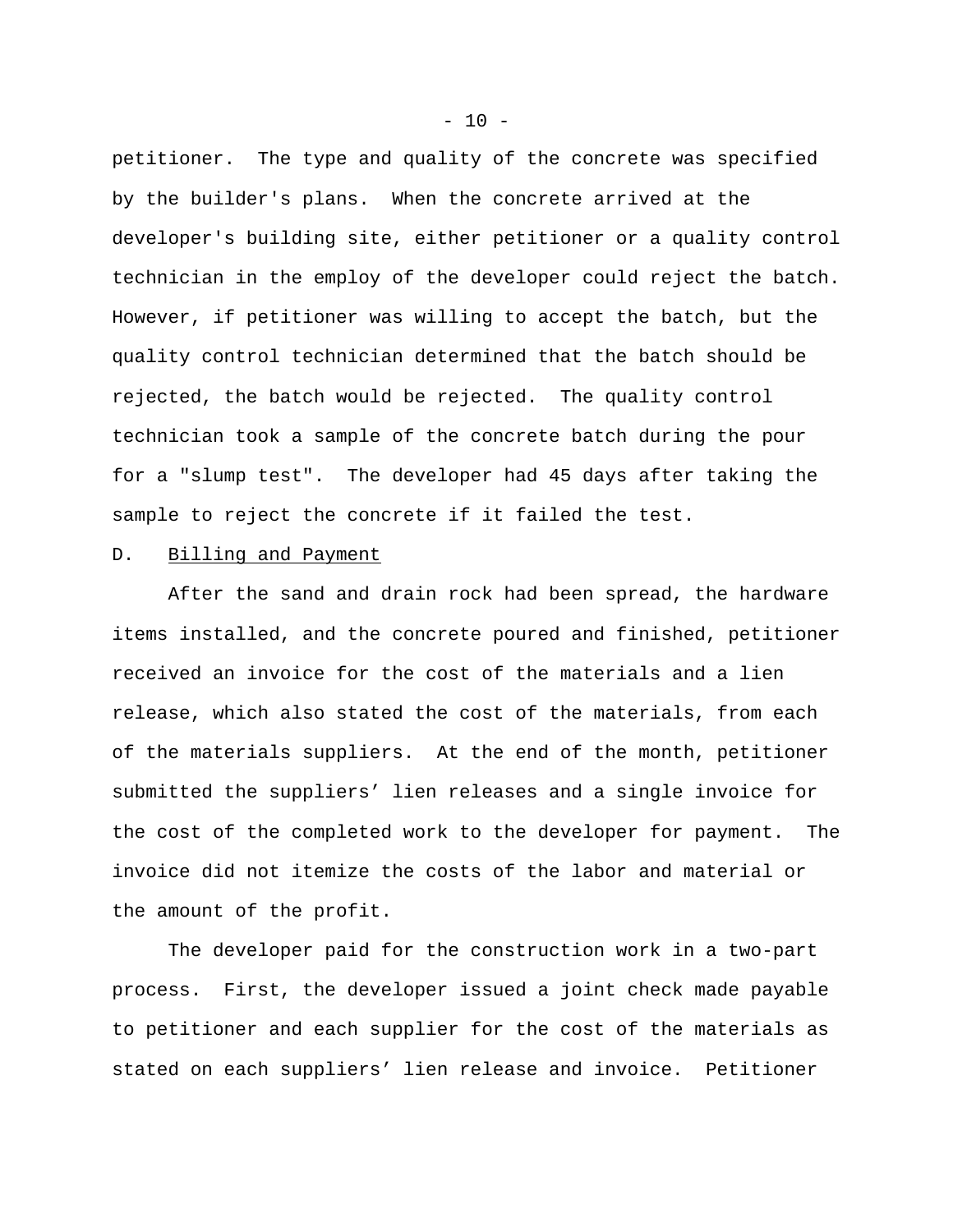endorsed each joint check and forwarded it to the appropriate supplier; petitioner did not deposit or otherwise cash this check.

Second, the developer issued a check made payable only to petitioner for the balance owed on its invoice.

## E. Method of Accounting

Petitioner filed its Federal income tax returns using a fiscal year ending on August 31. Petitioner used the cash method of accounting to report its taxable income for the first year of its incorporation, the one in issue. The parties stipulated that petitioner's gross receipts have not exceeded \$5 million per year since its incorporation.

Petitioner reported as income payments that it actually received from developers during the taxable year and reported a deduction for the cost of materials for which payments actually were made. Petitioner did not report as income payments that it did not receive nor did petitioner deduct the cost of materials for which payment had not been made during the taxable year. Petitioner reported \$64,806 of taxable income, and the parties stipulated that under the accrual method of accounting petitioner's taxable income would be \$267,428.

For the taxable year at issue, petitioner reported gross receipts of \$1,564,045, which derived solely from the construction, placement, and finishing of foundations and

 $-11 -$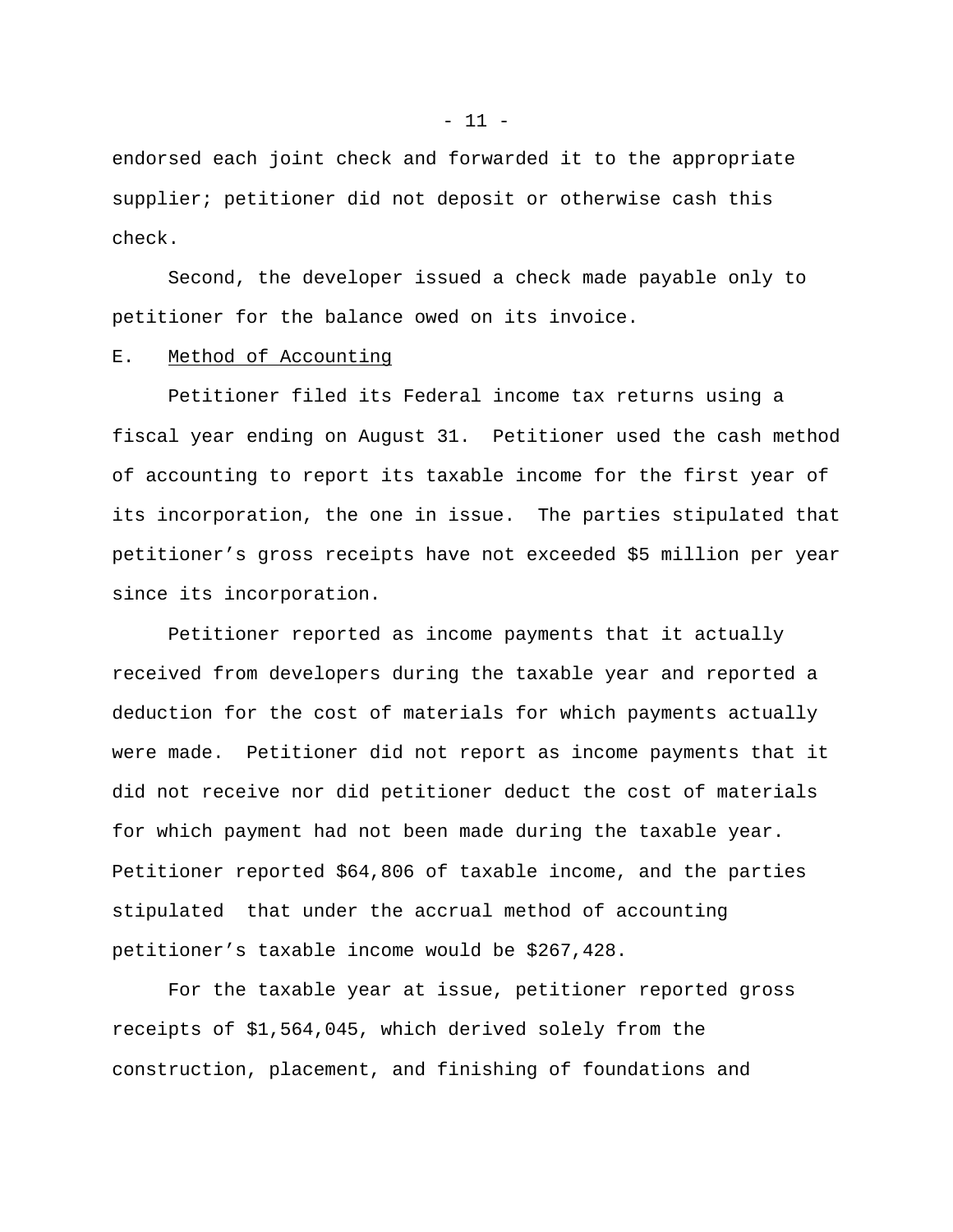flatwork. Petitioner reported as cost of goods sold the total cost of all material used in its construction activity during the taxable year at issue, \$993,777. This sum comprised the following amounts:

| Amount    | Percentage |
|-----------|------------|
| \$642,923 | 64.7       |
| 334,563   | 33.7       |
| 16,291    | 1.6        |
| 993.777   | 100.0      |
|           |            |

<sup>1</sup>"All other material" is all the other material that went into construction of the foundations and flatwork, except the concrete; it includes fill sand, drain rock, and the various hardware items. According to the typical bid worksheet, the cost of the hardware items is 5.07 percent of the contract price (the total cost of the materials, other than concrete and fill sand, \$81.94 (\$69.44 plus \$7.70 plus \$4.80) divided by the contract price,\$1,615.28), and 9.59 percent of the total cost of the materials (\$81.94 divided by \$854.74).

 $2$ Respondent stipulated that the lumber is a supply.

Petitioner's accounts receivable and accounts payable at the end of the taxable year at issue were \$294,436 and \$60,143, respectively.

### OPINION

We must decide whether the provision of material by petitioner in performing its service contracts is the sale of "merchandise" for purposes of section 1.471-1, Income Tax Regs.

We decide this issue in the context of whether it was an abuse of respondent's discretion to exercise his authority under section 446 to require petitioner to change from the cash method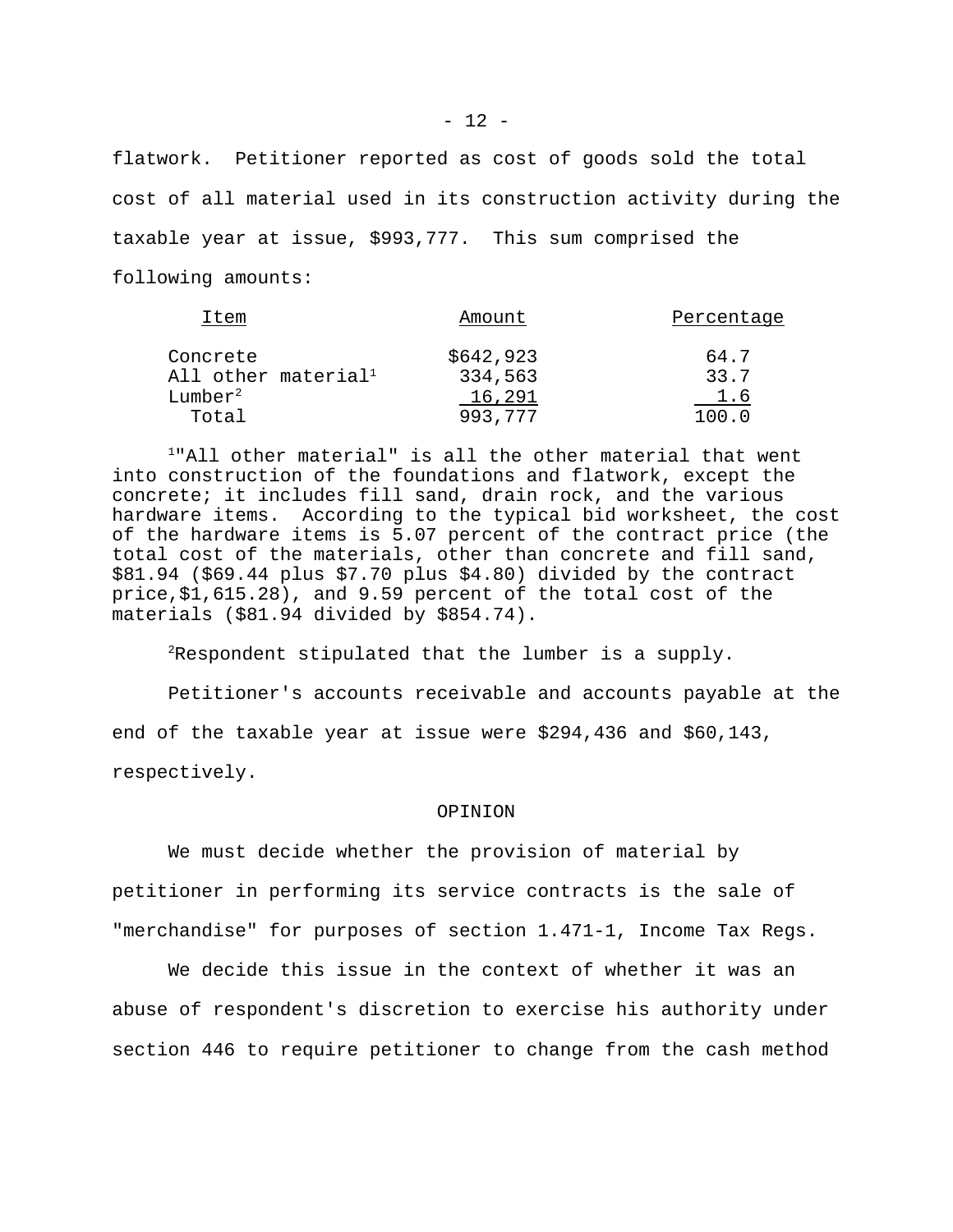to the accrual method. $2$  The Commissioner is granted broad discretion in determining whether a taxpayer's use of a method of accounting clearly reflects income. See sec. 446(b); United States v. Catto, 384 U.S. 102, 114 & n.22 (1967); Commissioner v. Hansen, 360 U.S. 446, 468 & n.12 (1959); Lucas v. American Code  $Co.$ , 280 U.S. 445, 449 (1930). A prerequisite to the Commissioner's exercise of authority to require a taxpayer to change its present method of accounting is a determination that the method used by the taxpayer does not clearly reflect income. See sec. 446(b); Hallmark Cards, Inc. v. Commissioner, 90 T.C. 26, 31 (1988).

Whether an abuse of discretion has occurred depends upon

 $2$ Sec. 446 provides in pertinent part:

SEC. 446. GENERAL RULE FOR METHODS OF ACCOUNTING

(a) General Rule.--Taxable income shall be computed under the method of accounting on the basis of which the taxpayer regularly computes his income in keeping his books.

(b) Exceptions.–-If no method of accounting has been regularly used by the taxpayer, or if the method used does not clearly reflect income, the computation of taxable income shall be made under such method as, in the opinion of the Secretary, does clearly reflect income.

(c) Permissible Methods.–-Subject to the provisions of subsections (a) and (b), a taxpayer may compute taxable income under any of the following methods of accounting--

- (1) the cash receipts and disbursements method;
- (2) an accrual method;
- (3) any other method permitted by this chapter; or

(4) any combination of the foregoing methods permitted under regulations prescribed by the Secretary.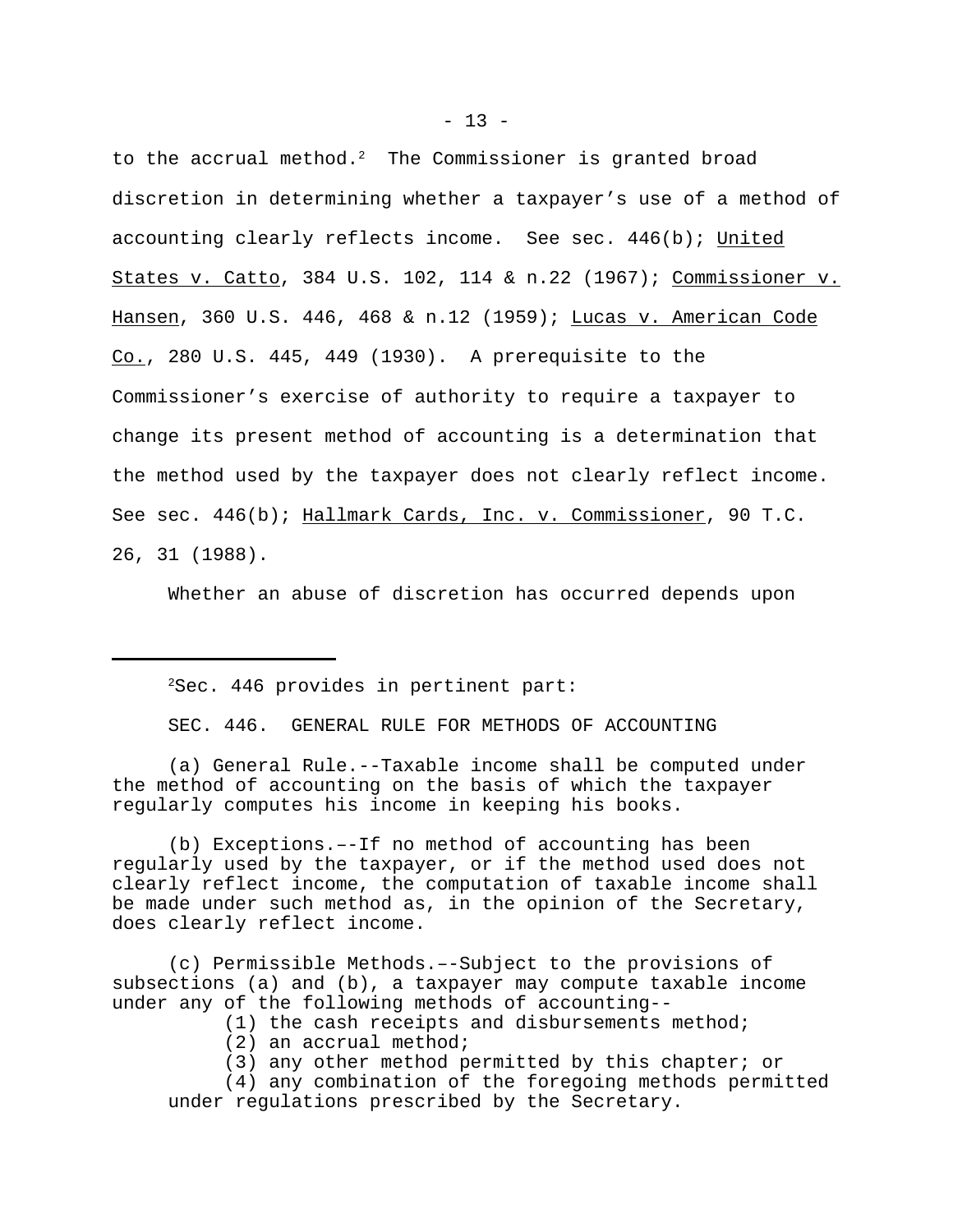whether the Commissioner's determination is without sound basis in fact or law. See Ansley-Sheppard-Burgess Co. v. Commissioner, 104 T.C. 367, 371 (1995); Ford Motor Co. v. Commissioner, 102 T.C. 87, 91-92 (1994), affd. 71 F.3d 209 (6th Cir. 1995). The reviewing court's task is not to determine whether, in its own opinion, the taxpayer's method of accounting clearly reflects income but to determine whether there is an adequate basis in law for the Commissioner's conclusion that it does not. See Ansley-Sheppard-Burgess Co. v. Commissioner, supra at 371; Hospital Corp. of Am. v. Commissioner, T.C. Memo. 1996-105. Consequently, section 446 imposes a heavy burden on the taxpayer disputing the Commissioner's determination on accounting matters. See Thor Power Tool Co. v. Commissioner, 439 U.S. 522, 532-533 (1979). To prevail, a taxpayer must establish that the Commissioner's determination was "clearly unlawful" or "plainly arbitrary". Id.

Despite the broad language of section  $471<sub>1</sub>$ <sup>3</sup> the Secretary's discretion to require inventory accounting is not unlimited. See Hewlett-Packard Co. v. United States, 71 F.3d 398, 403 (Fed. Cir. 1995); Hallmark Cards, Inc. v. Commissioner, supra; see also

 $3$ Sec.  $471(a)$  provides:

SEC. 471(a). General rule.--Whenever in the opinion of the Secretary the use of inventories is necessary in order clearly to determine the income of any taxpayer, inventories shall be taken by such taxpayer on such basis as the Secretary may prescribe as conforming as nearly as may be to the best accounting practice in the trade or business and as most clearly reflecting the income.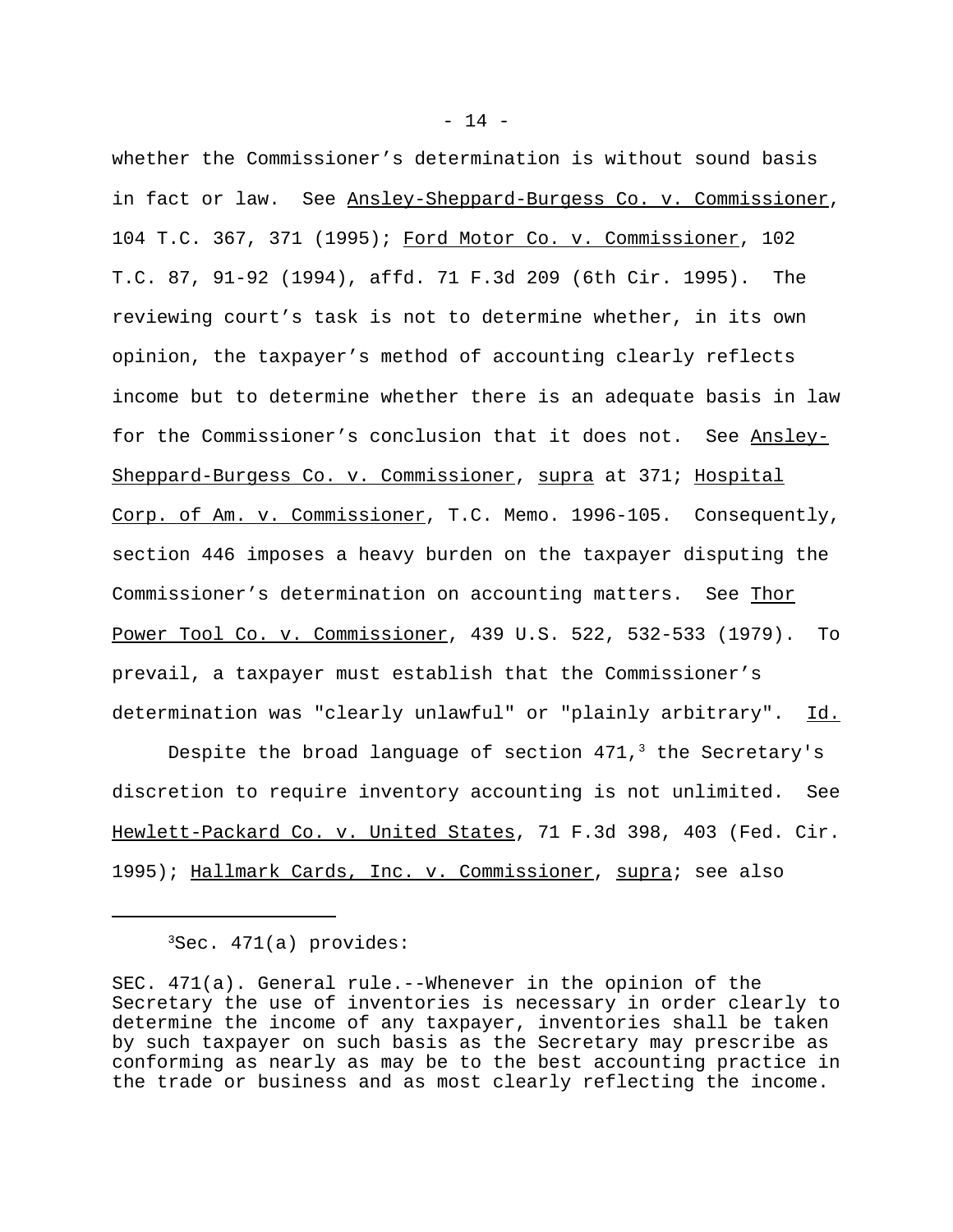Transwestern Pipeline Co. v. United States, 225 Ct. Cl. 399, 639 F.2d 679, 681 (1980) (distinguishing Thor Power Tool Co. v. Commissioner, supra, because in that case "it was an uncontested fact that the property in issue consisted of an inventory of goods held for sale").

Respondent determined that the material petitioner used in its construction activity was merchandise that was income producing, and, therefore, petitioner must use the accrual method of accounting to clearly reflect its income. Petitioner asserts that it is in the business of providing service and that its clients purchase its expertise in constructing, placing, and finishing foundations, driveways, and walkways, not merchandise. Therefore, petitioner contends that its use of the cash method of accounting is proper. We agree with petitioner.

# Issue 1. Whether the Material Provided by Petitioner in Accordance With Its Contract To Construct and Place Concrete Foundations, Driveways, and Walkways Is Merchandise

Whether petitioner is required to report its income on the accrual method of accounting instead of the cash method depends on whether petitioner is in the business of selling merchandise to customers in addition to providing service or whether the material provided by petitioner is a supply that is incidental to the provision of the contracted service. See Wilkinson-Beane, Inc. v. Commissioner, 420 F.2d 352, 353-354 (1st Cir. 1970), affg. T.C. Memo. 1969-79; Osteopathic Med. Oncology & Hematology,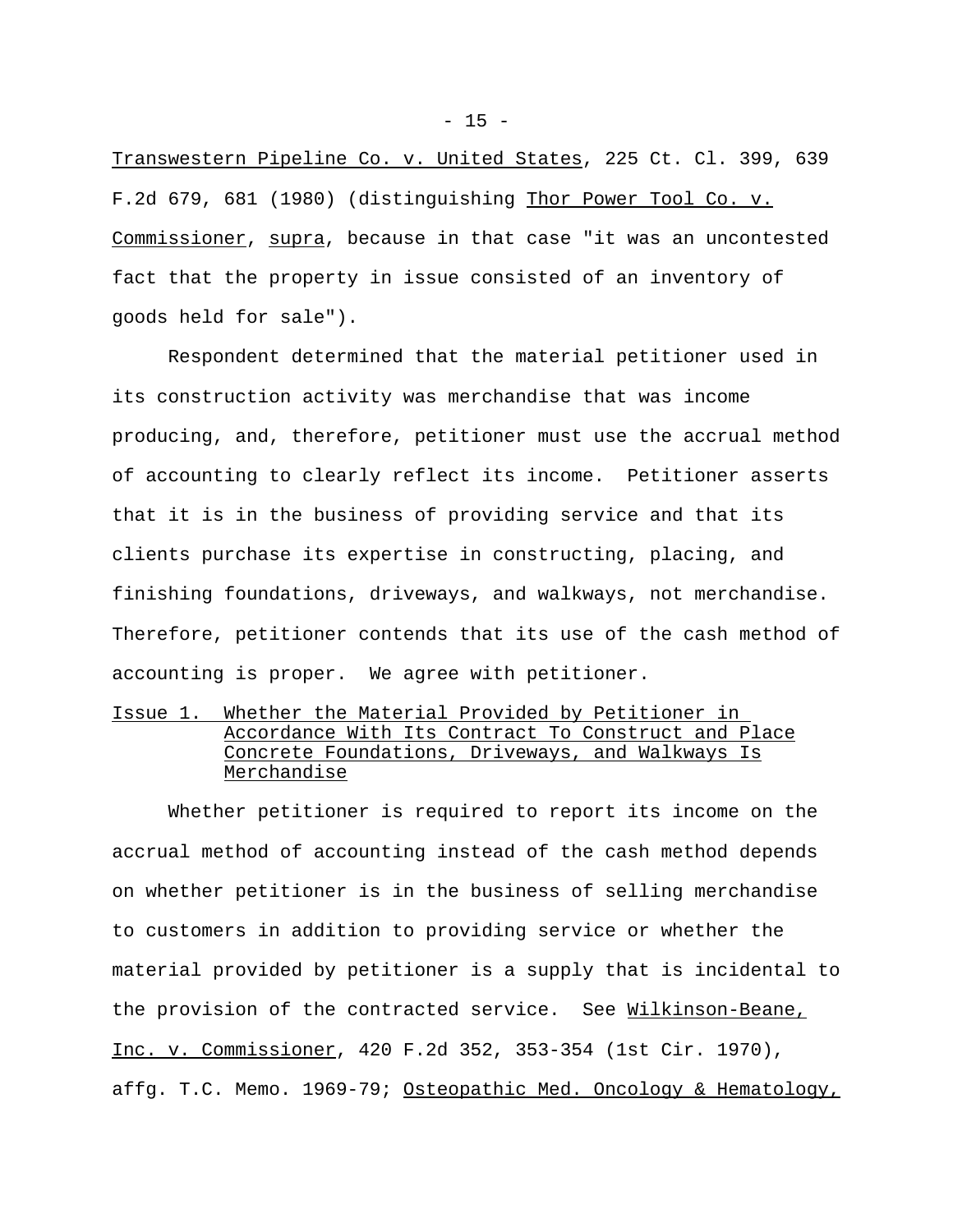P.C. v. Commissioner, 113 T.C. 376 (1999).

By regulation, the Secretary has determined that

inventories at the beginning and end of each taxable year are necessary in every case in which the production, purchase, or sale of merchandise is an income-producing factor. The inventory should include all finished or partly finished goods and, in the case of raw materials and supplies, only those which have been acquired for sale or which will physically become a part of merchandise intended for sale, \* \* \*. [Sec. 1.471-1, Income Tax Reqs.; emphasis added.<sup>4</sup>]

Therefore, a determination of whether the taxpayer produces, purchases, or sells "merchandise" is preliminary to any determination of whether the taxpayer must account for inventory. See Homes by Ayres v. Commissioner, 795 F.2d 832, 835 (9th Cir. 1986), affg. T.C. Memo. 1984-475.

Neither the Internal Revenue Code (the Code) nor the regulations define "merchandise" or "inventory" or clearly distinguish between "materials and supplies" that are not actually consumed and remain on hand, and inventory. Wilkinson-Beane, Inc. v. Commissioner, supra at 354 (noting "the lack of any clearly pertinent definition of 'merchandise' in the relevant tax sources"); Osteopathic Med. Oncology & Hematology, P.C. v. Commissioner, supra at 382. Furthermore, the differences that distinguish supplies from merchandise are determined by context

 $- 16 -$ 

<sup>4</sup>Completing the statutory and regulatory scheme, sec. 1.446-  $1(c)(2)(i)$ , Income Tax Regs., provides that a taxpayer that has inventory must also use the accrual method of accounting with regard to purchases and sales.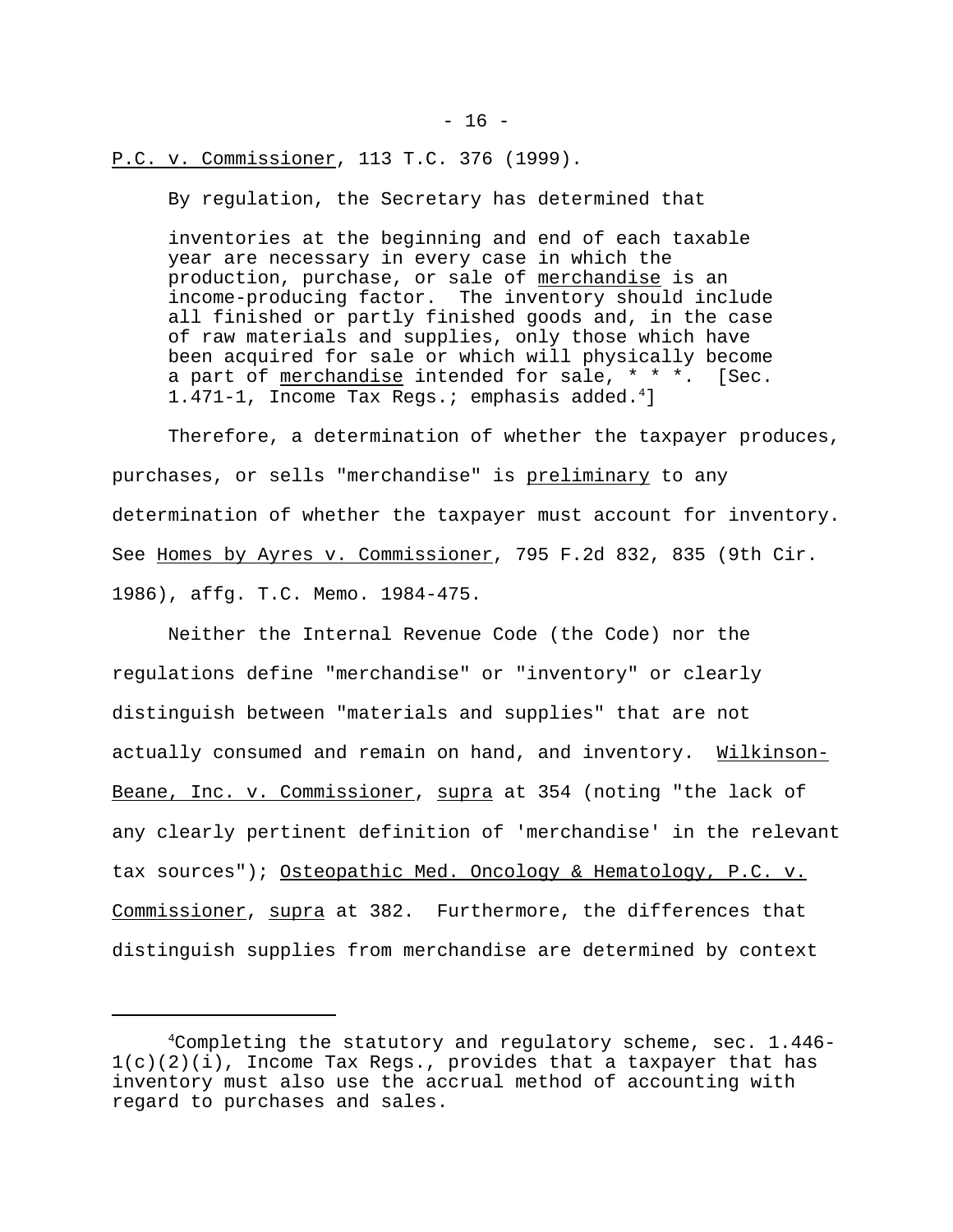and therefore not always readily discernable. See Wilkinson-Beane, Inc. v. Commissioner, supra at 354 ("Clearly, the meaning of the term must be gathered from the context and the subject.").

Courts have held that "merchandise", as used in section 1.471-1, Income Tax Regs., is an item acquired and held for sale. See, e.g., Wilkinson-Beane, Inc. v. Commissioner, supra at 354- 355 (a canvassing of authorities in the accounting field yields several definitions, such as "goods purchased in condition for sale", "goods awaiting sale", "articles of commerce held for sale", and "all classes of commodities held for sale"; the "common denominator \* \* \* seems to be that the items in question are merchandise if held for sale."); Honeywell Inc. v. Commissioner, T.C. Memo. 1992-453 (rotable spare parts are merchandise if they were acquired and "held for sale"), affd. without published opinion 27 F.3d 571 (8th Cir. 1994); see also Grant Oil Tool Co. v. United States, 180 Ct. Cl. 620, 381 F.2d 389, 397 (1967) (inventory is, simply stated, property that is held for sale); Forrester v. Americus Oil Co., 19 S.E.2d 328, 330 (Ga. Ct. App. 1942) (inventory includes property held for sale to customers in the ordinary course of trade or business). It is important to note that all the definitions refer to property that is held for sale, not simply property that is sold.

Congress did not intend by the predecessor of section 471 that all businesses, including some businesses that hold property

- 17 -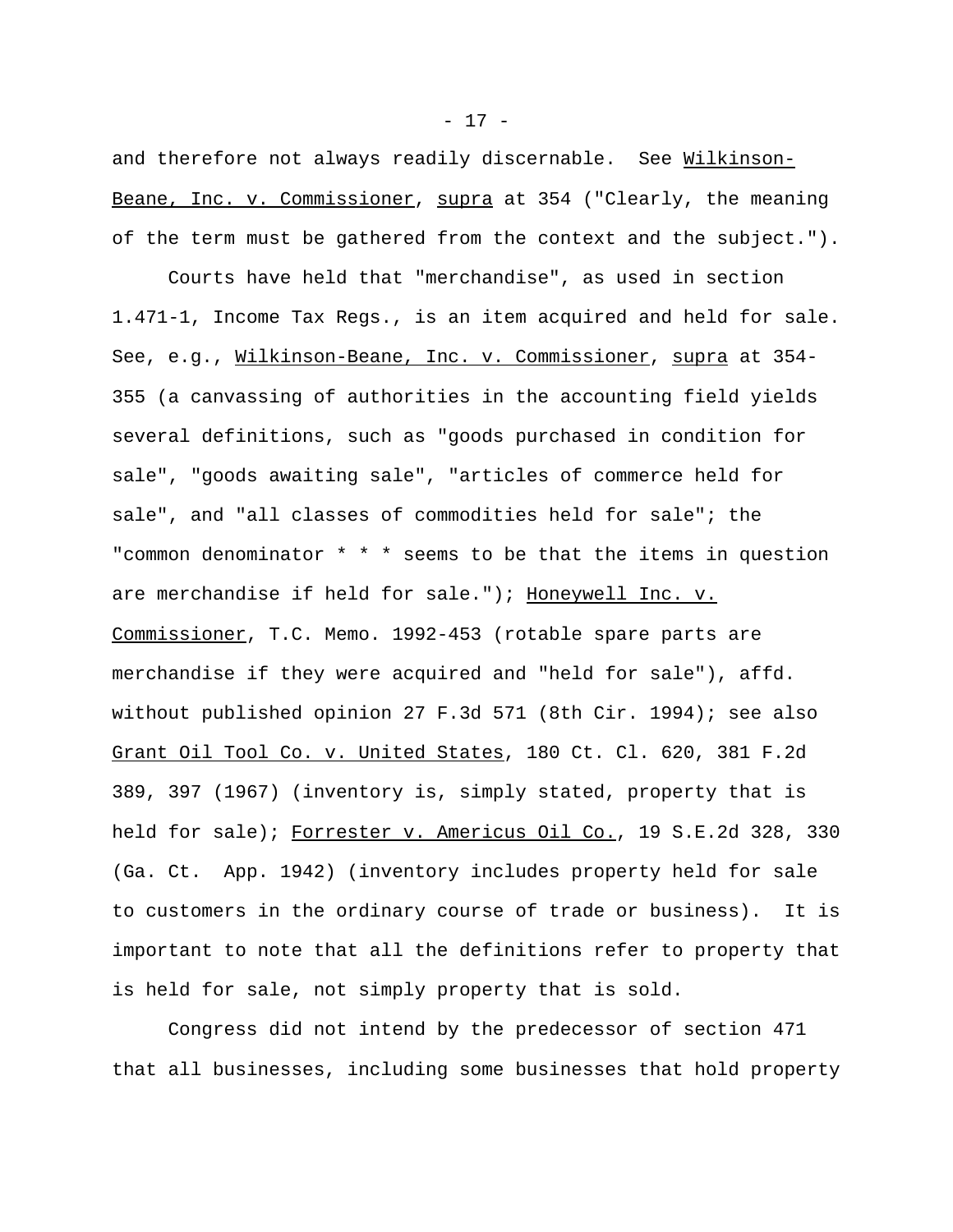primarily for sale, use inventories. See W.C & A.N. Miller Dev. Co. v. Commissioner, 81 T.C. 619, 630 (1983); Atlantic Coast Realty Co. v. Commissioner, 11 B.T.A. 416, 419-420 (1928). As indicated by the legislative history, Congress intended the section to apply to manufacturing and merchandising concerns. $5$ 

In Osteopathic Med. Oncology & Hematology, P.C. v. Commissioner, supra, we held that where the inherent nature of the taxpayer's business is that of a service provider, and the taxpayer uses materials that are an indispensable and inseparable

In many cases the only way that the net income can be determined is through the proper use of inventories. This is largely true in the case of manufacturing and merchandise concerns. The bill authorizes the Commissioner to require inventories whenever in his opinion the same is necessary in order to clearly reflect the income of the taxpayer. [H. Rept. 767, 65th Cong., 2d Sess. 88 (1918), 1939-1 C.B. (Part 2) 86, 89.]

See Seidman, Seidman's Legislative History of Federal Income Tax Laws 1938-1861, at 900 (1953).

Pursuant to the authority vested in him by statute, the Commissioner, with the approval of the Secretary, promulgated Art. 1581 of Regulations 45 under the Revenue Act of 1918, which essentially is the same as sec. 1.471-1, Income Tax Regs. See Regs. 62, art. 1581; Sec. 29.22(c)-1, Regs. 111 (1944); see also Burroughs Adding Mach. Co. v. Commissioner, 9 B.T.A. 938, 940 (1927) (Art. 1581 of Regulations 62 contains the same language as Art. 1581 of Regulations 45); Galedrige Constr., Inc. v. Commissioner, T.C. Memo. 1997-240 (sec. 1.471-1, Income Tax Regs., contains the same language as Regs. 111, sec.  $29.22(c)-1$ ).

<sup>&</sup>lt;sup>5</sup>The original authority for the use of inventories is contained in Revenue Act of 1918, ch. 18, sec. 203, 40 Stat. 1057, 1060. Sec. 203 of that Act is almost identical to section 471. In proposing this legislation, the Committee on Ways and Means explained: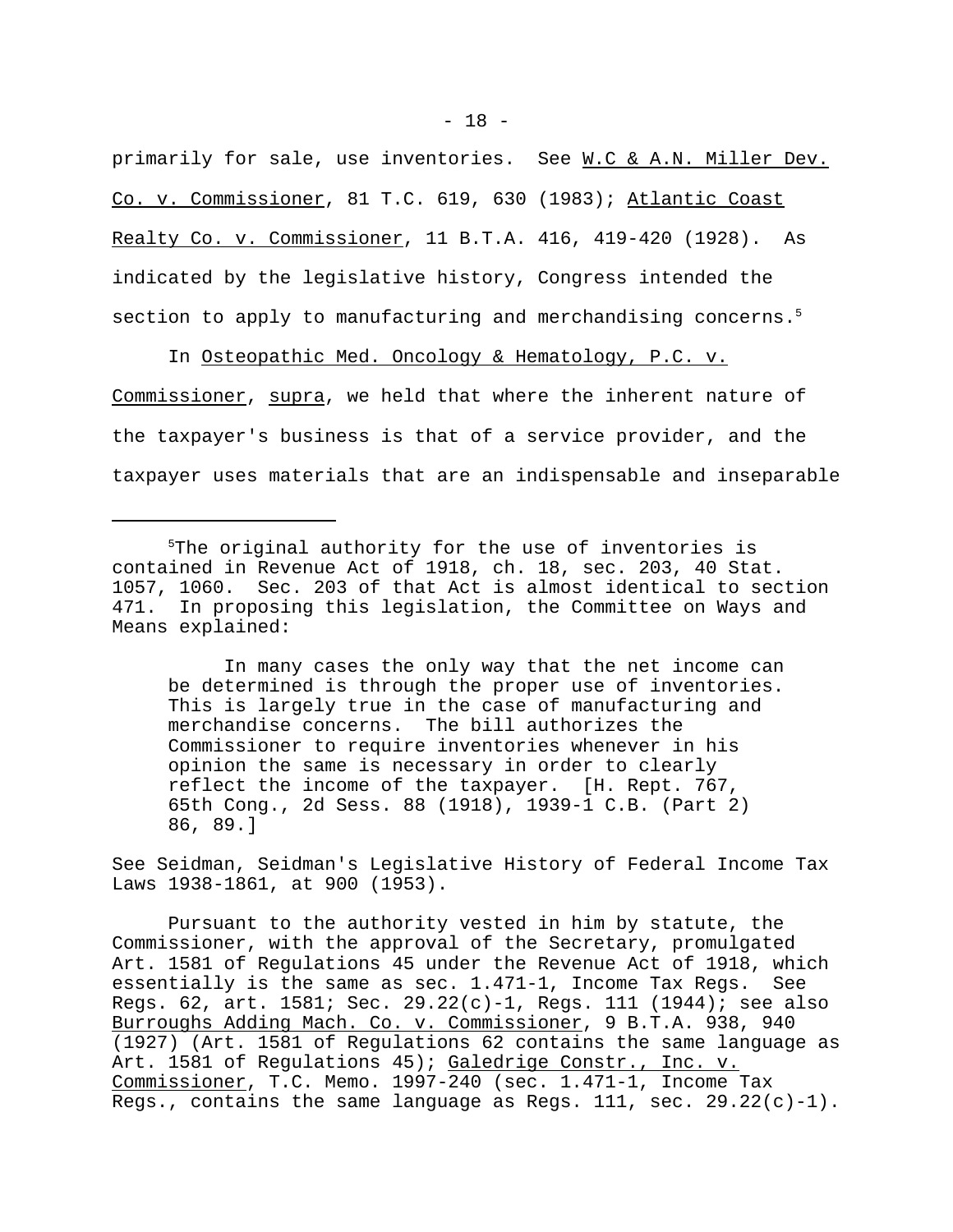part of the rendering of its services, the materials are not "merchandise" under section 1.471-1, Income Tax Regs.

Petitioner is inherently a service provider. Petitioner's clients, real property developers, engage petitioner to complete foundations, driveways, and walkways. It is the general rule in this country for most areas of the law (including the Uniform Commercial Code (UCC), the Uniform Sales Act (USA), State sales tax laws, the statute of frauds, and the Robinson-Patman Antidiscrimination Act) that a contractor is the consumer of materials and a supplier of services, not the seller of personal property; the courts have invariably found construction contracts that provide for the furnishing of labor and materials to constitute agreements for work, labor, and services rather than the sale of goods.

For example, under the UCC, a highway construction contract requiring a construction company to furnish gravel and other road building materials in the quantities specified and to turn over to the Commonwealth of Massachusetts a completed highway was a contract for work and labor and not a contract for the sale and purchase of personal property. See Sauqus v. B. Perini & Sons, Inc., 26 N.E.2d 1, 3-4 (Mass. 1940). The main objective of a contract to construct a horse barn, which required the provision of materials, was the construction of the barn, not the sale of goods. See Hunter's Run Stables, Inc. v. Triple H Constr. Co.,

 $- 19 -$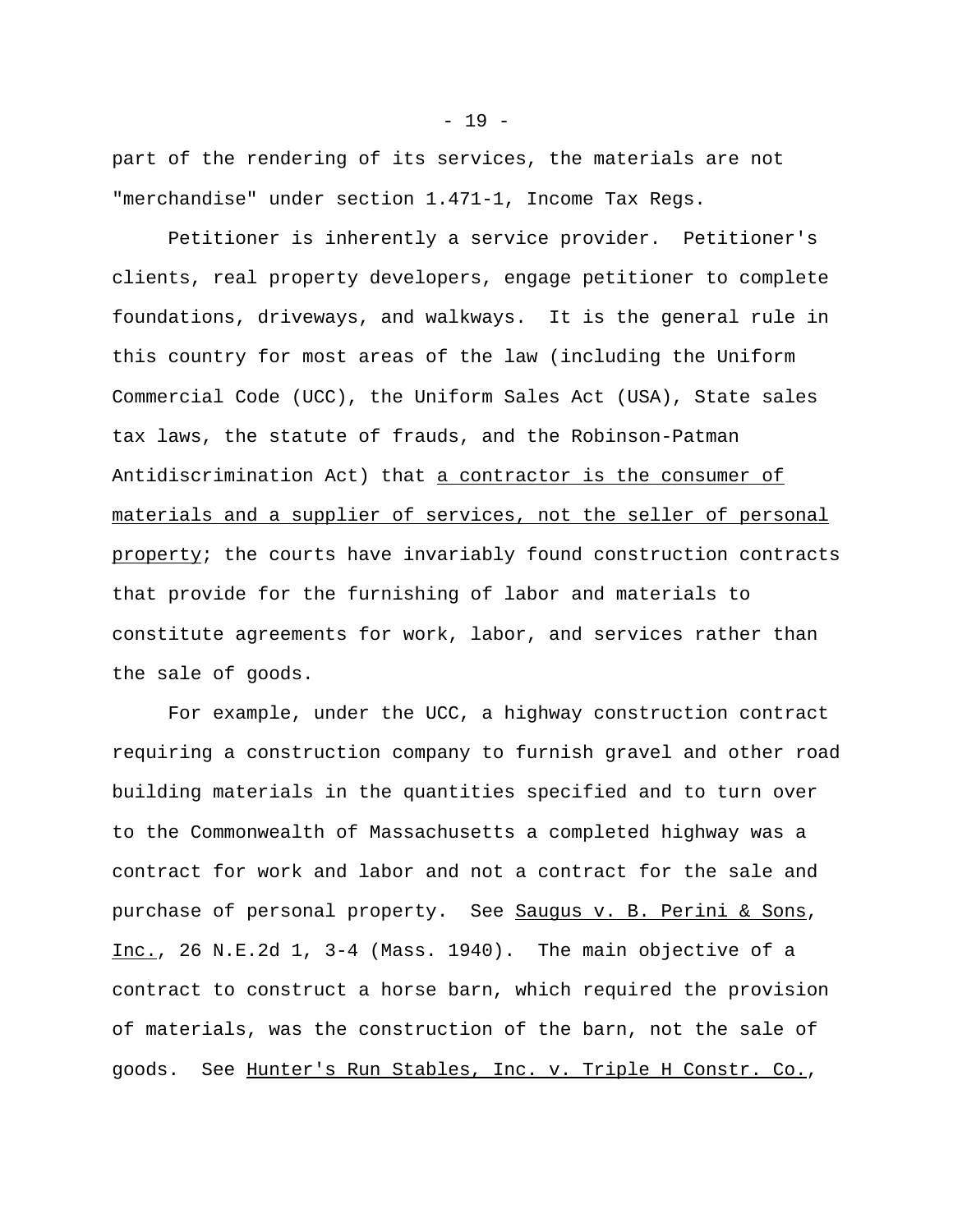938 F. Supp. 166, 168 (W.D.N.Y. 1996). In the construction of such improvements, the labor predominates with the materials being merely an incident thereto. See Cork Plumbing Co. v. Martin Bloom Associates., Inc., 573 S.W.2d 947, 958 (Mo. Ct. App. 1978).

Under the USA, a contract to "furnish the necessary labor and material" for a radiant heating system was a contract for labor and material, not a contract for sale of material. See Aced v. Hobbs-Sesack Plumbing Co., 55 Cal.2d 573, 580-581 (1961). Furthermore, an agreement to build a structure according to another's plans and specifications is not an agreement of sale of any of the materials which may enter into its composition. See United States v. San Francisco Elec. Contractors Association, 57 F. Supp. 57, 67 (N.D. Cal. 1944).

For purposes of State sales tax, the general rule views a building contractor as a supplier of services and a consumer of the building material. See Levine v. State Bd. of Equalization, 299 P.2d 738 (Cal. Ct. App. 1956).6

<sup>&</sup>lt;sup>6</sup>See, e.g., Department of Revenue v. Montgomery Woodworks, Inc., 389 So. 2d 510 (Ala. Civ. App. 1980); Raynor Door, Inc. v. Charnes, 765 P.2d 650 (Colo. App. 1988); H.B. Sanson, Inc. v. Tax Commissioner, 447 A.2d 12 (Conn. 1982); King's Bay Yacht & Country Club, Inc. v. Green, 173 So. 2d 509 (Fla. Dist. Ct. App. 1965); Sturtz v. Iowa Dept. of Revenue, 373 N.W.2d 131 (Iowa 1985); Pete Koenig Co. v. Department of Revenue, 655 S.W.2d 496 (Ky. Ct. App. 1983); Miedema Metal Bldg. Sys., Inc. v. Department of Treasury, 338 N.W.2d 924 (Mich. Ct. App. 1983); Blevins Asphalt Constr. Co. v. Director of Revenue, 938 S.W.2d 899 (Mo. 1997); George Rose & Sons Sodding & Grading Co. v. Nebraska Dept.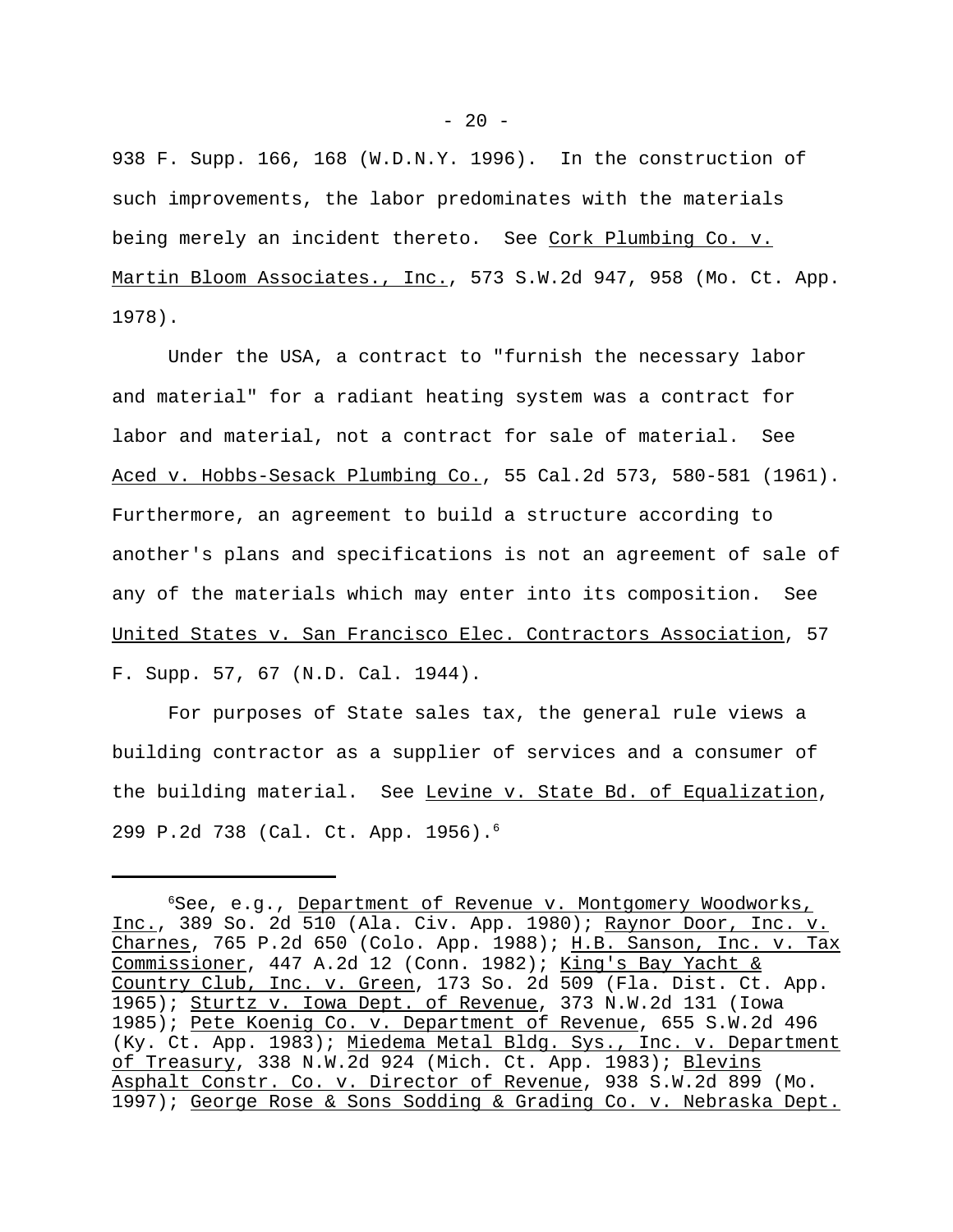In considering whether a contract is within the statute of frauds, a contract to "cut, furnish, and deliver" the stonework for a building is essentially one of labor, the "material upon which the work and labor were to be done was simply the incident". Flynn v. Dougherty, 27 P. 1080 (Cal. 1891).

For purposes of the Robinson-Patman Antidiscrimination Act, ch. 592, 49 Stat. 1526 (1936), 15 U.S.C. sec. 13(a) (1994), which prohibits discriminatory pricing in the sale of goods, a construction contract for the provision of labor and materials including 2 million bricks was not a contract for the sale of personal property. See General Shale Prods. Corp. v. Struck Constr. Co., 132 F.2d 425, 428 (6th Cir. 1942).

It is clear from the case law that in the case at hand, the essence of petitioner's typical contract with its clients was for the provision of services, not for the sale of personal property. The fact that the cost of the materials is substantial is insufficient to transmute the sale of a service to the sale of merchandise and a service. See Osteopathic Med. Oncology & Hematology, P.C. v. Commissioner**,** 113 T.C. at 386; see also North Am. Leisure Corp. v. A & B Duplicators, Ltd., 468 F.2d 695, 697

of Revenue, 532 N.W.2d 18 (Neb. 1995); Chicago Bridge & Iron Co. v. State Tax Commn., 839 P.2d 303 (Utah 1992); Yeargin, Inc. v. Tax Commn., 977 P.2d 527 (Utah Ct. App. 1999); Wisconsin Dept. of Revenue v. Johnson & Johnson, 387 N.W.2d 91 (Wis. Ct. App. 1986); State Bd. of Equalization v. Cheyenne Newspapers, Inc., 611 P.2d 805 (Wyo. 1980).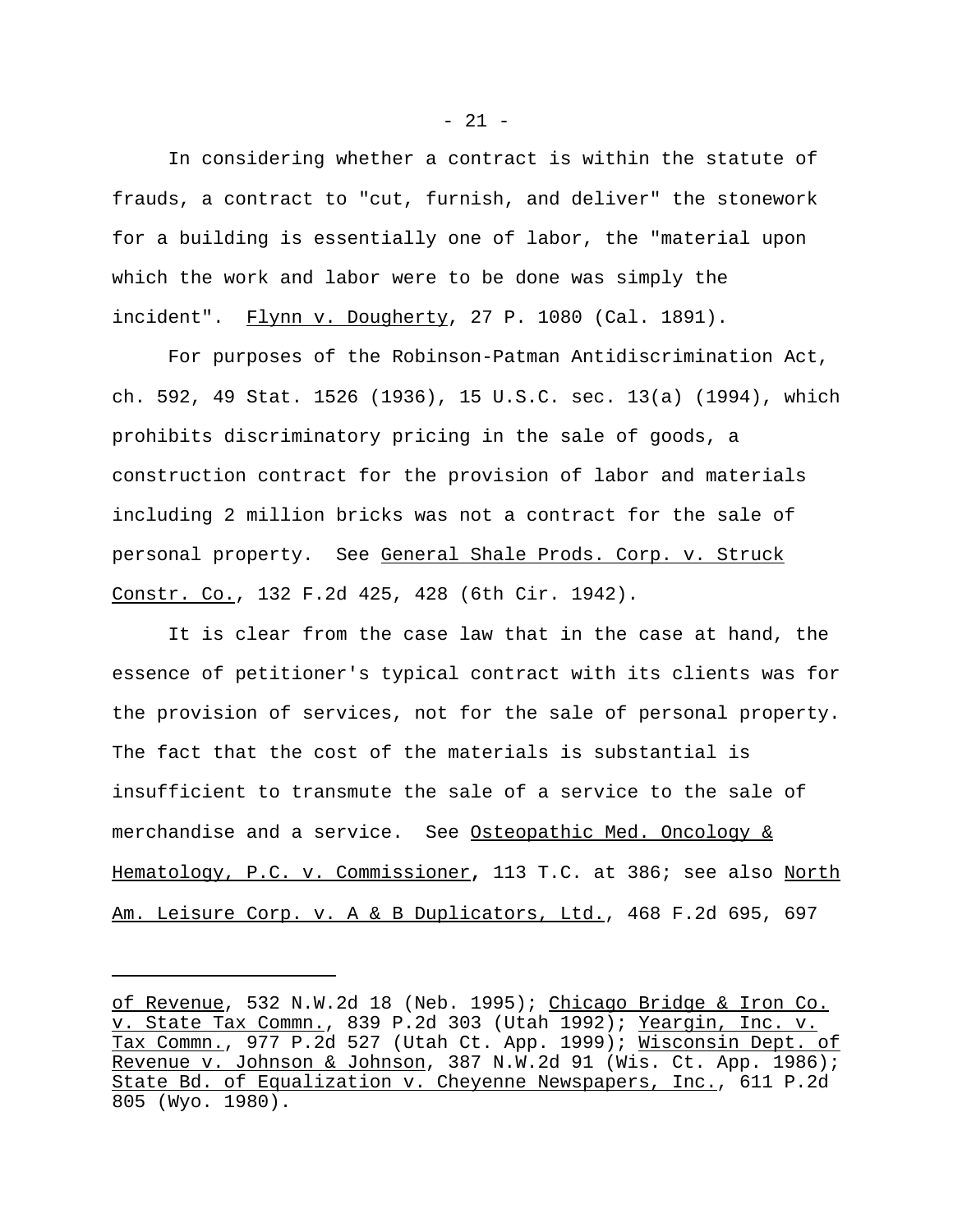(2d Cir. 1972) (when service predominates, the incidental sale of items of personal property does not alter the basic transaction.); Aced v. Hobbs-Sesack Plumbing Co., supra at 580; Filmservice Labs., Inc. v. Harvey Bernhard Enters., 256 Cal. Rptr. 735, 738 (1989); Alonzo v. Chifici, 526 So. 2d 237, 241 (La. Ct. App. 1988) (in applying a "value test" to determine whether the labor expended in constructing the item, or the materials incorporated therein, constitute the principal value of the contract, it is clear that building or construction contracts involve primarily the furnishing of labor and contractual skills).

Material may be either merchandise or supplies depending upon whether it is held for sale or consumed in performing a service. The differences that distinguish a supply material from a merchandise material are determined by context. Thus, the same material in different contexts may be either an inventory item or a supplies item. For instance, although the paper and ink used to prepare blueprints are inventory in the hands of the paper and ink manufacturers, they are supplies in the hands of an architect. See, e.g., sec.  $1.263A-2(a)(2)(ii)(B)(2)$ , Income Tax Regs. (the cost of materials used by an architect to prepare blueprints provided to clients may be deducted as an expense because the blueprints are de minimis and incident to the provision of service). This is so even though the architect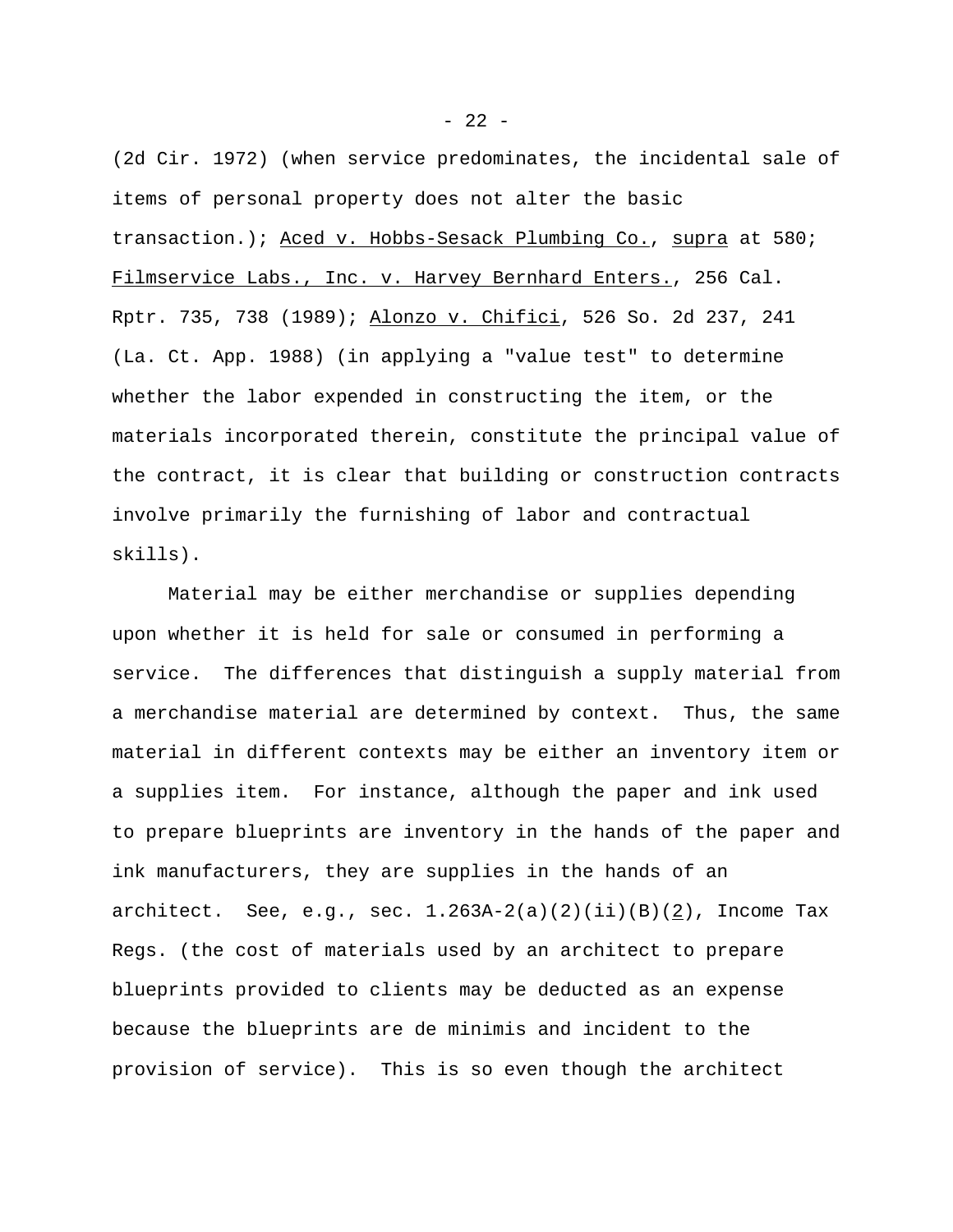purchases the paper and ink from a manufacturer, the architect's sale of services and materials to his or her clients includes the paper and ink, and the clients purchase the blueprints from the architect. The essence of the architect's business is providing the service of designing buildings, not the sale of blueprints. Cf. Knight-Ridder Newspapers, Inc. v. United States, 743 F.2d 781 (11th Cir. 1984) (paper and ink held by newspaper publisher for use in producing newspapers for sale to customers is inventory).

We hold that the inherent nature of petitioner's business is that of a service provider. Accordingly, we must determine whether the materials petitioner uses are an indispensable and inseparable part of rendering its services.

## A. The Liquid Concrete

Petitioner relies upon our decision in Galedrige Constr., Inc. v. Commissioner, T.C. Memo. 1997-240, for its argument that the materials are not merchandise. We agree that the rationale of Galedrige applies to the liquid concrete in this case.

In construing the word "merchandise" in Galedrige, we applied the rule that "'the natural and ordinary meaning of the words used will be applied \* \* \* unless the Congress has definitely indicated an intention that they should be otherwise construed'". Wilkinson-Beane, Inc. v. Commissioner, supra at 354 (quoting Huntington Sec. Corp. v. Busey, 112 F.2d 368, 370 (6th Cir. 1940)). In Galedrige Constr., Inc., for the first time,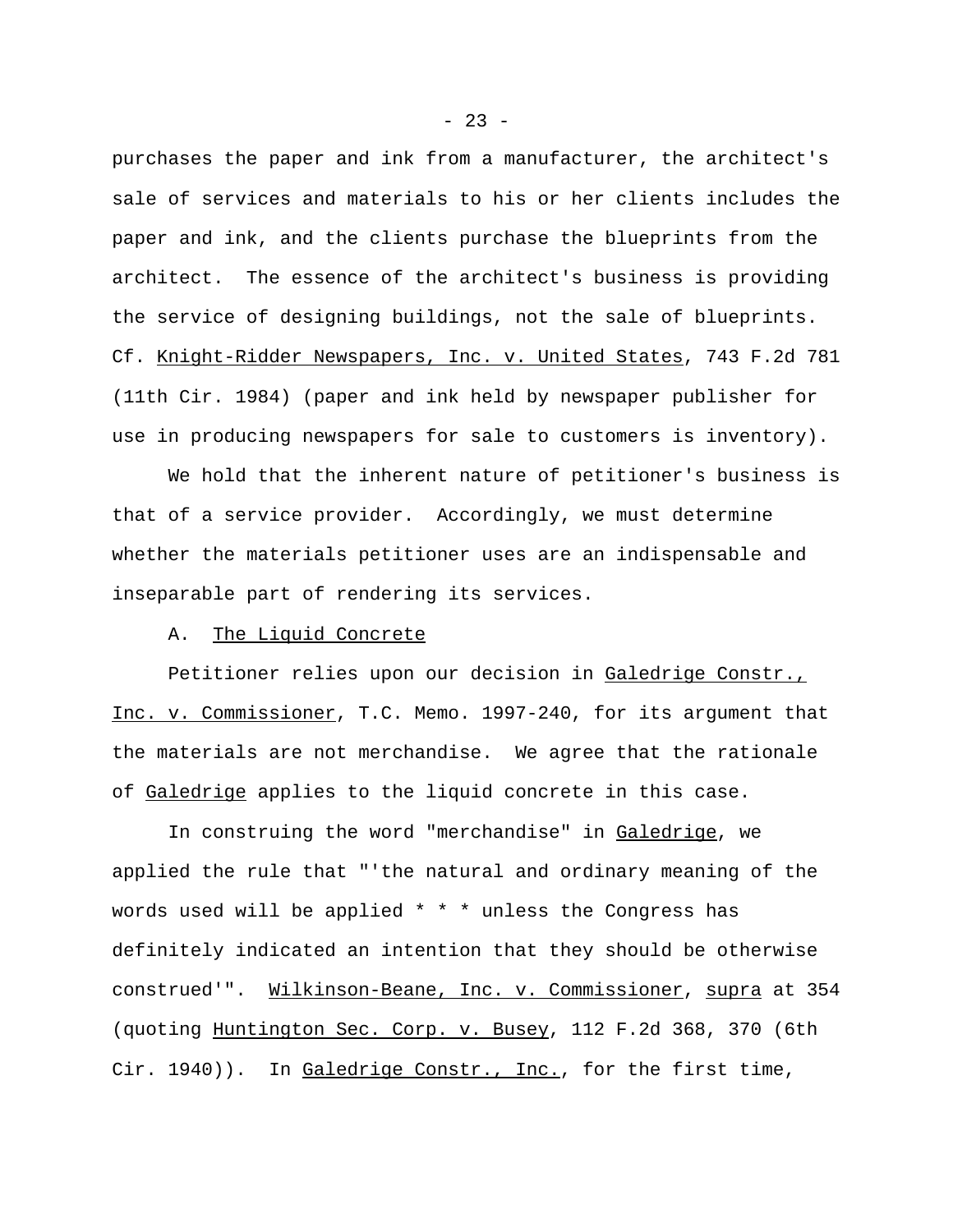this Court considered the issue of whether a person in the business of only laying emulsified asphalt sold merchandise or maintained an inventory of emulsified asphalt.<sup>7</sup>

In Galedrige Constr., Inc. it was clear that the taxpayer, an asphalt paving contractor, provided a service to its clients; if its clients had wanted only to purchase emulsified asphalt, they could have done so by dealing directly with the emulsified asphalt supplier. Similarly, in the case at hand, it is clear that petitioner provides service to its clients; if its clients wanted only piles of fill sand, drain rock, liquid concrete, and miscellaneous hardware items, they could obtain them directly from the various suppliers. It is evident that petitioner's clients could order the various materials directly from the

<sup>7</sup>In Akers v. Commissioner, T.C. Memo. 1984-208, affd. in part and revd. in part sub nom. Asphalt Prods. Co. v. Commissioner, 796 F.2d 843 (6th Cir. 1986), this Court considered the issue of whether a taxpayer in the business of manufacturing and selling asphalt and asphalt products, who maintained inventories including oil byproducts and other raw materials, in addition to performing some paving work, must account for inventories and use the accrual method of accounting.

In contrast, the taxpayer in Galedrige Constr. Inc. v. Commissioner, T.C. Memo. 1997-240, was not in the business of manufacturing asphalt and maintained no inventory of asphalt, oil byproducts, or other raw materials. Moreover, unlike the taxpayer in Akers who had large tanks in which it was able to preserve the emulsified condition, and therefore the marketable quality, of its finished product, the taxpayer in Galedrige Constr., Inc. was unable to prevent or delay the asphalt from becoming rock hard and worthless within a very few hours.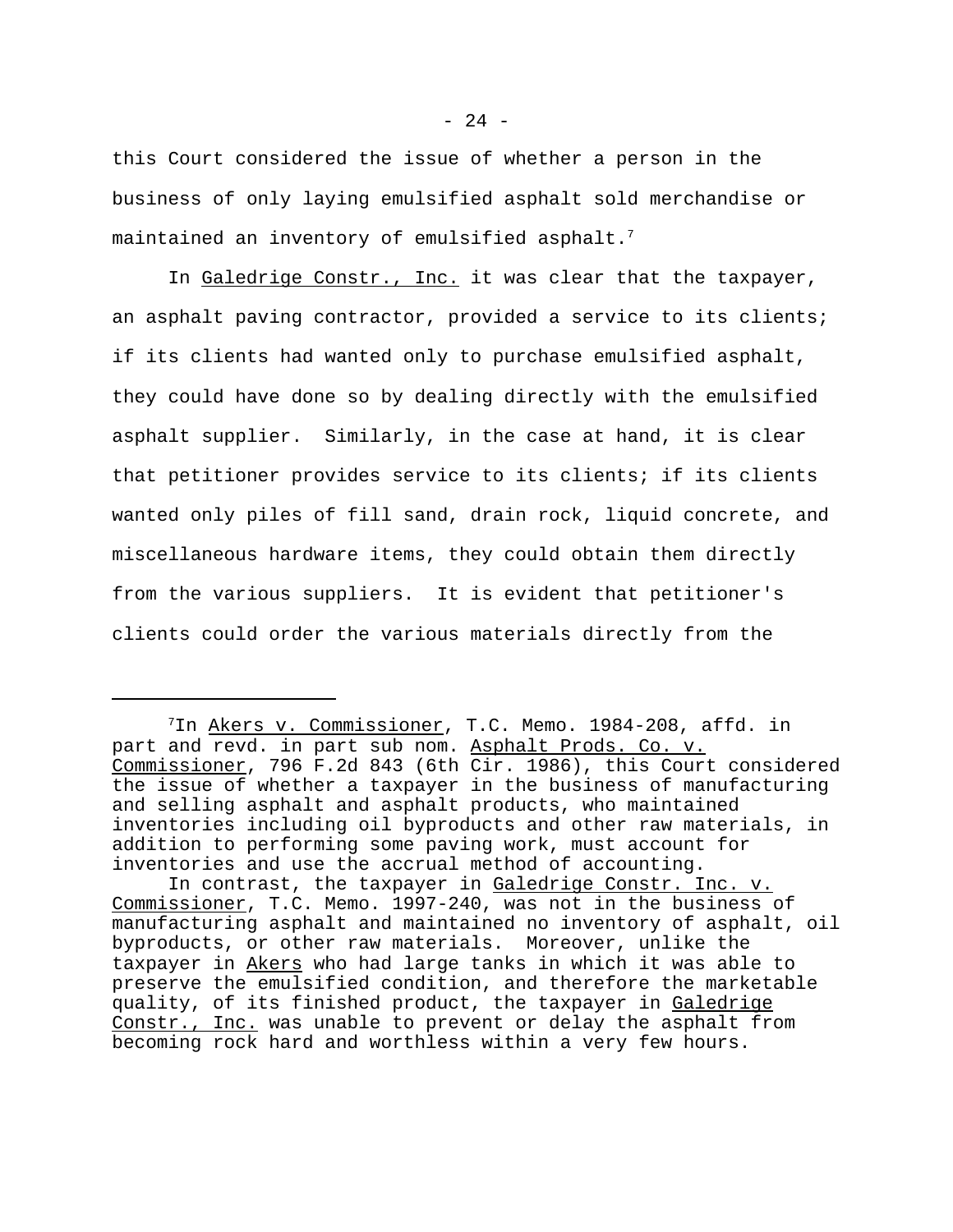suppliers by the fact that the clients paid for the various materials separately and specifically with a joint payee check.

From the moment the taxpayer in Galedrige Constr., Inc. received the "emulsified asphalt from the supplier  $* * *$  [it] was joined in a race that had an unalterable predetermined outcome; within 2 to 5 hours the emulsified asphalt would be rock hard and worthless." Id. The race was not to sell or to deliver the asphalt to the taxpayer's client; rather, it was to lay the asphalt before time expired and the asphalt changed its physical state into a form that was worthless to the taxpayer; only the liquid state of the emulsified asphalt provided any utility to the taxpayer, and that state expired very quickly.

Consequently, in Galedrige Constr., Inc. v. Commissioner, supra, the only form of the material that provided any value to the taxpayer was "used up" or consumed in providing service to the taxpayer's client. Consumption of a material in the performance of a service or in a manufacturing process is indicative that the material is a supply, not merchandise held for sale. See Osteopathic Med. Oncology & Hematology, P.C. v. Commissioner**,** 113 T.C. at 385; see also Rev. Rul. 75-407, 1975-2 C.B. 196 (public utility that used the accrual method of accounting should continue to deduct as a supply expense under section 1.162-3, Income Tax Regs., the cost of fuel oil consumed and used to generate electricity distributed to customers during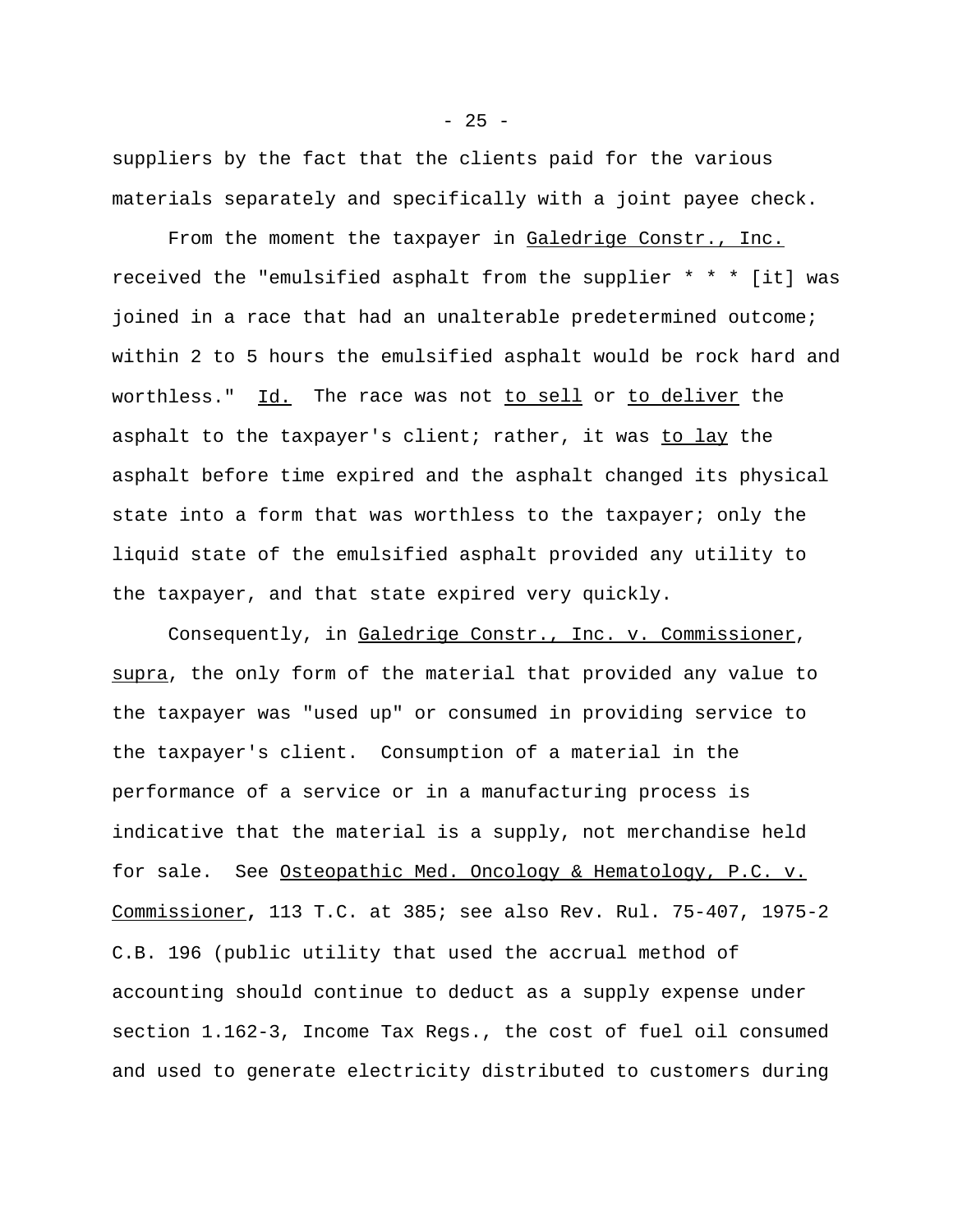the taxable year); Rev. Rul. 90-65, 1990-2 C.B. 41 (the cost of unrecovered platinum from prills used in refining petroleum is a material or supply expense allowed under section 1.162-3, Income Tax Regs.). Accordingly, in Galedrige Constr., Inc. v. Commissioner, supra, we held that in the hands of the taxpayer/paving contractor, the emulsified asphalt was a supply, not merchandise.

Similarly, in this case the only form of the concrete that provides utility to petitioner is the liquid or wet form. Also, similar to the emulsified asphalt in Galedrige Constr., Inc. v. Commissioner, supra, the physical state of the concrete changes very quickly from one that provides utility to petitioner, to one that has no value at all.

The ready-mix concrete in this case is practically indistinguishable from the emulsified asphalt material in Galedrige Constr., Inc. Considering the facts of this case (and Galedrige) and the ephemeral quality of the material at issue, only a strained and unconventional interpretation of the word "merchandise" would include liquid concrete (or emulsified asphalt) within its definition.<sup>8</sup>

These materials with their severely limited periods of utility that were ordered specifically for, delivered to, and

 $- 26 -$ 

 $8$ We here are dealing with the physical laws of the Universe, against which the laws of mere mortals cannot stand.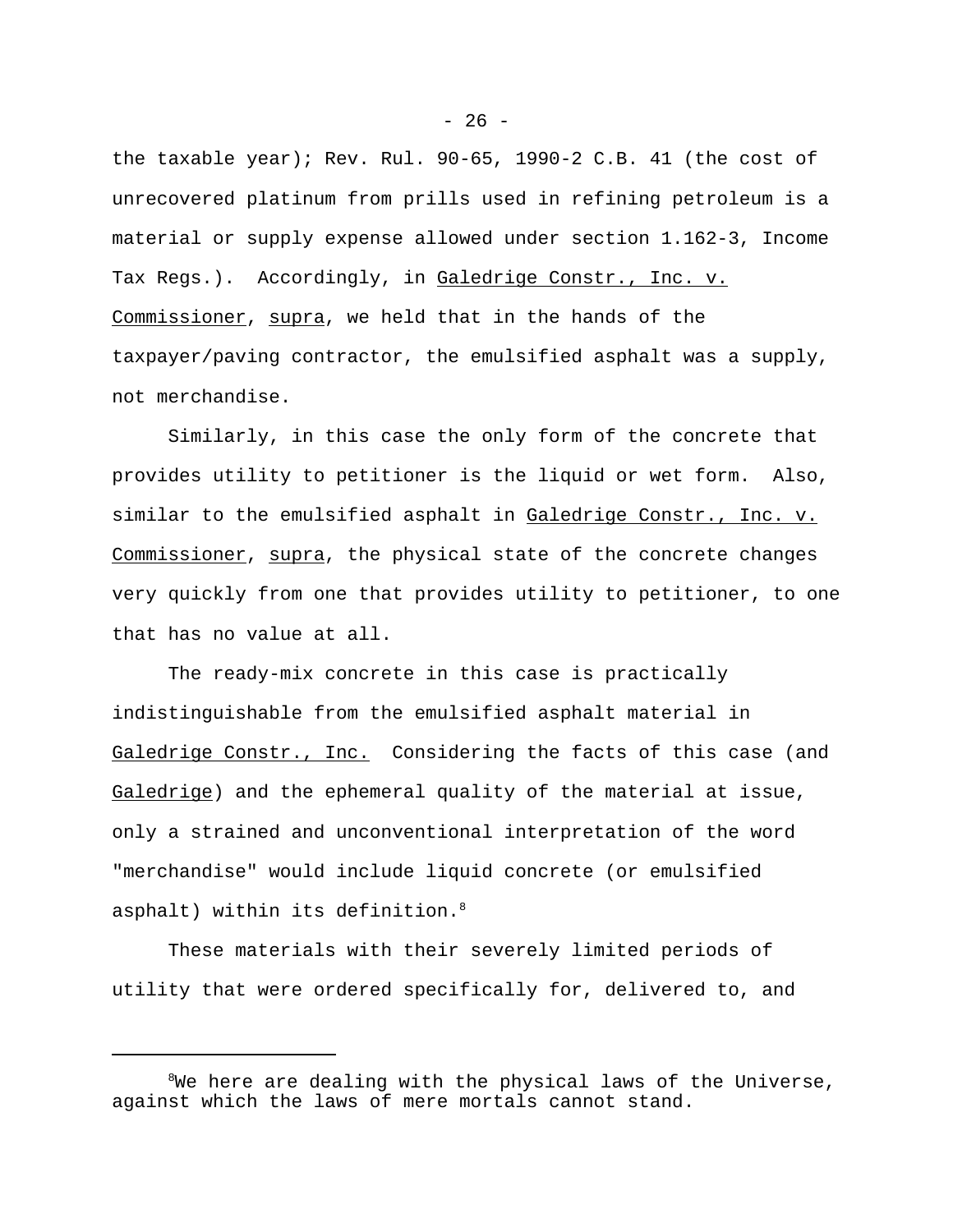paid for by the taxpayer's client, cannot in any natural or ordinary sense be considered "held for sale" by the taxpayer. Accordingly, considered in this context, we find that the readymix concrete is a supply, not merchandise.

## B. The Other Materials

Other materials under consideration in this case--the fill sand, drain rock, and hardware items--do not share the ephemeral physical properties of liquid concrete or the emulsified asphalt in Galedrige Constr., Inc. Rather, they are durable like the replacement parts in Honeywell, Inc. v. Commissioner, T.C. Memo. 1992-453. In Honeywell, Inc. we stated that the purpose for which the property was acquired and held is determinative of whether the property is merchandise within the meaning of section 1.471-1, Income Tax Regs. In Honeywell, Inc., we concluded that, because replacement parts were used by the taxpayer to perform its service contracts, the replacement parts were not acquired and held for sale and those parts were not merchandise within the meaning of the applicable regulation. See id. Moreover, it is apparent that the replacement parts were indispensable and inseparable from the service provided by the taxpayer.

We now conclude that the fill sand, drain rock, and hardware items, like the liquid concrete, were indispensable and inseparable from the service provided by petitioner.

First, the construction material in this case, when combined

- 27 -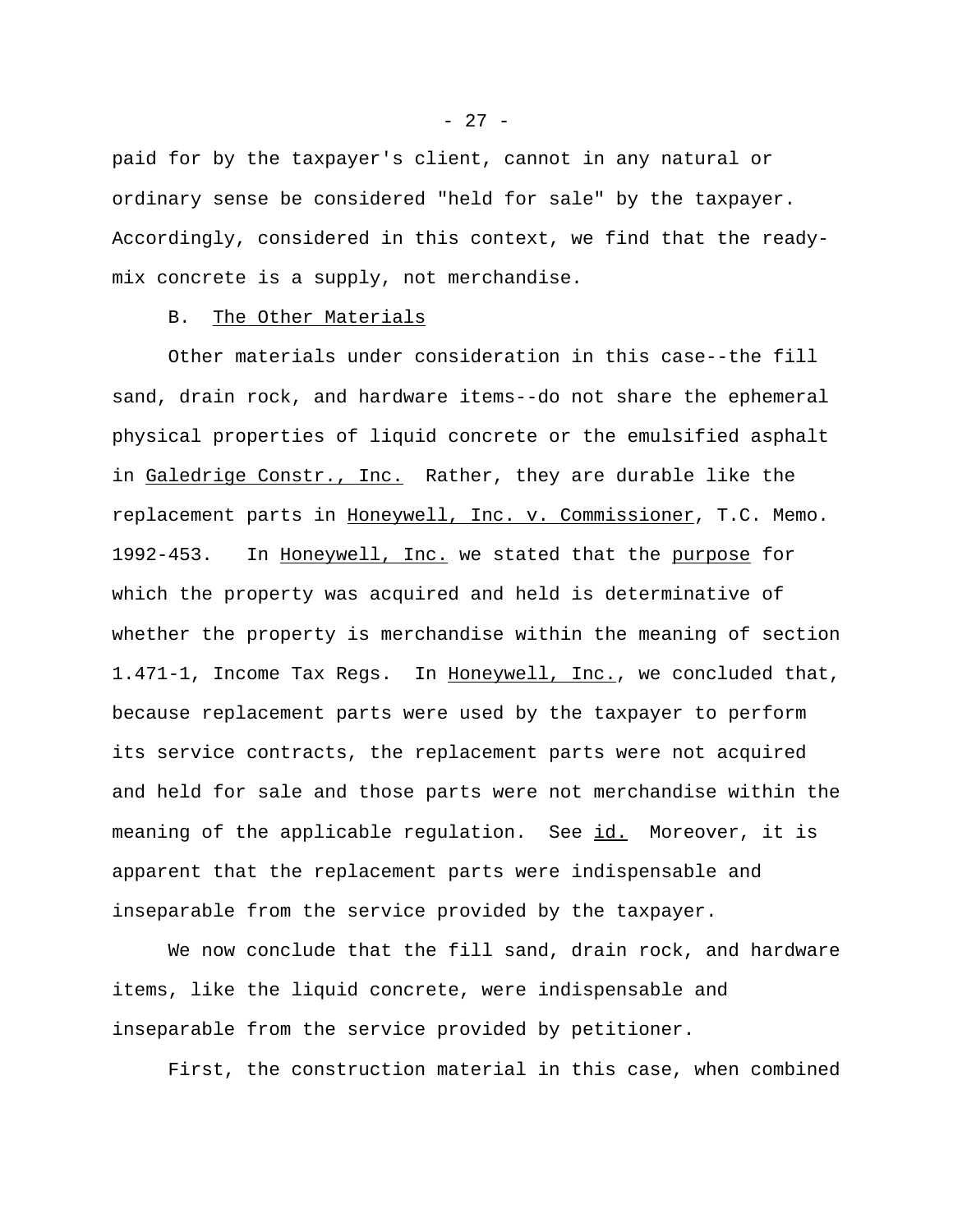with other tangible personal property, lost its separate identity to become an integral and inseparable part of the real property in the construction activity.<sup>9</sup> Cf. Wilkinson-Beane, Inc. v. Commissioner, 420 F.2d 352, 355 (1st Cir. 1970) (caskets sold as part of undertaking establishment's funeral service retain their separate identity); Thompson Elec., Inc. v. Commissioner, T.C. Memo. 1995-292 (lighting fixtures, which by definition do not lose their separate identity, used with other materials in taxpayer's electrical contracting business). Thus, the materials in this case are similar to the chemotherapy drugs in Osteopathic Med. Oncology & Hematology, P.C. v. Commissioner, supra, which, though not ephemeral in the sense that their usefulness would disappear if not immediately used, when injected also lost their identity separate from that of the patient. Materials that lose their separate identity in these circumstances are not merchandise within the meaning of section 1.471-1, Income Tax Regs.; rather, they are supplies consumed in the provision of service that are properly deducted under section 162.

Second, petitioner did not contract to sell materials to its developer clients, and the clients had no interest in purchasing materials from petitioner. Petitioner's contract with its real

 $- 28 -$ 

 $9$ We note that the materials suppliers sent the California Preliminary Lien Notices to the developer; the notices provided that if the bill for the materials was not paid in full, a mechanic's lien could be placed against the developer's real property.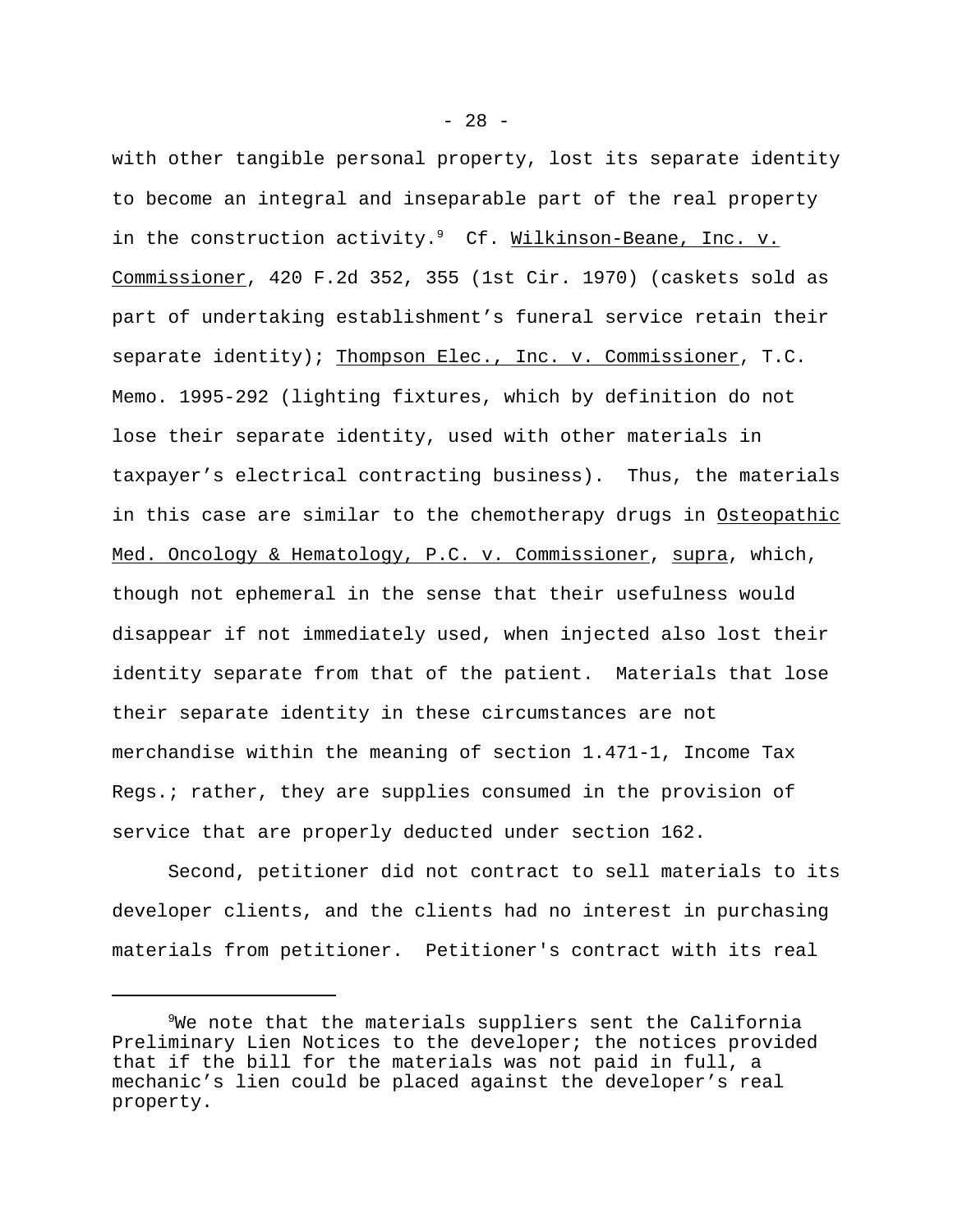property developer clients was for the construction of foundations, driveways, and walkways. Thus, we cannot find that petitioner is a merchant<sup>10</sup> that has acquired "raw materials and supplies" for sale, see sec. 1.471-1, Income Tax Regs., or that holds and sells "goods purchased in condition for sale", Wilkinson-Beane, Inc. v. Commissioner, supra at 354-355.

Third, foundations, driveways, and walkways are improvements to real property. We have held previously that improvements to real property are not merchandise. See Homes by Ayres v. Commissioner, 795 F.2d 832, 835 (9th Cir. 1986) (tract houses are not merchandise), affg. T.C. Memo. 1984-475 (rejecting taxpayer's argument that a homebuilder "manufactures" houses); see also  $M.C$ & A.N. Miller Dev. Co. v. Commissioner, 81 T.C. at 630 (developed real property constructed and held for sale is not inventory). Therefore, the foundations, driveways, and walkways are not merchandise, and the materials used in their construction do not "become a part of merchandise intended for sale". See sec.

 $10$ For purposes of accounting, "merchandise" is defined as "Purchased articles of commerce held for sale; the inventory of a merchant." Kohler, Kohler's Dictionary for Accountants 329 (6th ed. 1983). Furthermore, "merchant" is defined as "One who buys and sells articles of commerce without change in their form." <u>Id.</u>

<sup>&</sup>quot;In its commonly accepted usage, the term 'merchandise' is defined to encompass wares and goods, not realty."  $M.C.$  & A.N. Miller Dev. Co. v. Commissioner, 81 T.C. 619, 630 (1983). Furthermore, "real property and the labor, materials and supplies which enter into improving real property, are generally not considered for accounting purposes to be inventoriable." Id.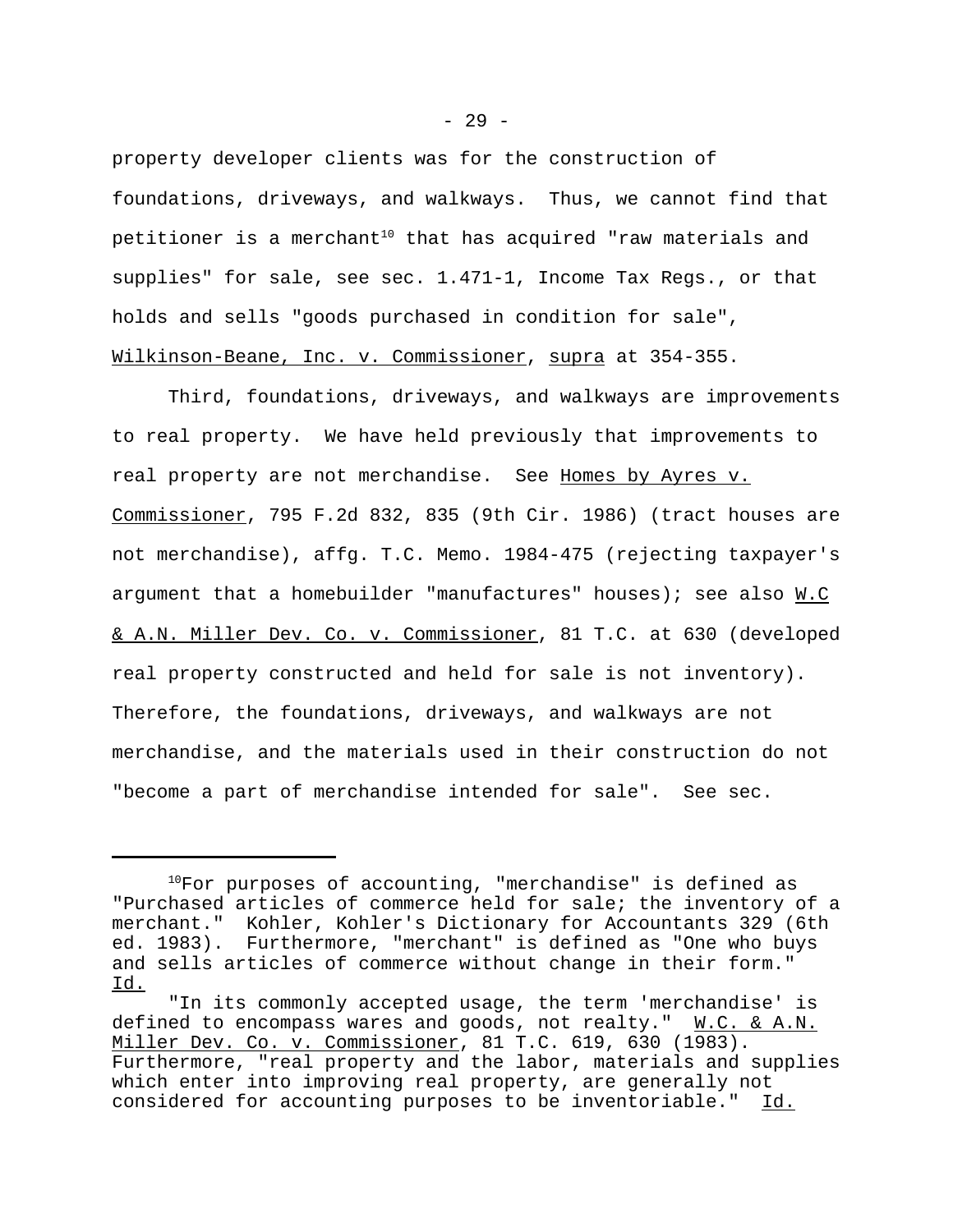1.471-1, Income Tax Regs.

Consequently, petitioner is not a manufacturer of merchandise or a merchandising concern, nor engaged otherwise in a "merchandising" activity. Because petitioner does not produce or sell merchandise, petitioner is not engaged in a business activity that requires the maintenance of an inventory. See Homes by Ayres v. Commissioner, supra.

Mr. Martinez, a corporate officer and shareholder of petitioner, testified that the only material left over at the completion of a job is a small pile of sand or gravel. Although Mr. Martinez' testimony may be regarded as self-serving, in this case it is consistent with the objective evidence.

The operation of petitioner's construction activity required it to use most of the materials at the time they were delivered to the construction site. The stipulations and other evidence show that materials required to perform the work were ordered from the suppliers and delivered to the job site, where they were incorporated almost immediately into the real property improvements. Each material supplier sent the real property developer a preliminary lien notice for the materials delivered to the site. Petitioner submitted its invoice and lien releases to the real property developer for the materials used to complete its work at each residential lot. The developer paid for the cost of the materials that had been used in completing the

 $- 30 -$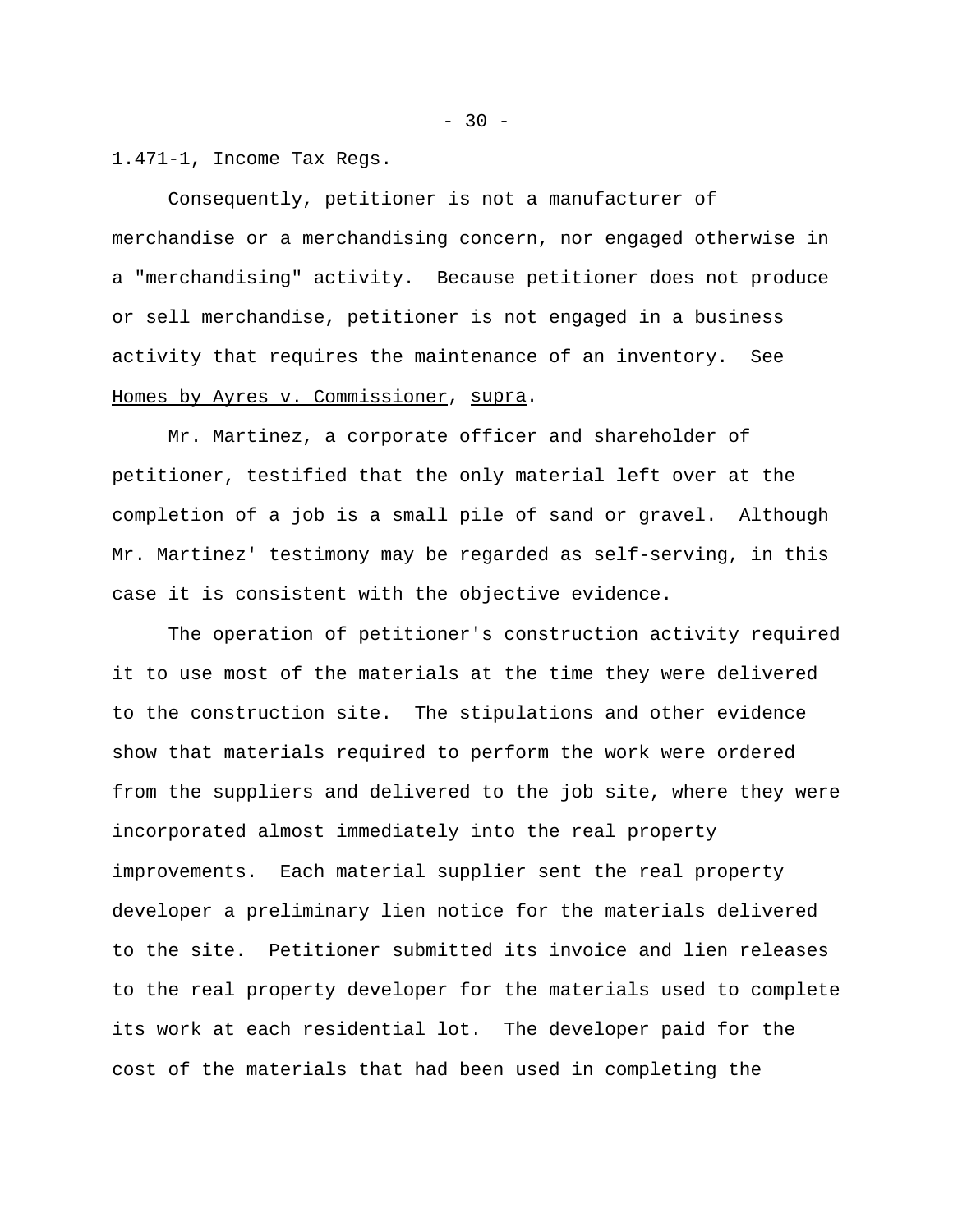improvements by checks made out to each supplier and petitioner as joint payees, which petitioner forwarded to each material supplier. The joint checks were not deposited in petitioner's bank account.

Therefore, the materials were used up before petitioner sent its invoice and the lien releases for the completed work to the developer, before the developer paid for the materials, and before petitioner recorded the materials expense.

Respondent makes much of the fact that, unlike the concrete, small amounts of some of the materials may have been left over after the job. Respondent argues that these materials could have been loaded onto petitioner's truck and moved to another job site or stored in its equipment yard. It is clear from the facts that no concrete was left over, and any leftover sand or gravel was abandoned onsite upon the completion of each job, as the expense of moving it would have exceeded its cost; moreover, only an insignificant amount of any of the other material could have been left over. Cf. J.P. Sheahan Associates, Inc. v. Commissioner, T.C. Memo. 1992-239 (roofing materials and supplies remaining at the close of a job are returned to the supplier for credit).

The parties stipulated that petitioner kept some of the hardware items in the storage container at its place of business. Since the total cost of all the hardware items was approximately 5 percent of the total cost of a typical contract, and all the

 $-31 -$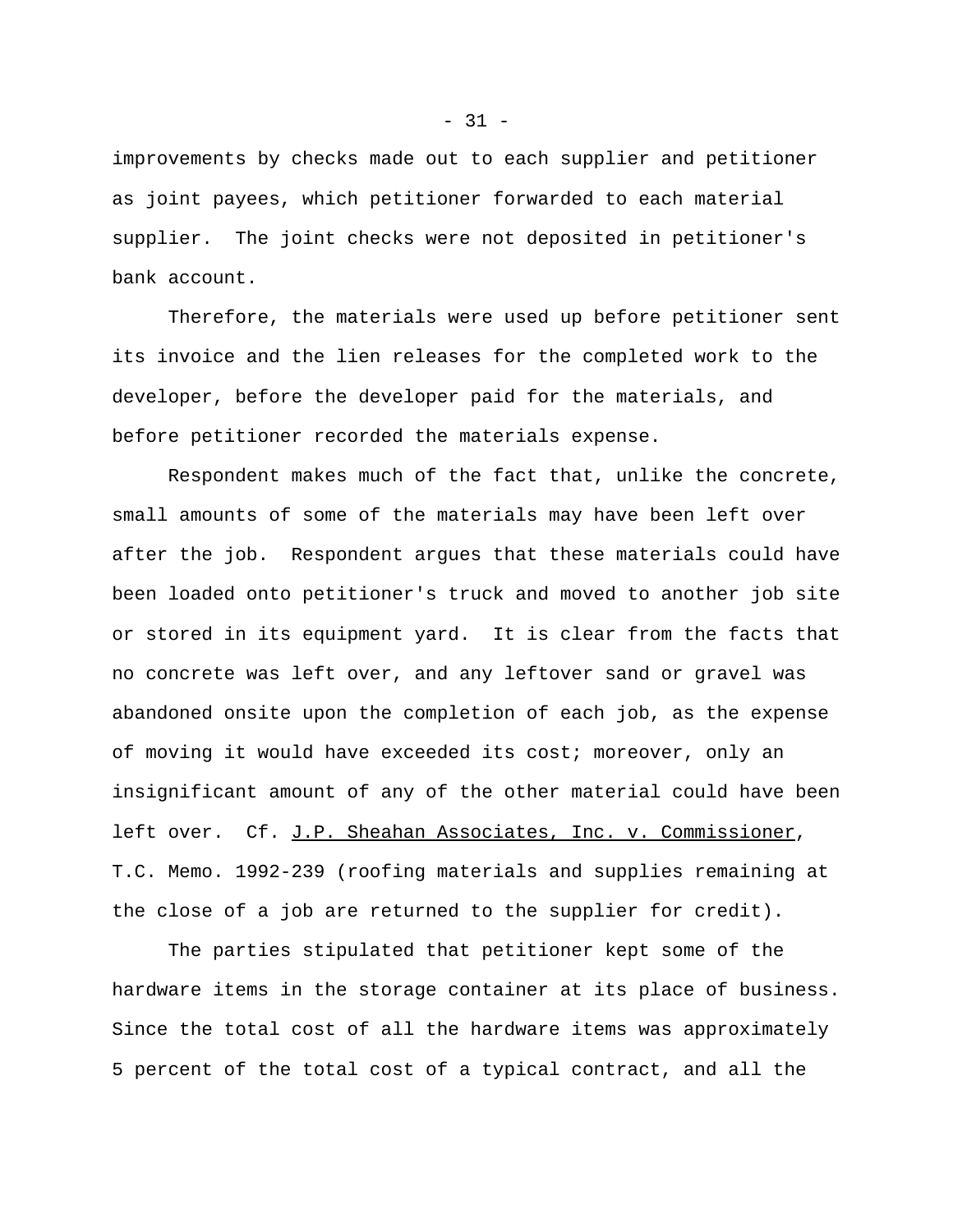materials were delivered to the developer's site, any amount kept on hand at the equipment yard had to be insignificant.

Petitioner's possession of a de minimis amount of material would not be sufficient to require it to use the accrual method of accounting for inventories. See Osteopathic Med. Oncology  $&$ Hematology, P.C. v. Commissioner, supra at 113 T.C. at 387 (taxpayer that had 2 weeks' supply of chemotherapy drugs on hand not required to use inventory method of accounting); Honeywell, Inc. v. Commissioner, supra (taxpayer not required to use inventory method of accounting for computer replacement parts that were stored on taxpayer's premises and represented 11 and 12 percent of income, even though taxpayer transferred title to the replacement parts to the customer); see also Tech. Adv. Mem. 98- 48-001 (July 16, 1998) (taxpayer that purchases and sells merchandise not required to maintain inventories because the purchase and sale of the merchandise was de minimis and not an income-producing factor within the meaning of section 1.471, Income Tax Regs.; therefore, taxpayer may continue to account for these merchandise items on the cash basis); G.C.M. 38,288 (Feb. 21, 1980) (the IRS may allow the use of the cash method of accounting despite the fact that the taxpayer may furnish some tangible product in the course of rendering a service, a reconsideration of Rev. Rul. 74-279, 1974-1 C.B. 110). We decline to attach significance to the fact that in calculating

 $-32 -$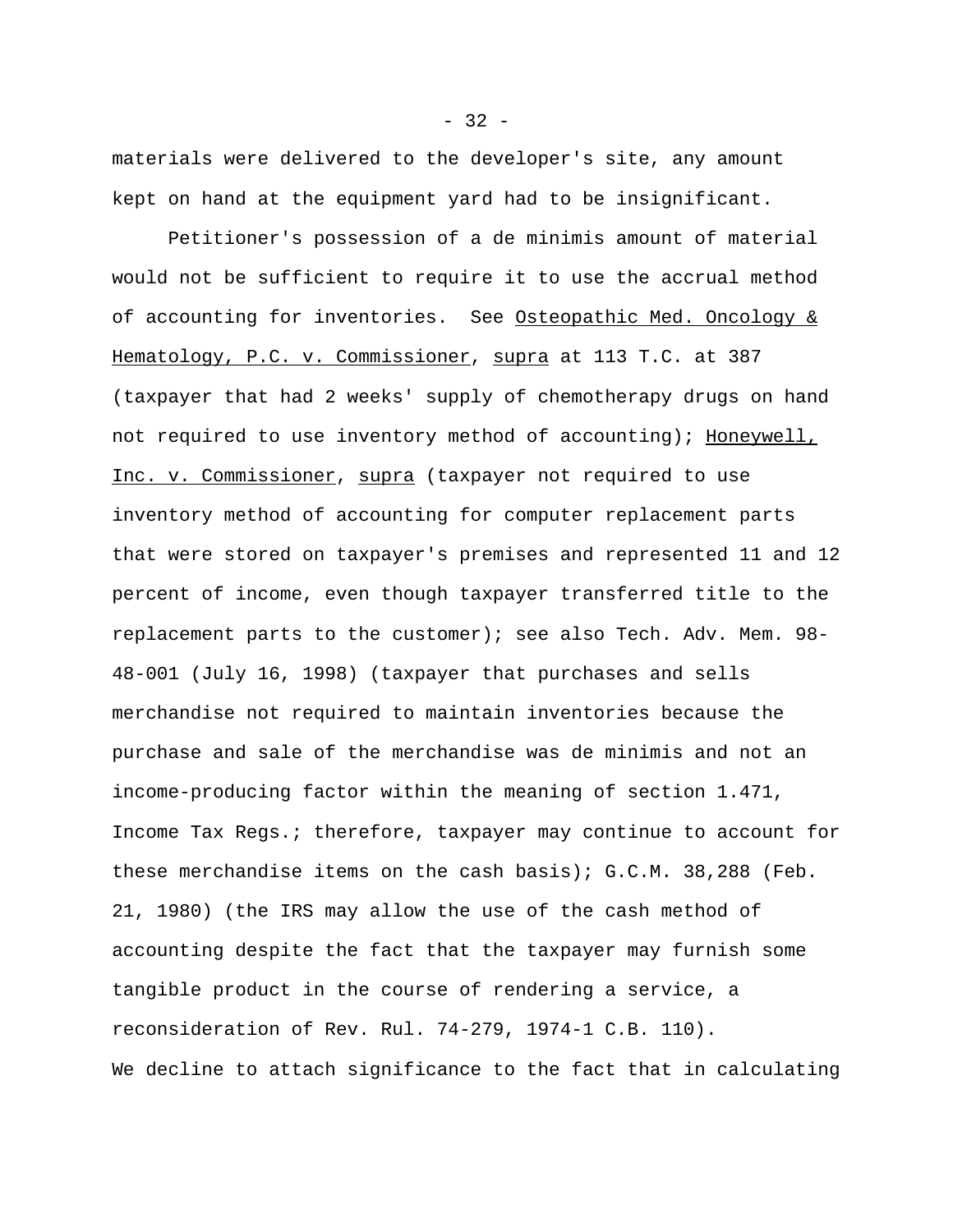its bid, petitioner used the total cost of labor and materials as a basis to calculate the value of its service.

In calculating its potential profit, petitioner had to consider the complexity of the work, and, therefore, its potential for loss in case of errors. For instance, contracts for construction projects that use a greater amount of concrete and other materials, or involve curved rather than straight lines, are more difficult to perform. The quantity of the material used was another factor in this estimation. The consideration of such costs, however, does not dictate the classification of the material as inventory. See Osteopathic Med. Oncology & Hematology, P.C. v. Commissioner, supra; Honeywell, Inc. v. Commissioner, supra. That petitioner used the total cost of labor and materials as a base to calculate the project profit does not mean that petitioner sold merchandise to its clients.

We have found that petitioner's contracts with its real property developer clients are service contracts, that the material provided by petitioner is indispensable to and inseparable from the provision of that service, that the materials lost their separate identity to become part of the real property in the construction activity, and that, in substance, no sale of merchandise occurred between petitioner and its clients. The bottom line is that petitioner did not hold merchandise for

 $-33 -$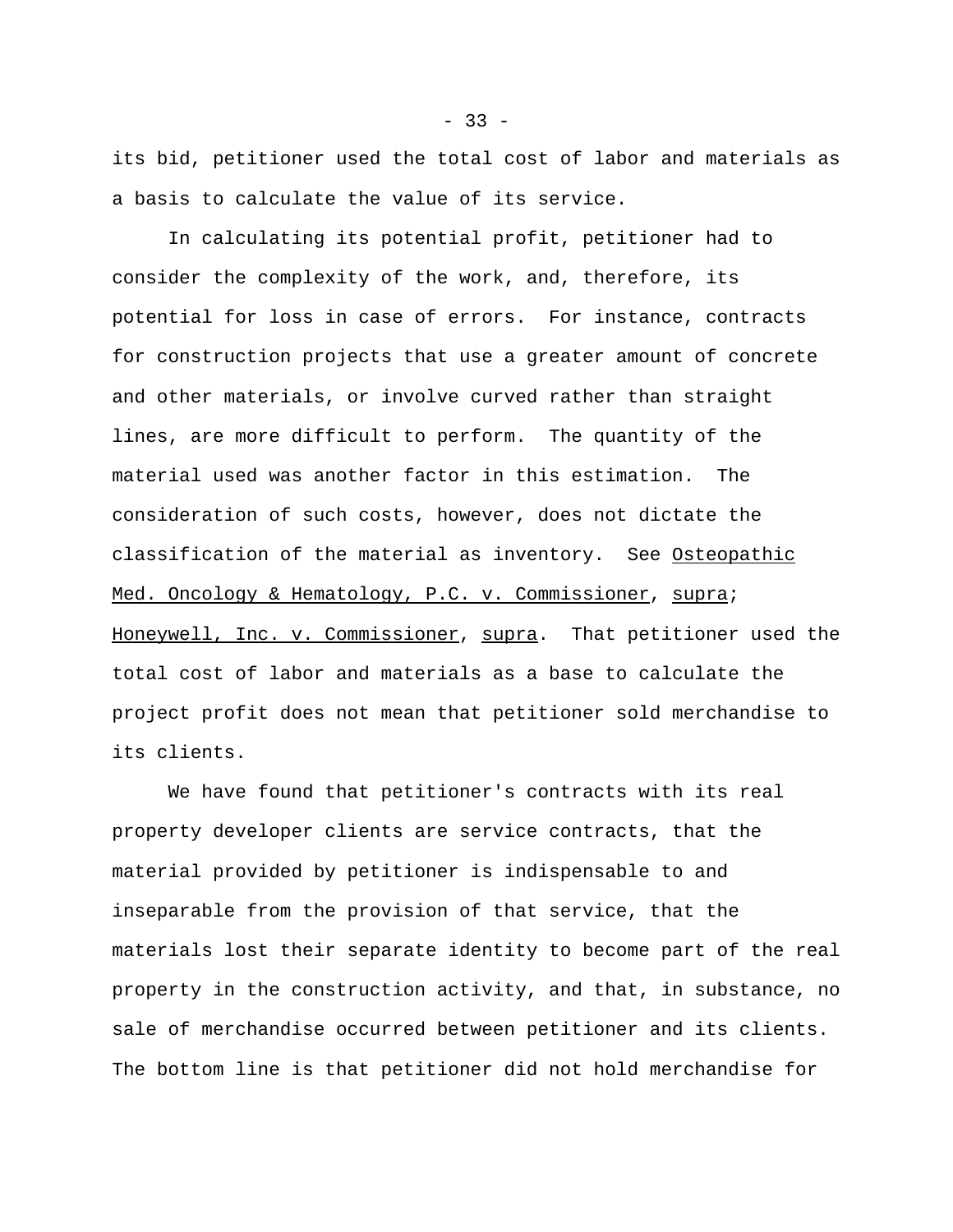sale, and there simply was no sale of merchandise between petitioner and its clients. See Osteopathic Med. Oncology & Hematology, P.C. v. Commissioner, supra; Honeywell, Inc. v. Commissioner, supra.

C. Income-Producing Factor

Respondent may require petitioner to use an inventory method of accounting only if we find each of the following as facts: (1) Petitioner produced, purchased, or sold merchandise, and (2) petitioner's production, purchase, or sale of that merchandise was an income-producing factor. See Osteopathic Med. Oncology & Hematology, P.C. v. Commissioner, supra; Honeywell, Inc. v. Commissioner, supra. Section 1.471-1, Income Tax Regs., does not provide that any material that is an income-producing factor is ipso facto merchandise. We have found that petitioner does not produce, purchase, or sell merchandise; therefore, whether the material is an income-producing factor is irrelevant. See Osteopathic Med. Oncology & Hematology, P.C. v. Commissioner, supra.

Accordingly, we find that petitioner is not required to use an inventory method of accounting.

# Issue 2. Whether Respondent Abused His Discretion in Determining That Petitioner's Use of the Cash Method of Accounting Did Not Clearly Reflect Its Income

"'The cash method of accounting has been widely used throughout the contracting industry and accepted by respondent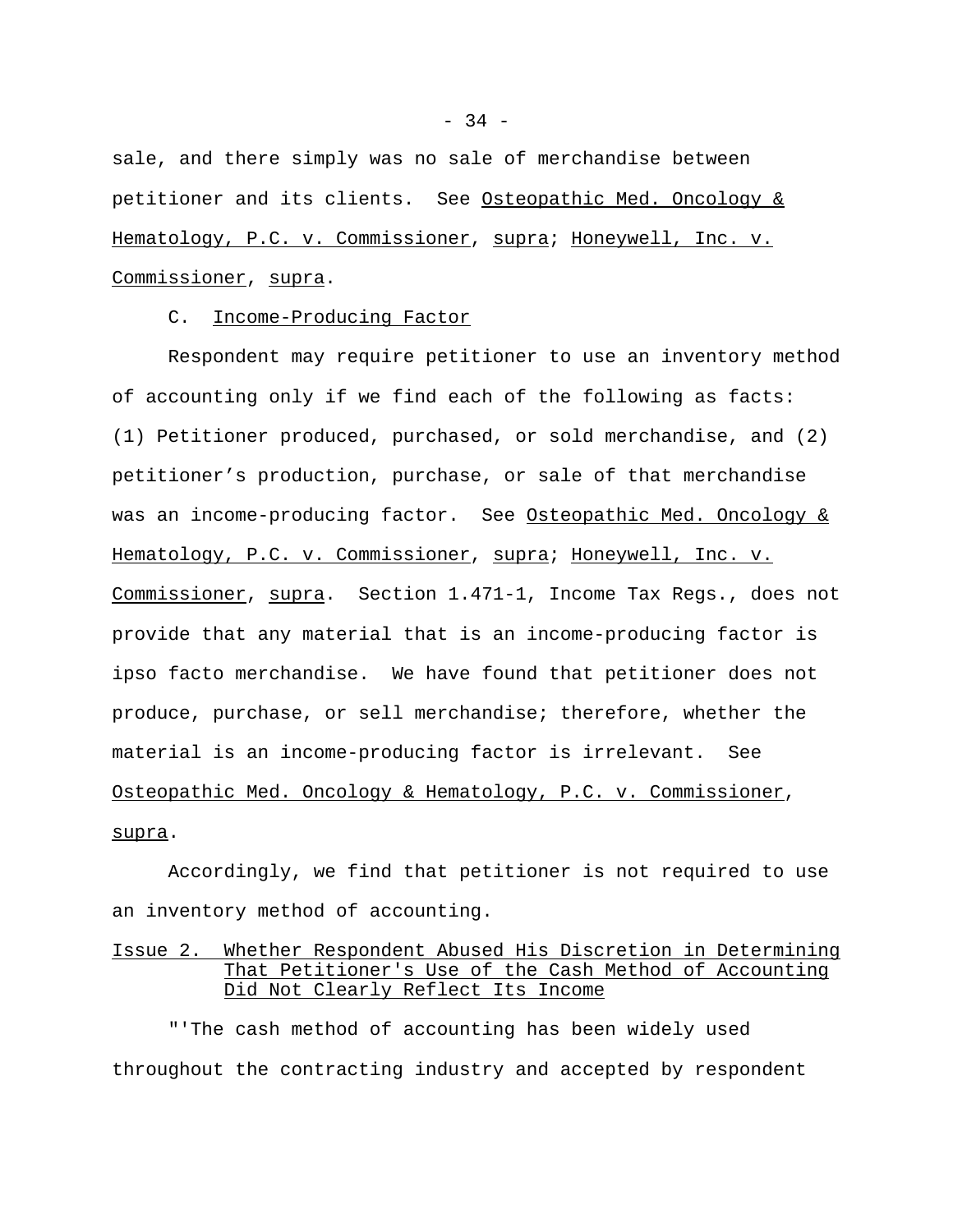since time immemorial.'" Ansley-Sheppard-Burgess Co. v. Commissioner, 104 T.C. 367, 375 (1995) (quoting Magnon v. Commissioner, 73 T.C. 980, 1004 (1980)); see also Magnon v. Commissioner, supra at 1004-1006 (use of cash method of accounting by electrical contractor held to clearly reflect income); National Builders, Inc. v. Commissioner, 12 T.C. 852, 858-859 (1949) (Court reviewed) (Court found that cash method of accounting clearly reflected taxpayer's income and rejected Commissioner's determination that construction contractor use hybrid method of accounting instead of cash method); C.A. Hunt Engg. Co. v. Commissioner, T.C. Memo. 1956-248 (use of the cash method of receipts and disbursements held to reflect income clearly). Thus, it is clear that the construction industry practice of using the cash method of accounting has long been accepted by this Court.

Respondent argues that petitioner must use an inventory method of accounting to clearly reflect its income because it sells merchandise. We have found that the materials used by petitioner are not merchandise. Respondent did not assert that petitioner attempted to unreasonably prepay expenses or purchase supplies in advance, and the evidence shows the contrary.<sup>11</sup> See

 $-35 -$ 

 $11$ Petitioner received the invoices from the suppliers within 30 days of the delivery of the materials to the developer's construction site. Petitioner also received within 30 days of the provision of its services a check from the developer, made to petitioner and the supplier as joint payees, for payment of the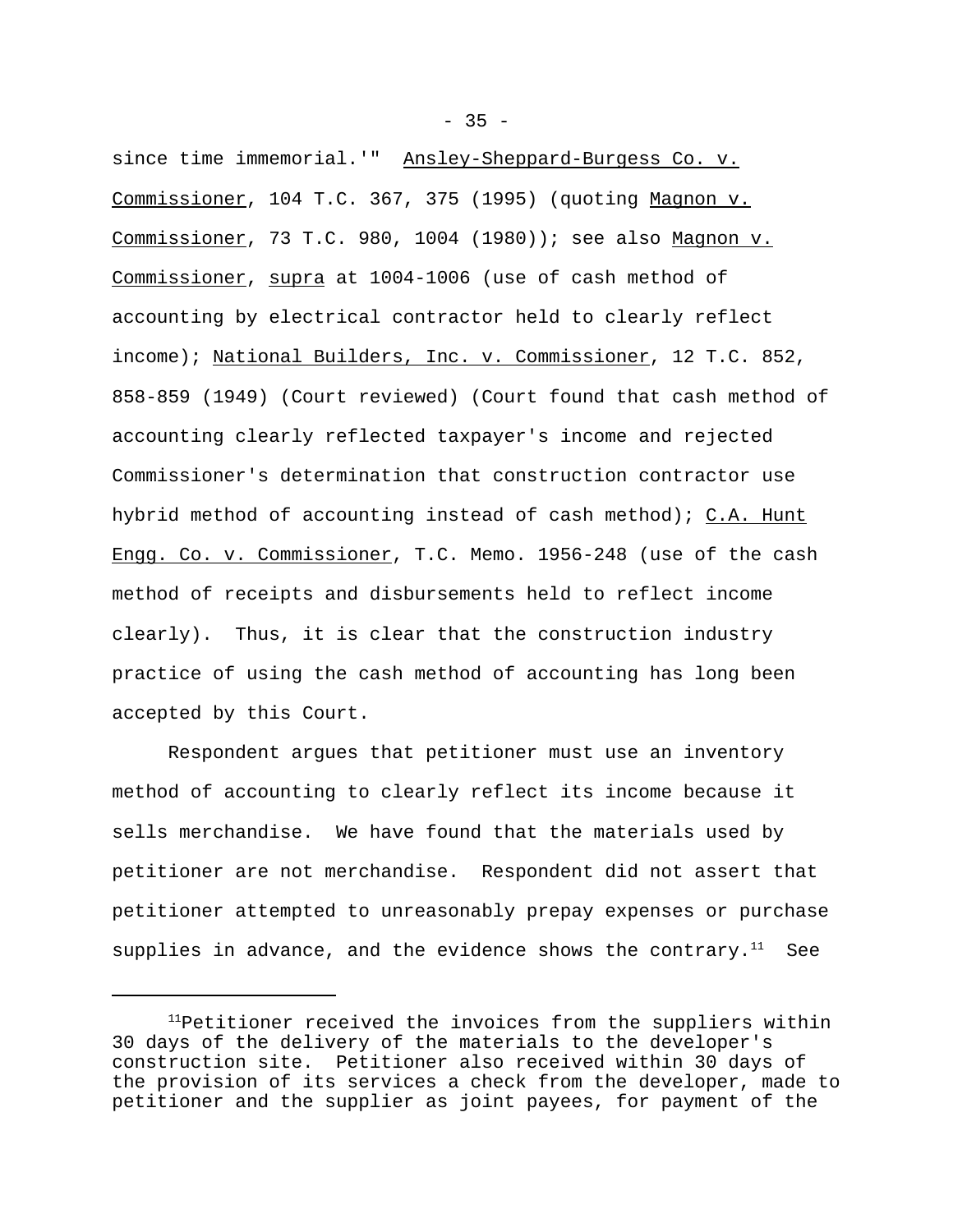Ansley-Sheppard-Burgess Co. v. Commissioner, supra at 374; Van Raden v. Commissioner, 71 T.C. 1083, 1104 (1979), affd. 650 F.2d 1046 (9th Cir. 1981).

It is irrelevant that the amount of taxable income that petitioner reported using the cash method of accounting is not the same amount that it would have reported if it used the accrual method. We previously have held that where a taxpayer is a "small" corporation permitted to use the cash method under section  $448(b)(3)$ ,<sup>12</sup> is not required to maintain an inventory,

invoices, which petitioner forwarded to the supplier. Under the cash method of accounting, petitioner deducted the cost of the expense of the already consumed materials when paid, and recorded as income the payment when received. Thus, petitioner's method of accounting matched the receipt of the payment for the material with the deduction for the expense. Cf. Knight-Ridder Newspapers, Inc. v. United States, 743 F.2d 781, 792 (11th Cir. 1984) (inventories of paper and ink deducted at time of purchase, rather than at time of use); Wilkinson-Beane, Inc. v. Commissioner, 420 F.2d 352, 353-354 (1st Cir. 1970), affg. T.C. Memo. 1969-79 (cost of caskets held for long periods of time, some for more than one year, deducted during year in which taxpayer paid for them); J.P. Sheahan Associates, Inc. v. Commissioner, T.C. Memo. 1992-239 (cost of material deducted in year of purchase, not at time of use). Therefore, we cannot find that petitioner accounted for the cost of the materials incorrectly.

 $12$ Sec. 448 provides in pertinent part:

SEC. 448. LIMITATIONS ON USE OF CASH METHOD OF ACCOUNTING.

(a) General Rule.--Except as otherwise provided in this section, in the case of a--

- (1) C corporation,
- (2) partnership which has a C corporation as a partner, or

(3) tax shelter,

taxable income shall not be computed under the cash receipts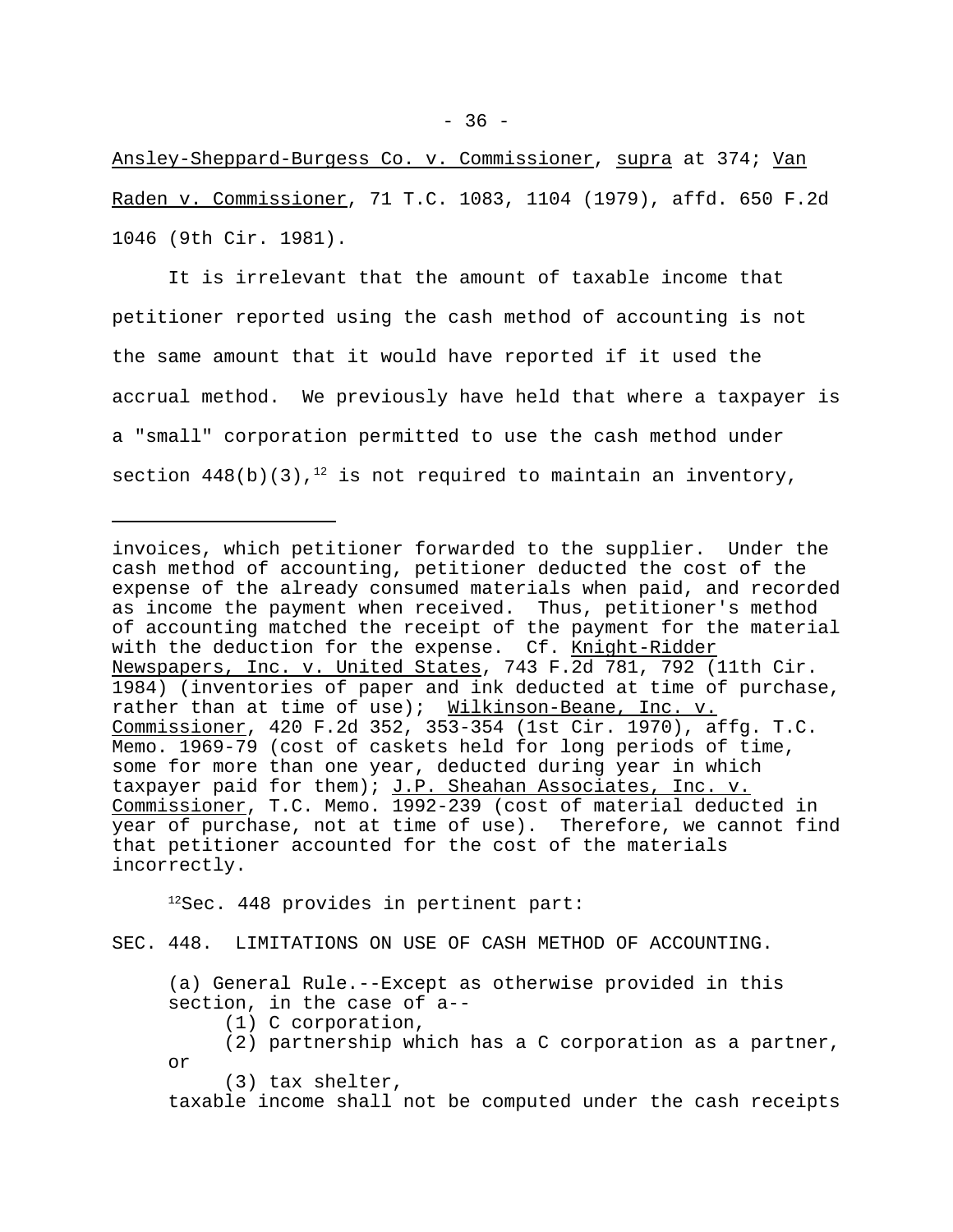consistently used the cash method of accounting since its incorporation, and has made no attempt to unreasonably prepay expenses or purchase supplies in advance, the taxpayer is not required to show a substantial identity of results between the taxpayer's method of accounting and the method selected by the Commissioner. See Ansley-Sheppard-Burgess Co. v. Commissioner,

and disbursements method of accounting.

(b) Exceptions.--

\* \* \* \* \* \* \* \*

(3) Entities With Gross Receipts of Not More Than \$5,000,000.–-Paragraphs (1) and (2) of subsection (a) shall not apply to any corporation or partnership for any taxable year if, for all prior taxable years beginning after December 31, 1985, such entity (or any predecessor) met the \$5,000,000 gross receipts test of subsection (c).

(c) \$5,000,000 Gross Receipts Test.--For purposes of this section--

(1) In General.–-A corporation or partnership meets the \$5,000,000 gross receipts test of this subsection for any prior taxable year if the average annual gross receipts of such entity for the 3-taxable-year period ending with such prior taxable year does not exceed \$5,000,000.

\* \* \* \* \* \* \*

(3) Special Rules.–-For purposes of this subsection--

(A) Not In Existence For The Entire 3-Year Period.--If the entity was not in existence for the entire 3-year period referred to in paragraph (1), such paragraph shall be applied on the basis of the period during which such entity (or trade or business) was in existence.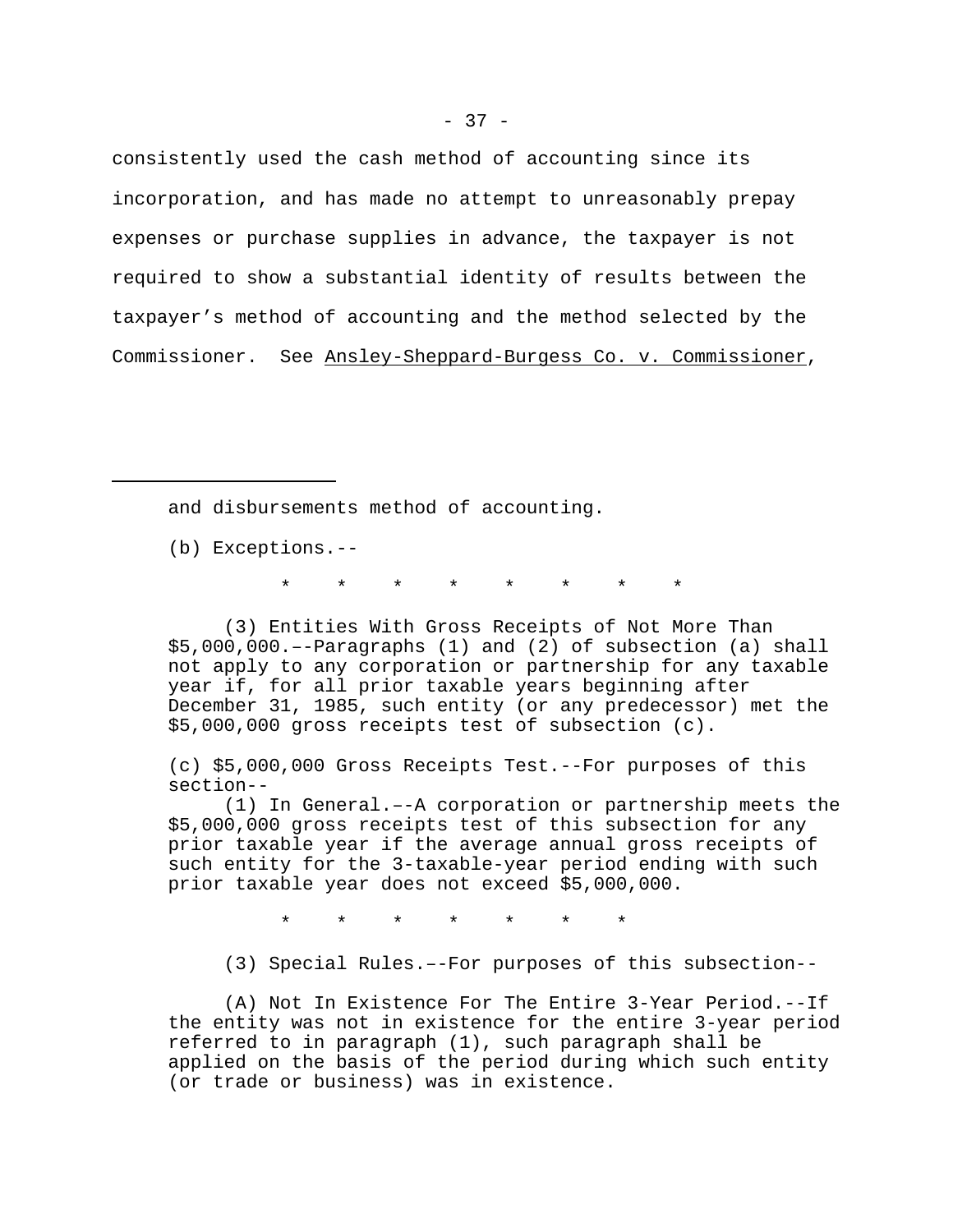supra at  $377.13$ 

It is clear from petitioner's billing procedure and the operation of its construction activity that the materials were used up before they were paid for by the developer and before petitioner reported their expense. Therefore, petitioner had no opportunity to report as an expense any materials that may have been delivered to a job site before the close of its taxable year but not yet used.

As was the case in Osteopathic Med. Oncology & Hematology, P.C. v. Commissioner, supra, the notice of deficiency is worded broadly as to the specific basis for respondent's determination that the cash method does not clearly reflect petitioner's

<sup>&</sup>lt;sup>13</sup>According to the typical bid worksheet, the only factors in petitioner's income are materials, labor, and profit. On the worksheet the total materials cost is \$927.39, and the labor cost is \$477. Therefore, typically the cost of labor as a percentage of the total materials cost is 51.46 percent.

The total cost of all items purchased in the taxable year at issue was \$993,777. Thus, the associated labor cost may be estimated as approximately \$511,360. The sum of these amounts is \$1,505,137. Petitioner received \$1,564,045 in gross receipts for the year at issue and reported \$64,806 as taxable income. The difference between the gross receipts and the sum of the materials and the approximate cost of labor is \$58,908; this amount is very close to the amount petitioner reported as income.

The profit percentage varied depending on the job, but it was usually between 10 and 20 percent. The difference between the amount of income as calculated above and the amount reported by petitioner is probably attributable to the different profit percentages charged by petitioner for jobs of different levels of complexity. Thus, the "typical" profit of 15 percent is a rough average of the various profit percentages actually charged.

Therefore, petitioner's method of accounting clearly reflected the amounts that it actually received and the actual costs incurred to perform the work.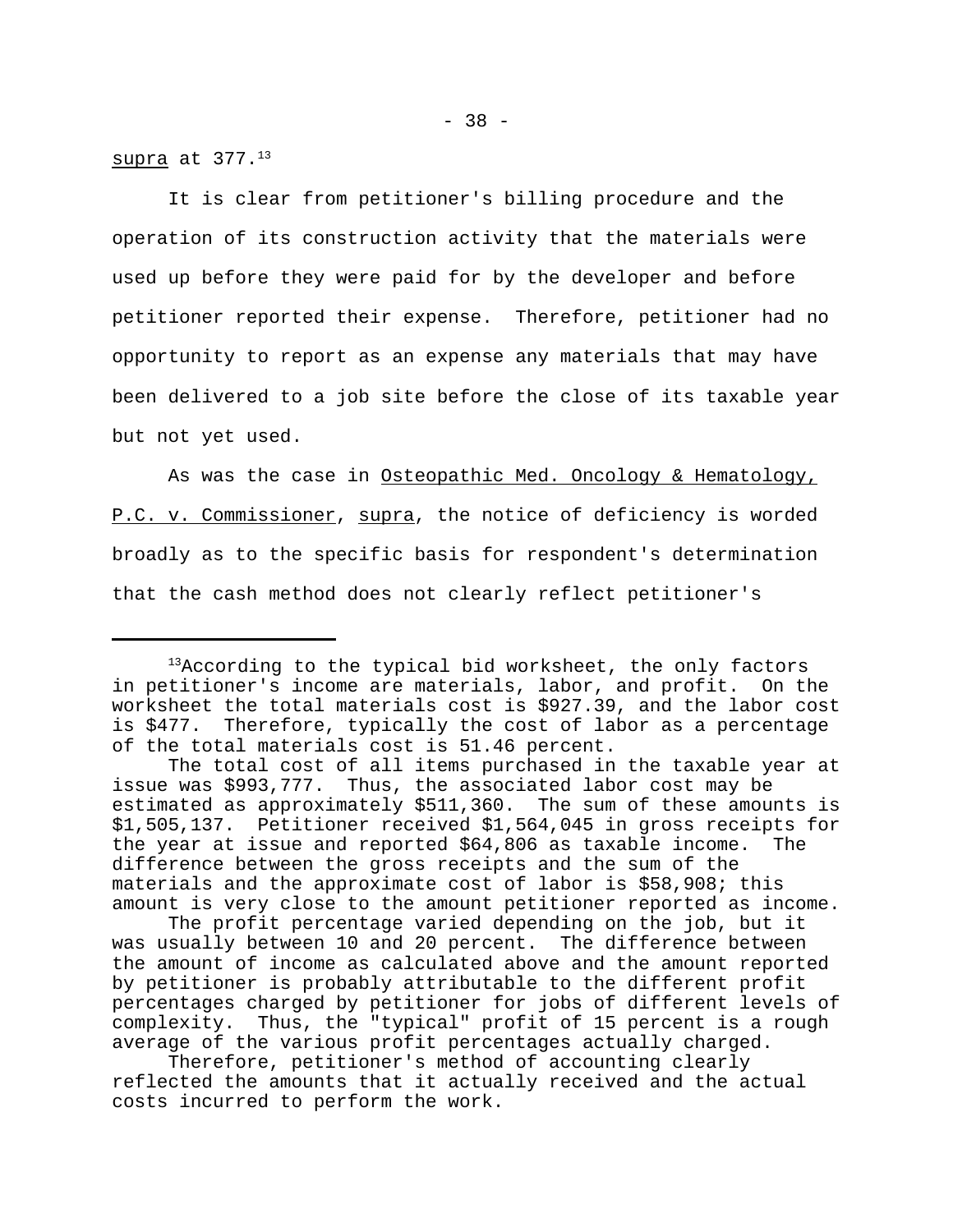income. However, in his answer and on brief respondent argues only that this is so because petitioner sells merchandise that must be inventoried. We have held that petitioner does not sell merchandise. Consequently, we need not and do not engage in further analysis of the clear reflection of income standard of section 446. See id.

In light of the above, we hold that respondent's determination that petitioner's method of accounting did not produce a clear reflection of income was an abuse of discretion.

We have considered all arguments in this case for a contrary holding and, to the extent not discussed above, find those arguments to be without merit or irrelevant. To reflect the foregoing,

# Decision will be entered for

#### petitioner.

Reviewed by the Court.

CHABOT, WELLS, WHALEN, COLVIN, BEGHE, LARO, FOLEY, VASQUEZ, and GALE, JJ., agree with this majority opinion.

MARVEL,  $J.$ , dissents.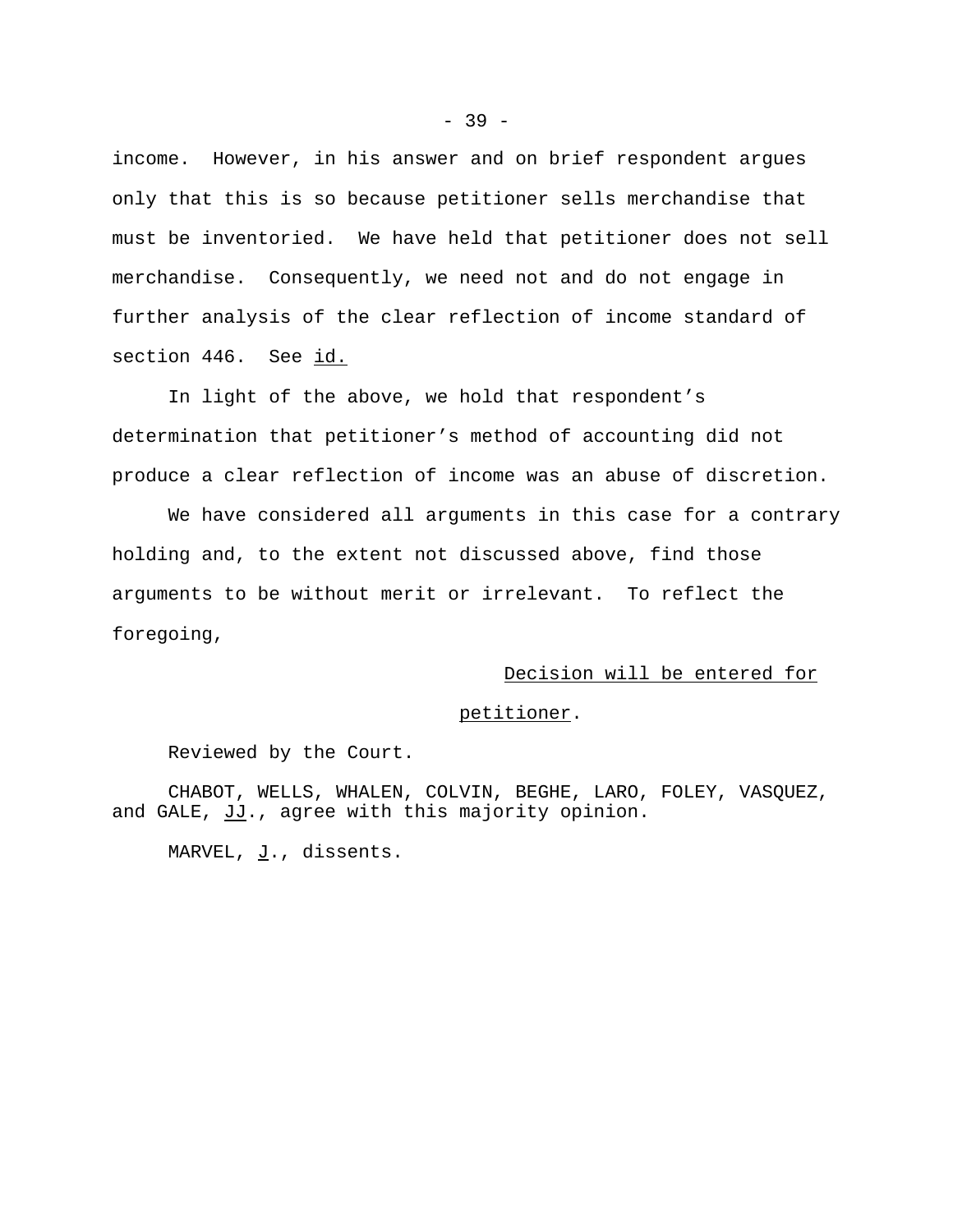GERBER, J., dissenting: I respectfully disagree with the majority's conclusions that petitioner was not selling merchandise and that respondent abused his discretion by determining that petitioner's use of the cash method did not clearly reflect income. I disagree for the following reasons: (1) Petitioner did not meet its heavier-than-normal burden of showing an abuse of respondent's discretion; (2) the majority's conclusion that the materials involved are merely an inseparable part of petitioner's performance of a service is not supported by the record; (3) the majority's holding and approach may result in unintended preferential Federal tax treatment for a particular industry and/or taxpayers dealing in so-called "ephemeral" products or materials; (4) the holding in Galedrige Constr., Inc. v. Commissioner, T.C. Memo. 1997-240, is in error, and, accordingly, the majority's reliance upon it is unfounded; and (5) this case is factually distinguishable from Osteopathic Med. Oncology & Hematology, P.C. v. Commissioner, 113 T.C. 376 (1999).

The majority sets forth the correct standards for determining whether respondent has abused his discretion. Those standards are summarized here to emphasize that petitioner has failed to meet the standard expressed by the majority: The Commissioner has broad authority to decide whether a taxpayer's accounting method clearly reflects income. We need only decide whether there is adequate basis in law for the Commissioner's conclusion, and section 446 imposes a heavy burden on the

 $- 40 -$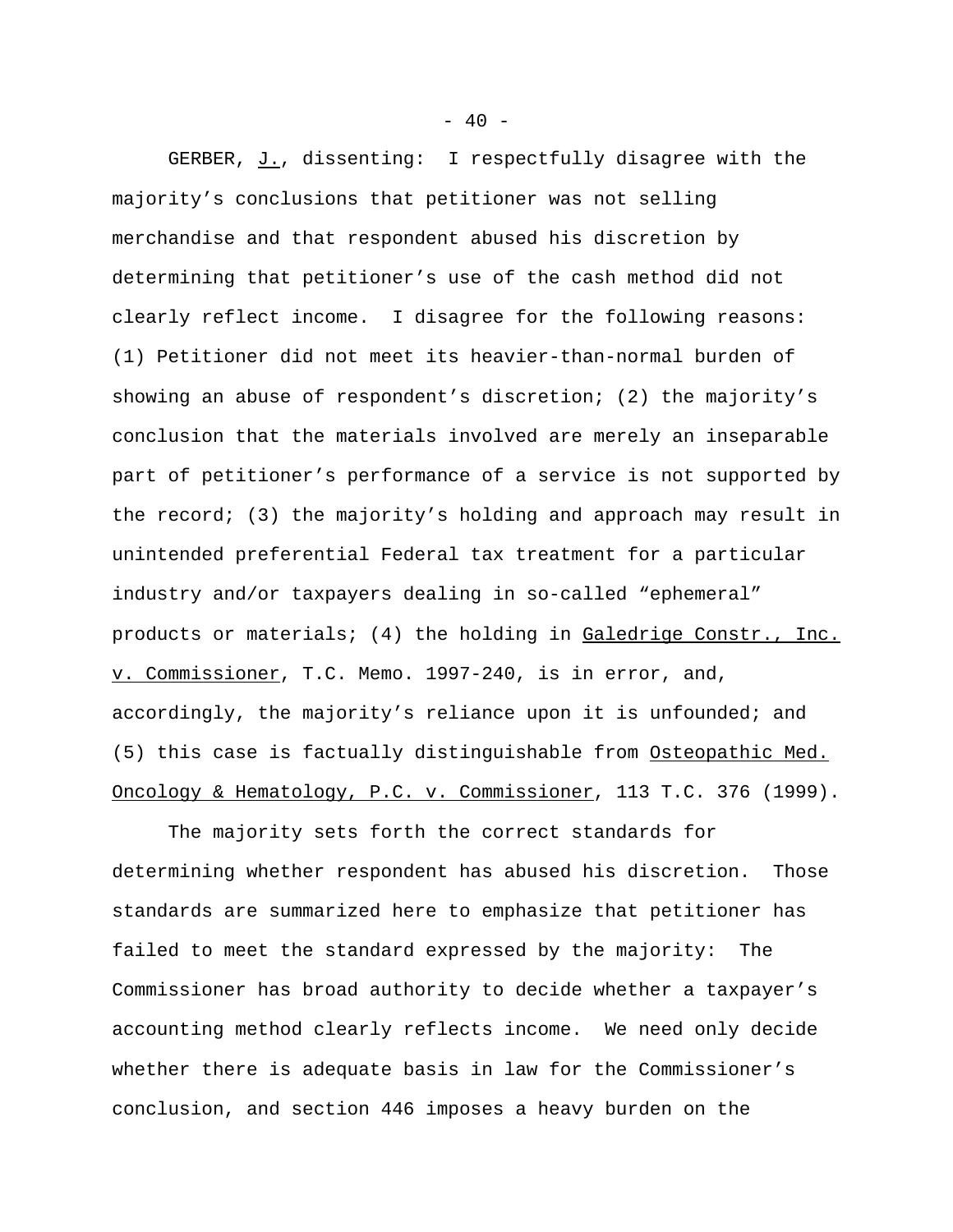taxpayer to show otherwise. "[A] taxpayer "must establish that the Commissioner's determination was 'clearly unlawful' or 'plainly arbitrary'." Majority op. p. 14 (quoting Thor Power Tool Co. v. Commissioner, 439 U.S. 522, 532-533 (1979)) (emphasis added).

Respondent determined that "[petitioner's] current method of accounting (cash), is an improper method and  $* * *$  changed  $* * *$ [petitioner] to an accrual method. This change has resulted in an increase in \* \* \* [petitioner's] gross receipts." Respondent also determined, in the alternative, that "under the cash method of accounting, \* \* \* [petitioner's] income is increased for failure to properly substantiate \* \* \* [petitioner's] accounts receivable." The majority, however, limits the issue to the question of whether the material used by petitioner in performing its service contracts is the sale of "merchandise" for purposes of section 1.471-1, Income Tax Regs. Majority op. p. 12. The majority incorrectly expresses respondent's notice determination in the following manner: "Respondent determined that the material petitioner used in its construction activity was merchandise that was income producing, and, therefore, petitioner must use the accrual method of accounting to clearly reflect its income." Majority op. p. 15. The majority has treated respondent's response to petitioner's argument as respondent's determination. Respondent's arguments on brief were in response to petitioner's position that it should not be placed on the

 $- 41 -$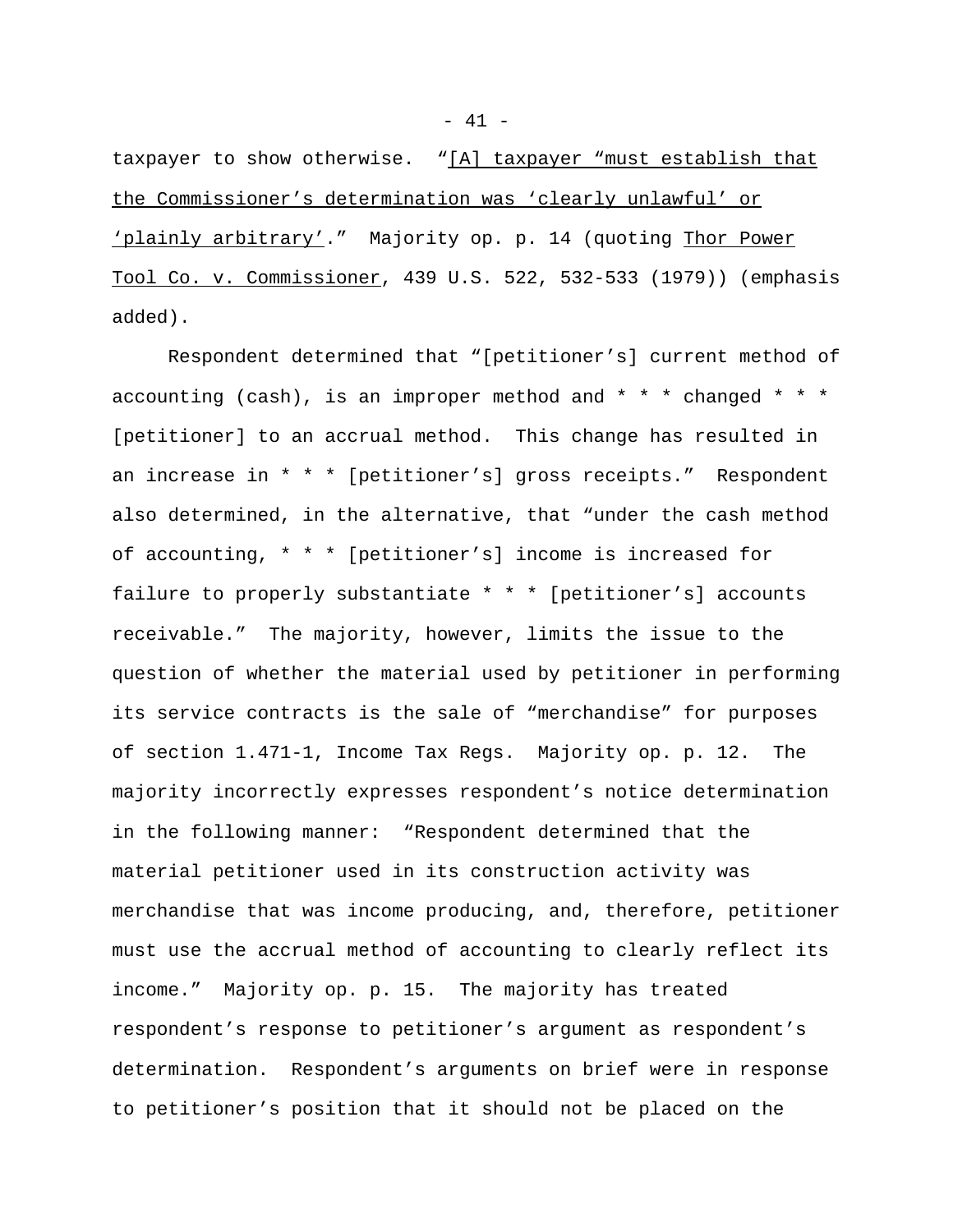accrual method because it was in a service business and because it had no inventories. The majority's limited focus represents only a portion of the standard to be considered in order to decide this issue. Petitioner's burden (heavier than normal) is to show that respondent's determination is in error; i.e., that respondent abused his discretion by determining that petitioner's method does not clearly reflect income. Petitioner cannot carry that burden by the simple expedient of contending that the materials it uses to produce finished sidewalks, driveways, and foundations should be labeled as supplies consumed. It must also show that its method of accounting clearly reflected income and that respondent's determination was clearly unlawful or plainly arbitrary. Based on the facts of this case, petitioner has failed to carry its burden.

# Ultimate Factual Conclusions by the Majority<sup>1</sup>

The majority attempts to persuade us that the materials used by petitioner, which represented two-thirds of the total cost, were incidental to and absorbed in the performance of services (labor), which represented one-third of the cost. The majority

 $- 42 -$ 

 $1$  As the trial Judge (finder of fact) in a factually oriented case, I am placed in the difficult and unpleasant position of providing, in the context of a dissenting opinion, my factual perspective. Two critical factual inquiries are presented by the issues: (1) Whether petitioner has shown that respondent abused his discretion, and (2) whether petitioner produced or sold merchandise and/or had ending inventory. I disagree with the majority's ultimate findings of fact, and, to some degree, the standard employed. Each of these matters is separately addressed in this dissent.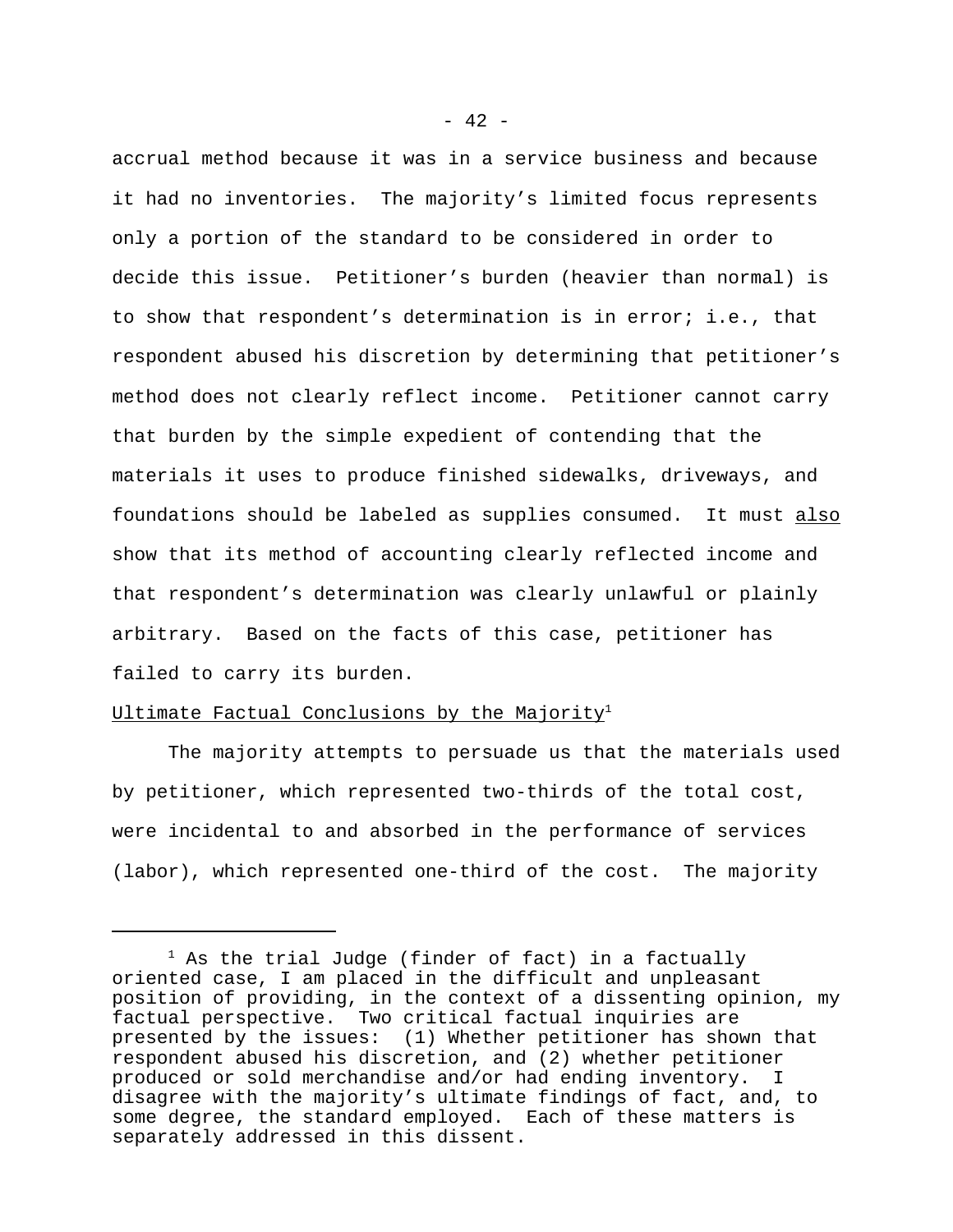focuses upon the wet concrete and unincorported materials. However, the record, when considered in its entirety, supports the conclusion that petitioner contracted to produce a finished product (sidewalks, driveways, and foundations). Equally important, petitioner has not shown the amounts of materials and/or work in progress that remained on hand at the end of the taxable period. Nor has petitioner shown that its accounting method clearly reflected income. The majority accepts petitioner's conjectural, uncorroborated, and admittedly "selfserving" statement that there were little materials left when a job was completed. Even if that statement is correct, petitioner's taxable period did not necessarily or likely end at the exact time petitioner's job(s) ended. Therefore, petitioner has failed to show the amount of materials on hand at the close of the taxable year. The majority uses conjecture and draws inferences from the record to reach the conclusion that there was no inventory on hand and/or that it would not have had a material effect on petitioner's income. Such an approach falls far short of the showing that an inventoriable amount of materials was or was not on hand at the close of its taxable year.

The majority paints an image in which petitioner could be viewed as merely providing a service and consuming concrete and supplies incidental to providing that service. Although the record does confirm that petitioner is in a service-oriented business, the overwhelming weight of the evidence shows that

 $- 43 -$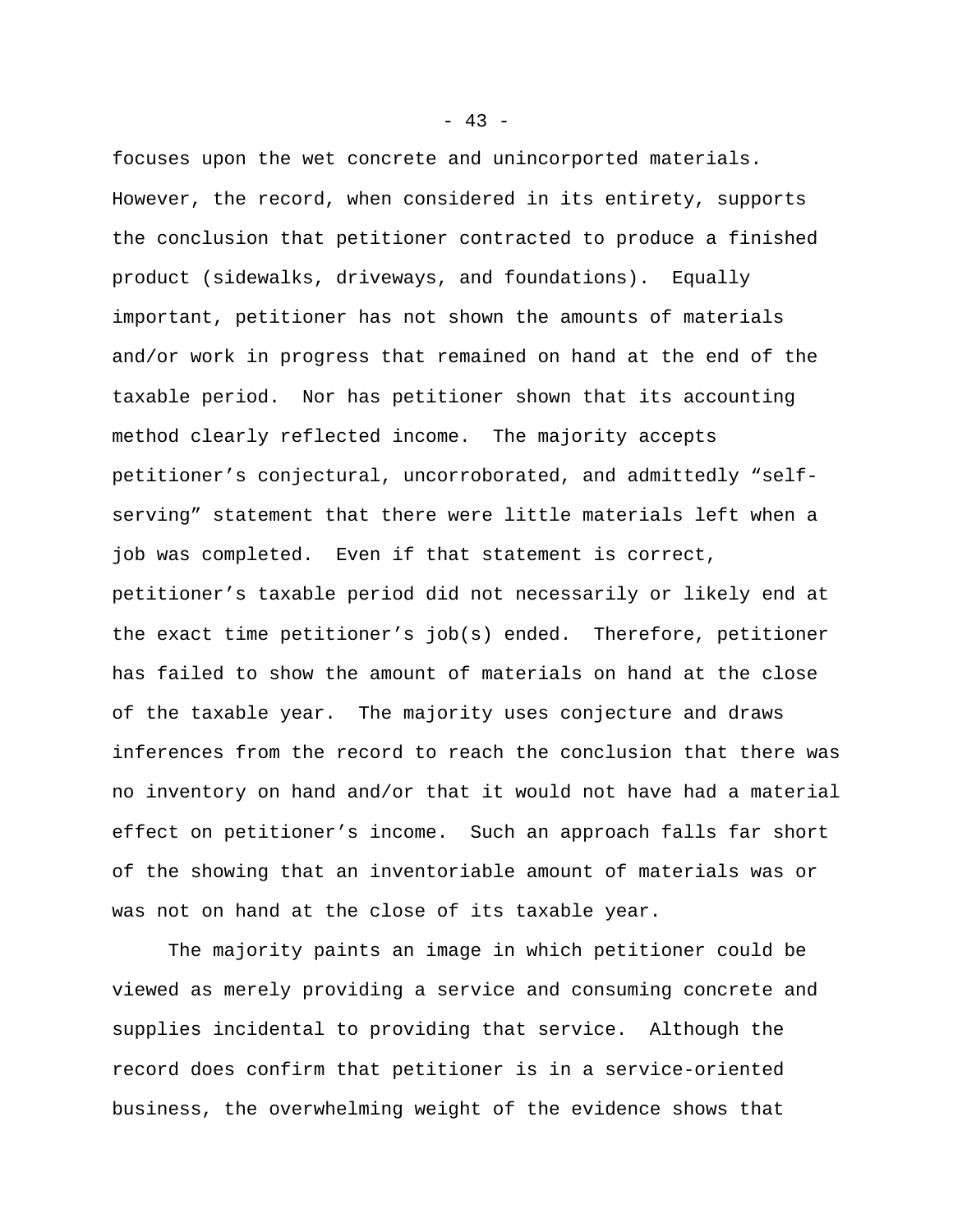petitioner produced a product (sidewalks, driveways, and foundations). The majority myopically focuses on the wet concrete and not on the end product that petitioner produced. Significantly, that product was completed with materials purchased by petitioner and accepted by the customer in completed form before petitioner was entitled to payment. Until such time as the customer/developer accepted the finished product, petitioner was at risk and responsible for the construction, placement, and quality of the product. Finally, it is significant that petitioner's profit percentage (about 15 percent) was marked up on both materials (including concrete) and labor.

The majority also attempts to minimize the possible effect on petitioner's income of the purchase and storage of sand, gravel, re-bar, anchor bolts and rods, expansion anchors, holddowns, straps, and piping for sewer and drainage (other materials) used in producing the final product (sidewalks, driveways, and foundations). It is my understanding of the facts that only concrete suppliers were involved in asserting their liens and were paid by a separate check from the developer through petitioner in order to ensure that any suppliers' liens were satisfied. Even if a separate check was issued by the developer to petitioner and the supplier jointly, petitioner had the contractual relationship with all suppliers and claimed the concrete and all other materials as cost of goods sold. In

- 44 -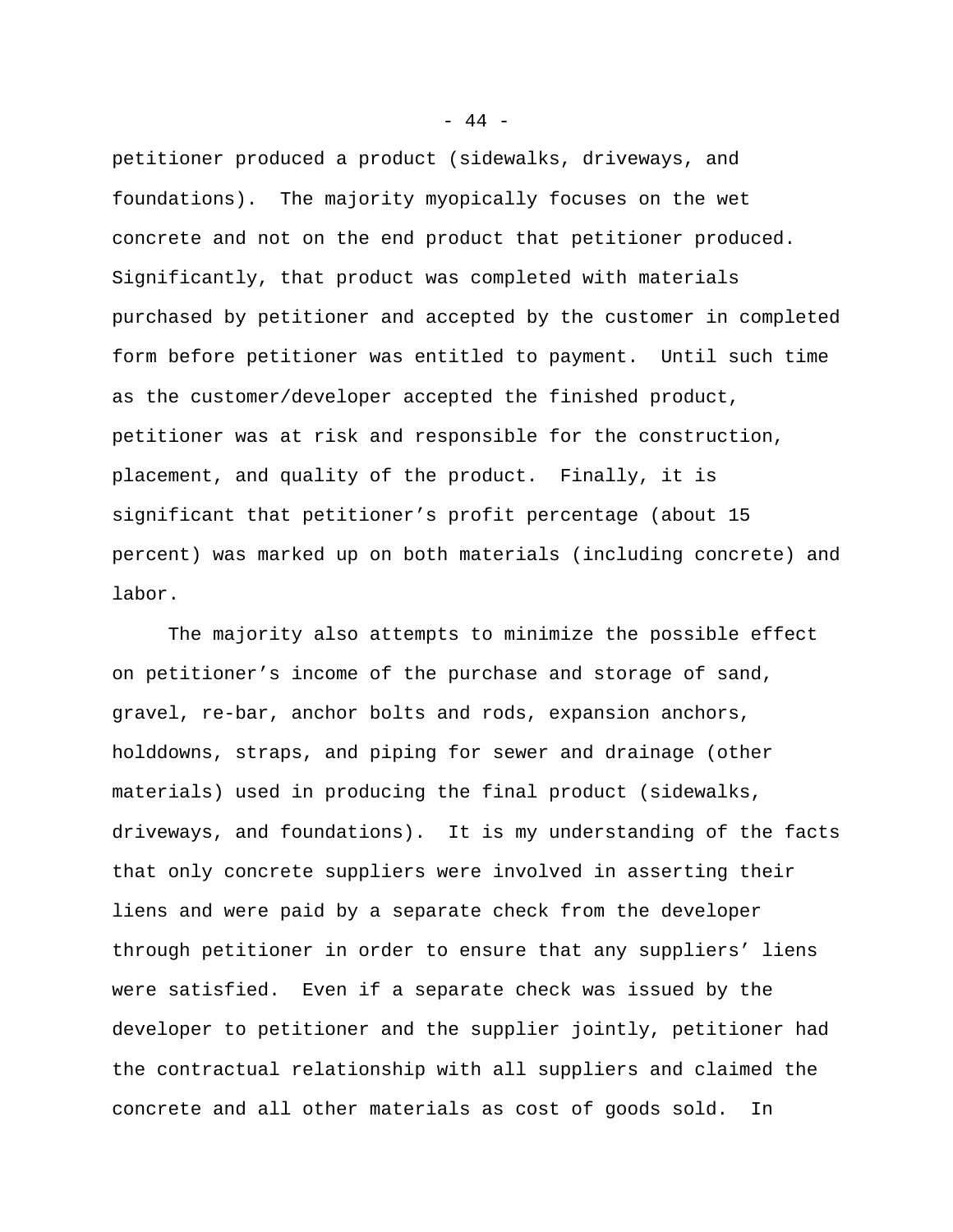either event, there is no specific evidence that the suppliers of sand, gravel, re-bar, anchor bolts and rods, expansion anchors, holddowns, straps, and piping for sewer and drainage were paid by a separate check from the developer. To the contrary, sand and gravel were ordered periodically and delivered to the job site and used over a period of time. The record also confirms that re-bar, anchor bolts and rods, expansion anchors, holddowns, straps, and piping for sewer and drainage were periodically ordered in bulk and taken as needed from a standing supply that was maintained in a large metal storage container at petitioner's place of business and transported to job sites on a regular basis. Petitioner did not show the amount of sand and gravel at job locations as of the end of the taxable period. Nor did petitioner show the amount of other materials stored in the metal container or at the job site as of the end of the taxable period. In addition, petitioner had work in progress (finished concrete structures) for which components were deducted, but the final payment may not have been received. Again, petitioner made no showing of the amount or status of paid-for materials contained in work in progress at the close of its taxable year.

The majority also attempts to show that the amount of sand and gravel and other materials on hand at the end of the taxable year was de minimis by surmising that the percentage cost of those items reflected in the final product was smaller than the percentage of labor or concrete. But that in no way shows the

 $- 45 -$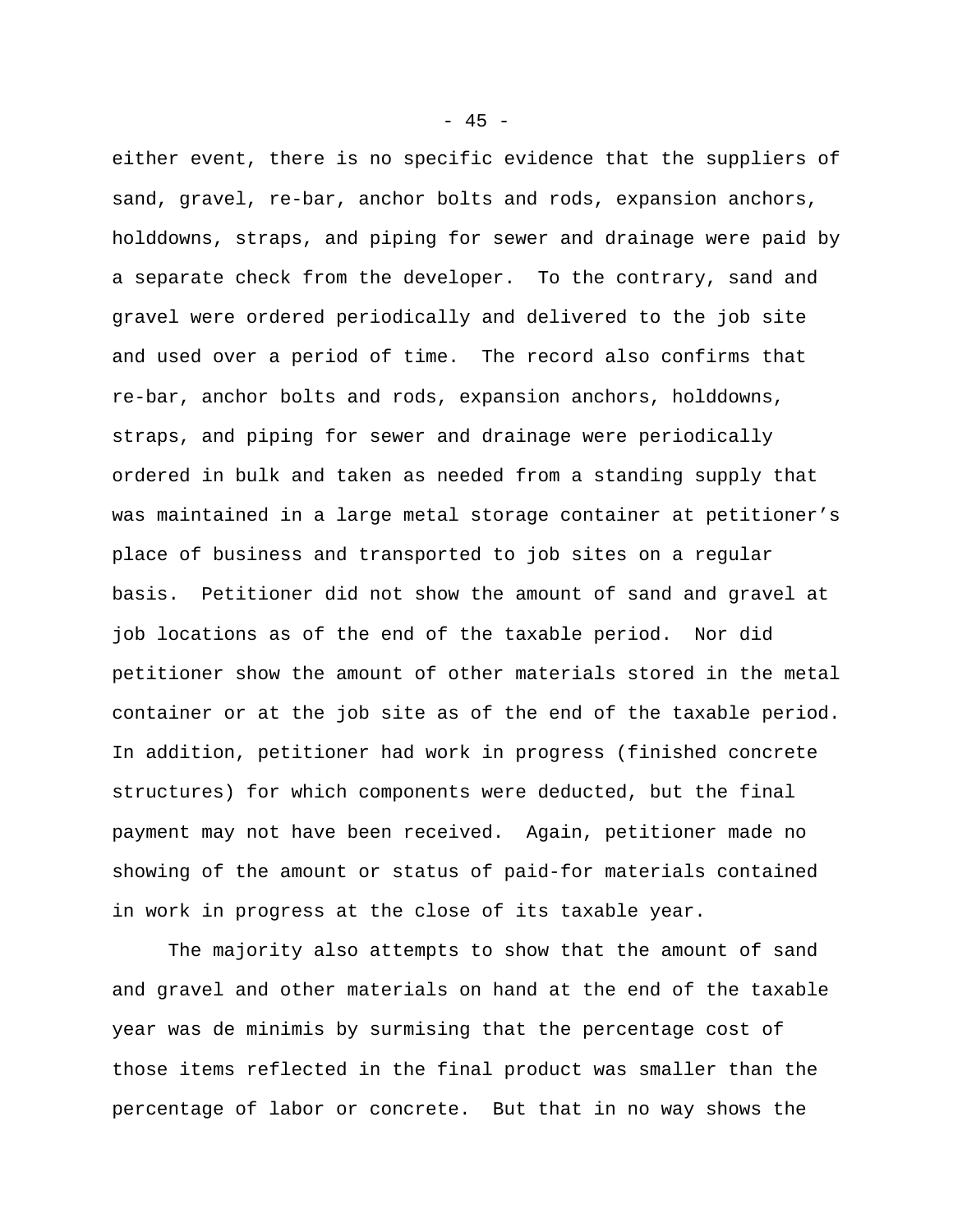amount that petitioner may have had on hand at the end of the taxable period. The invoices for the sand and gravel and other materials show periodic purchases in the tens of thousands of dollars. Accordingly, sufficiently large quantities of these items may have been on hand at any particular time, including the end of the taxable year. Petitioner was constructing foundations, sidewalks, and driveways in large subdivisions, so it is likely that at any particular time petitioner maintained a relatively large quantity of sand and gravel at the job site. Petitioner has provided no specific evidence as to the amount of these items on hand or that they were, in fact, without a significant effect on the amount of income that would have been reported under the accrual method. The majority accepts, without any corroboration, testimony that the amount of sand and gravel on hand was small. Petitioner, however, kept no records of the inventory of sand, gravel, and other materials on hand and was not able to show the amount of materials on hand. Considering the heavy burden imposed here, a taxpayer should not be able to show that respondent's determination was arbitrary by the simple expedient of stating that any difference in accounting method is "small". Petitioner paid the suppliers for these items, and accordingly they were contained in petitioner's "cost of goods sold" shown on the return. It should also be noted that petitioner included the cost of the concrete in its cost of goods sold and that hardened concrete existed in the form of work in

 $- 46 -$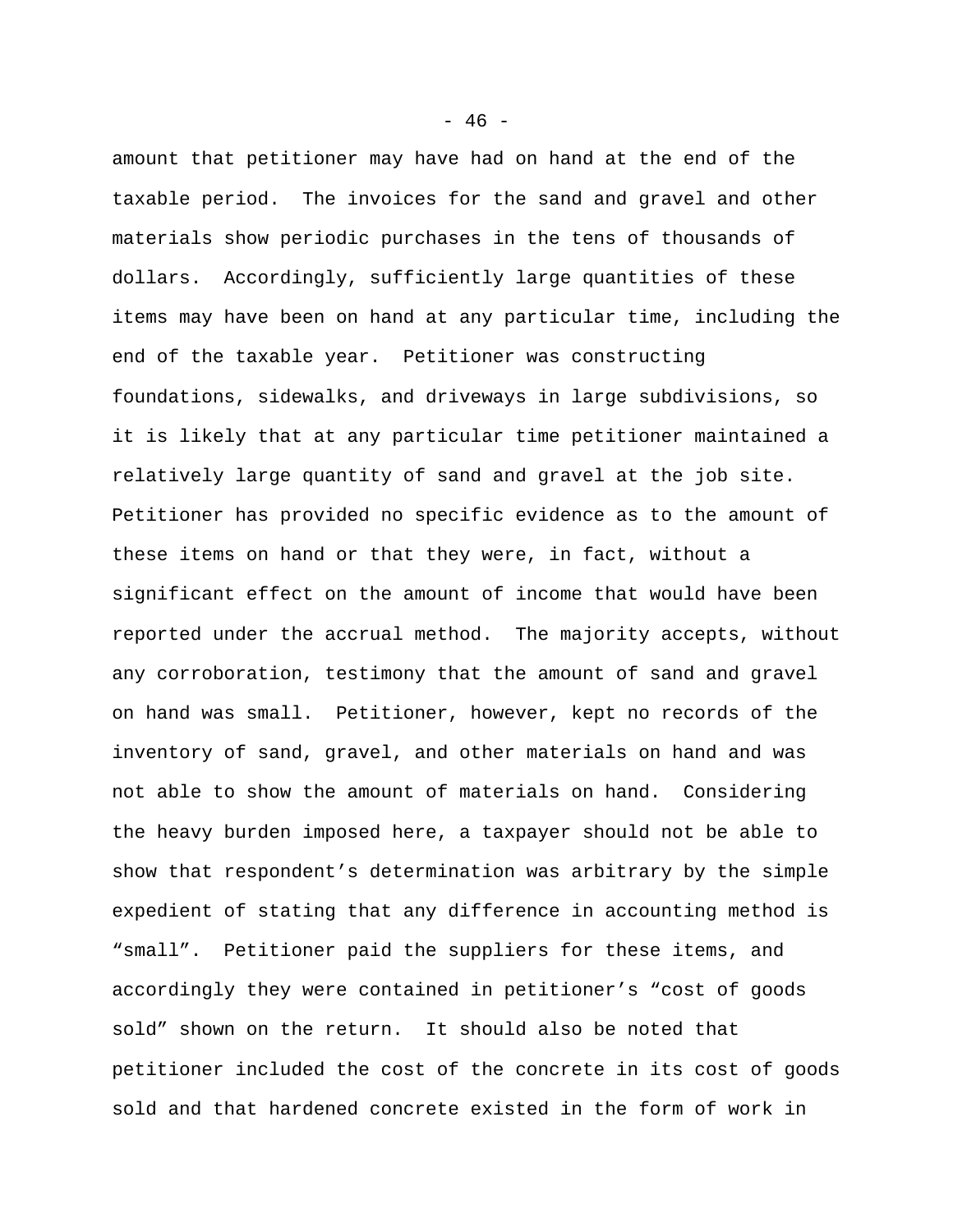progress. In that regard, petitioner did not show that amounts claimed in cost of goods sold did not represent poured/hardened concrete for which the profit/income had not yet been received/reported.

It must also be emphasized that petitioner decided which concrete supplier to use and had contractual relationships with particular suppliers. It was petitioner who placed orders and accepted delivery of the concrete at the job site. Although the developer's agent was occasionally on the job site for inspection of the concrete, petitioner bore the risk of loss from a substandard or misplaced concrete order. Petitioner had the right under its contract with the concrete supplier to refuse delivery of substandard concrete, and, under normal conditions, it was petitioner who was present at and controlled the pouring of concrete into the forms. Finally, petitioner took possession of the concrete at the time it was being poured and likely held title to the concrete under California law.

The majority labels petitioner's contractual relationship with the developer as one for services, but that same contract contains the specifications for the final product that petitioner was obligated to produce. Other portions of the contract set forth the materials that petitioner must provide and include in the finished product. It is important to note that we are not presented with a situation where the developer purchases materials and the contractor simply provides labor and incidental

- 47 -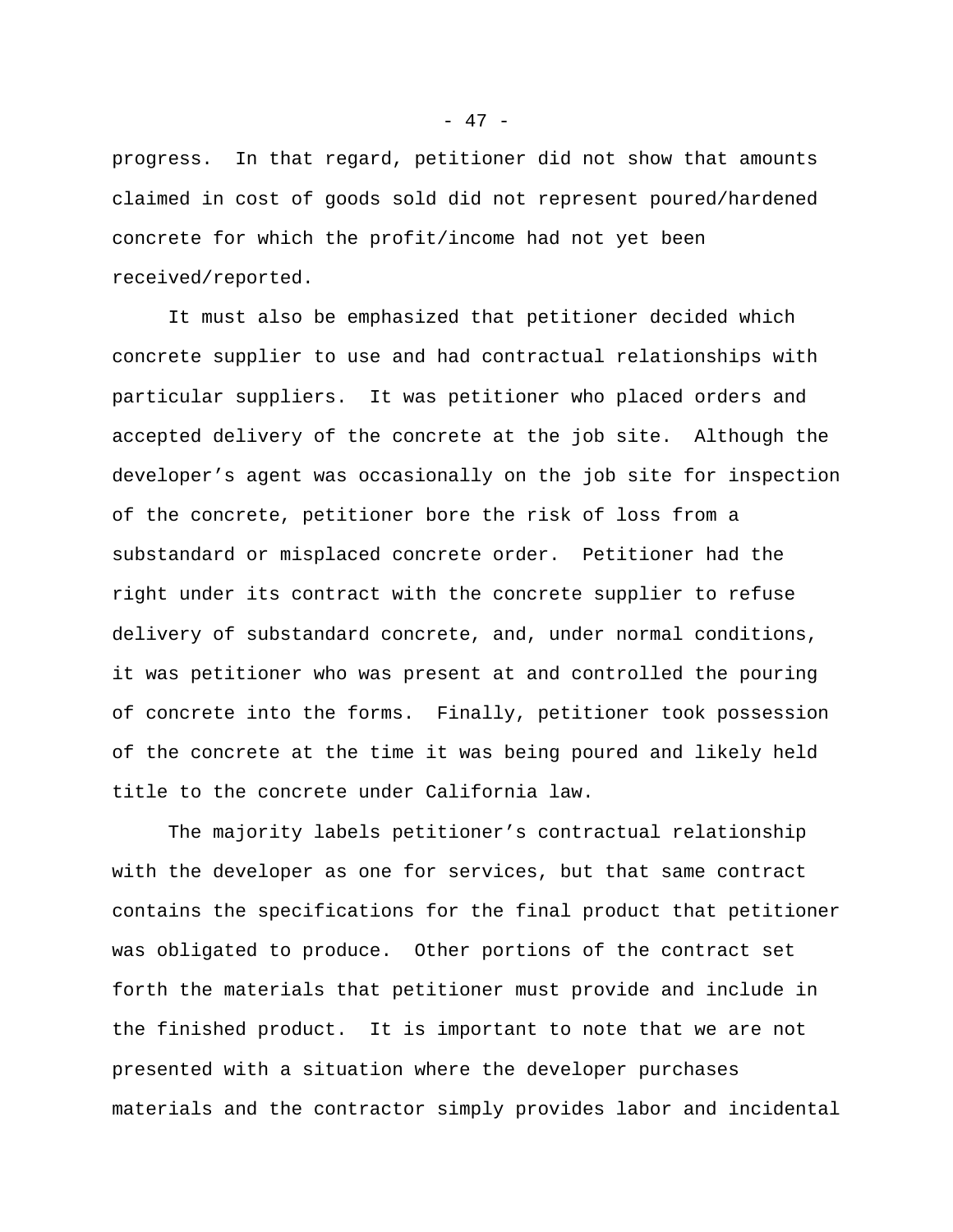supplies; i.e., a contractor who is hired solely to supervise the pour and/or finish the concrete. The contract and other facts in the record reflect an agreement for the delivery of a finished product. The total cost of the product, two-thirds of which was composed of materials, was marked up with a 15-percent profit. Finally, the developer could reject the finished product, and petitioner would have had to bear the cost of removing the solidified concrete, which includes the re-bar, bolts, and other materials ("hardware items").

Based on the record, I reach the ultimate conclusion that petitioner was engaged in producing and selling sidewalks, driveways, and foundations. Petitioner did not merely provide a service and consume the concrete, sand, re-bar, bolts, plates, pipes, etc., in providing the service. To so find would stretch the majority's analogy to architects and blueprint ink "to infinity and beyond." Finally, the value of the materials used far outweighed the value of the services by a 2 to 1 ratio (66 percent materials vs. 34 percent labor). At the close of petitioner's taxable year, it had on hand materials that had been paid for and were accordingly included in cost of goods sold in the form of: "Hardware" (re-bar, anchor bolts and rods, expansion anchors, holddowns, straps, and piping for sewer and drainage); sand and gravel in place at existing job sites; and work in progress (including finished sidewalks, driveways, and foundations composed of purchased materials, which had not been

 $- 48 -$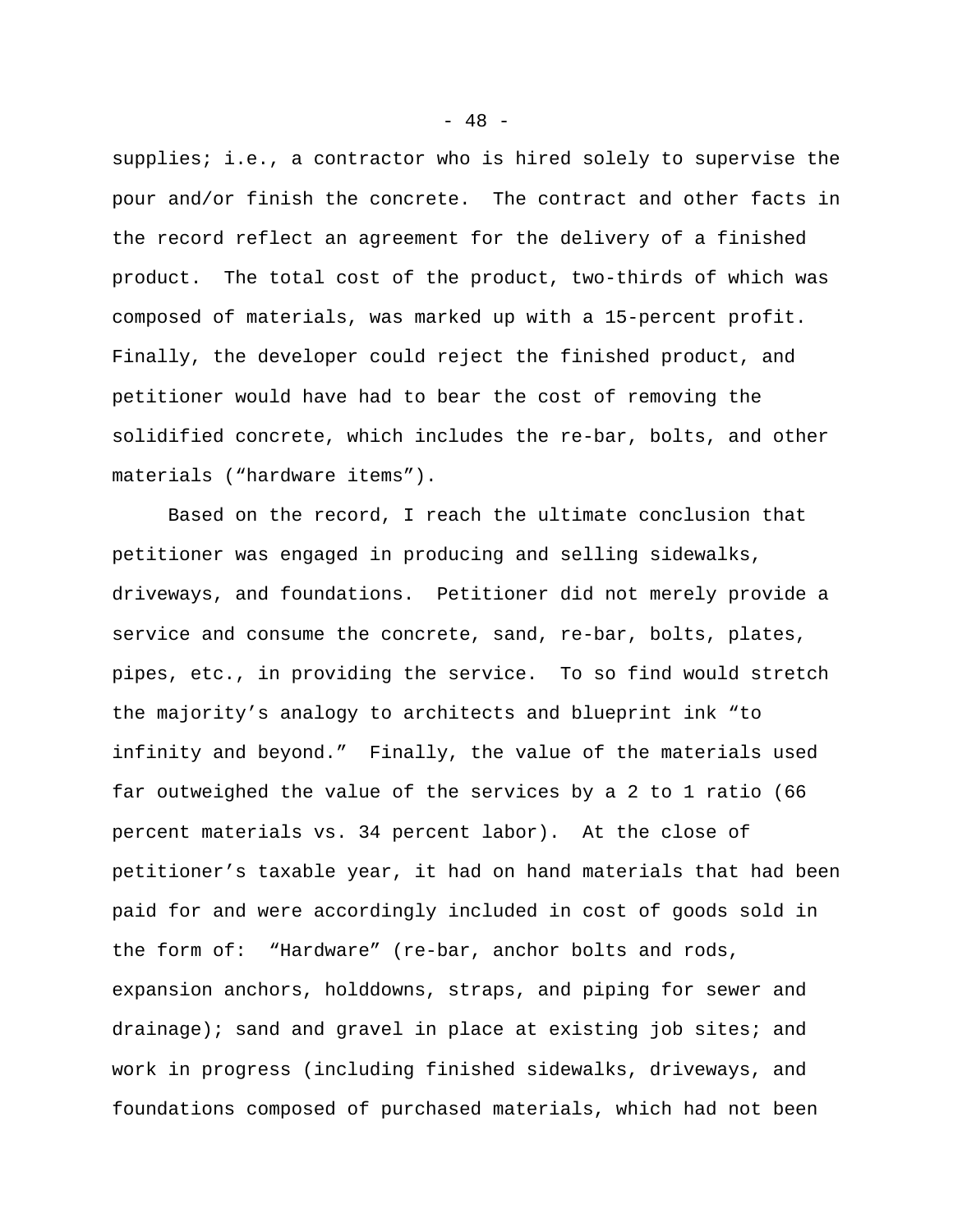accepted by the developer/customer and, accordingly, for which income was not reported). All of those items may have had a significant effect on petitioner's reportable taxable income. Again, petitioner has not shown the amount of materials on hand or work in progress as of the end of the taxable year under consideration.<sup>2</sup>

Petitioner, at the end of its very first year in existence, had accounts receivable of \$294,436 on accrual method gross receipts of \$1,798,338; i.e., 16.4 percent of its receipts were unreported at the end of its taxable year. Moreover, the accounts receivable of \$294,436 was 18.8 percent of the reported gross receipts, under the cash method, of \$1,564,045. If the taxable income reported by petitioner included the receivables under the accrual method of income, petitioner would have reported taxable income of \$267,428. Petitioner claimed cost of goods sold in the amount of \$993,777, which resulted in taxable income on the cash method of \$64,806. Any reduction in cost of goods sold, of course, would increase income. In spite of these

 $2$  The existence of \$294,436 in accounts receivable at the end of petitioner's very first taxable year may indicate that petitioner had a substantial amount of completed work and work in progress for which it had not been paid, but for which it had deducted the cost of materials. Under the cash method, the accounts receivable and work in progress for which payment has not been received are not included in gross receipts. A mismatch thus occurs by the overstatement of deductions for materials under the cash method. In this case, the mismatch is potentially large considering that the accounts receivable represent a large percentage of the gross receipts for the tax year under consideration.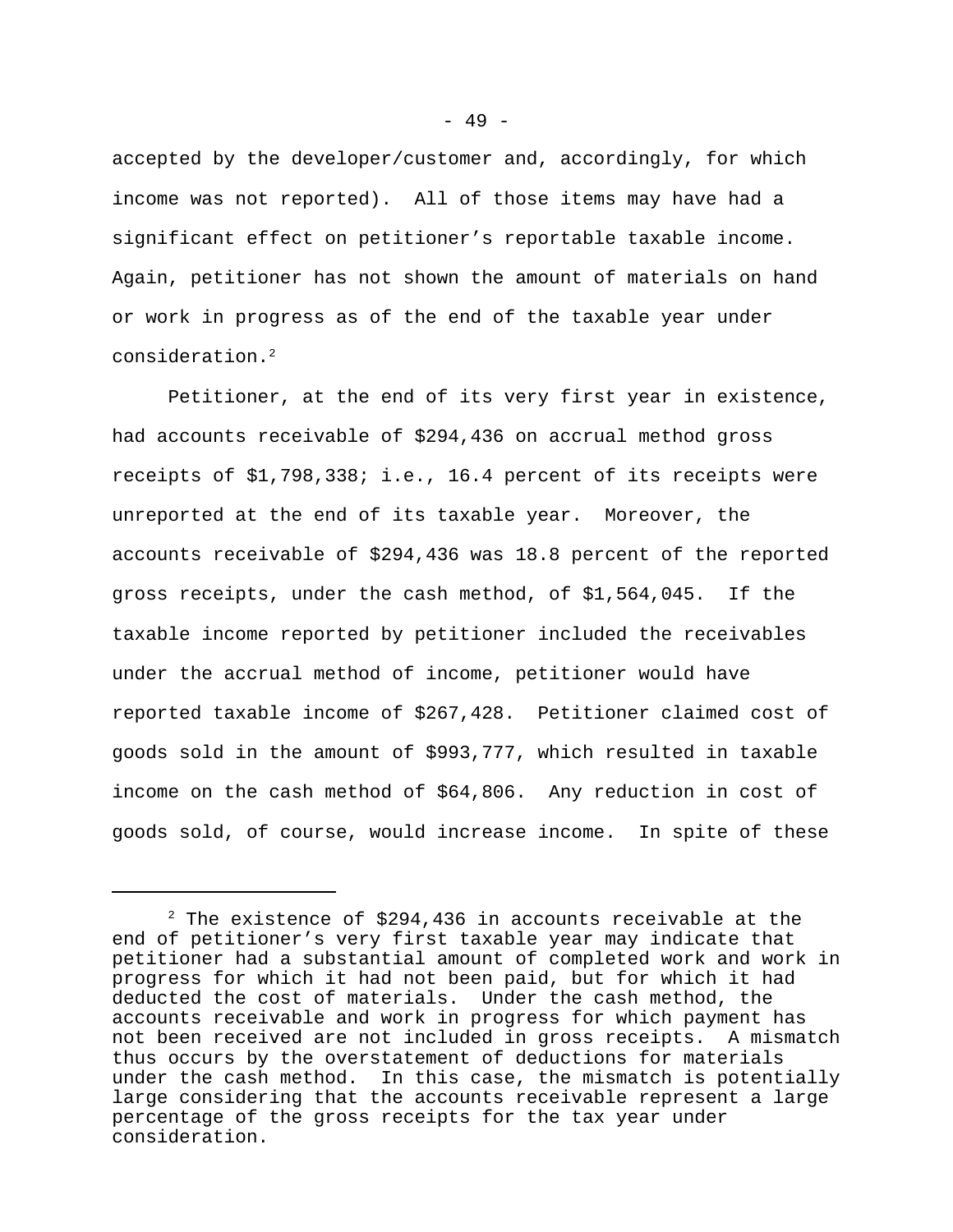disparities, the majority did not address the question of substantial identity of results. See majority op. p. 37.

Petitioner's failure to show that any of the above-discussed factors or items would not have made a difference in petitioner's cost of goods sold or income, ultimately, should result in our holding that petitioner failed to show that respondent abused his discretion in determining that petitioner's use of the cash method did not clearly reflect income. In the vernacular used by the majority, petitioner has not shown that respondent's determination was "plainly arbitrary".<sup>3</sup> Majority op. p. 14. We next consider whether petitioner has shown that respondent's determination was "clearly unlawful". Id.

#### Legal Discussion

The majority's legal discussion is broken into two major categories involving whether the sidewalks, driveways, and foundations were merchandise and whether respondent abused his discretion. Each is separately addressed.

# (1) Whether the Materials Used or the Structures Constructed by Petitioner Were Merchandise

Normally, in cases where respondent determines that a taxpayer's accounting method should be changed to the accrual method, the controversy concerns whether the merchandise is a material income-producing factor and whether the accrual or cash

<sup>&</sup>lt;sup>3</sup> Even if the facts equally supported both parties' positions, petitioner necessarily fails to meet the heavy burden imposed.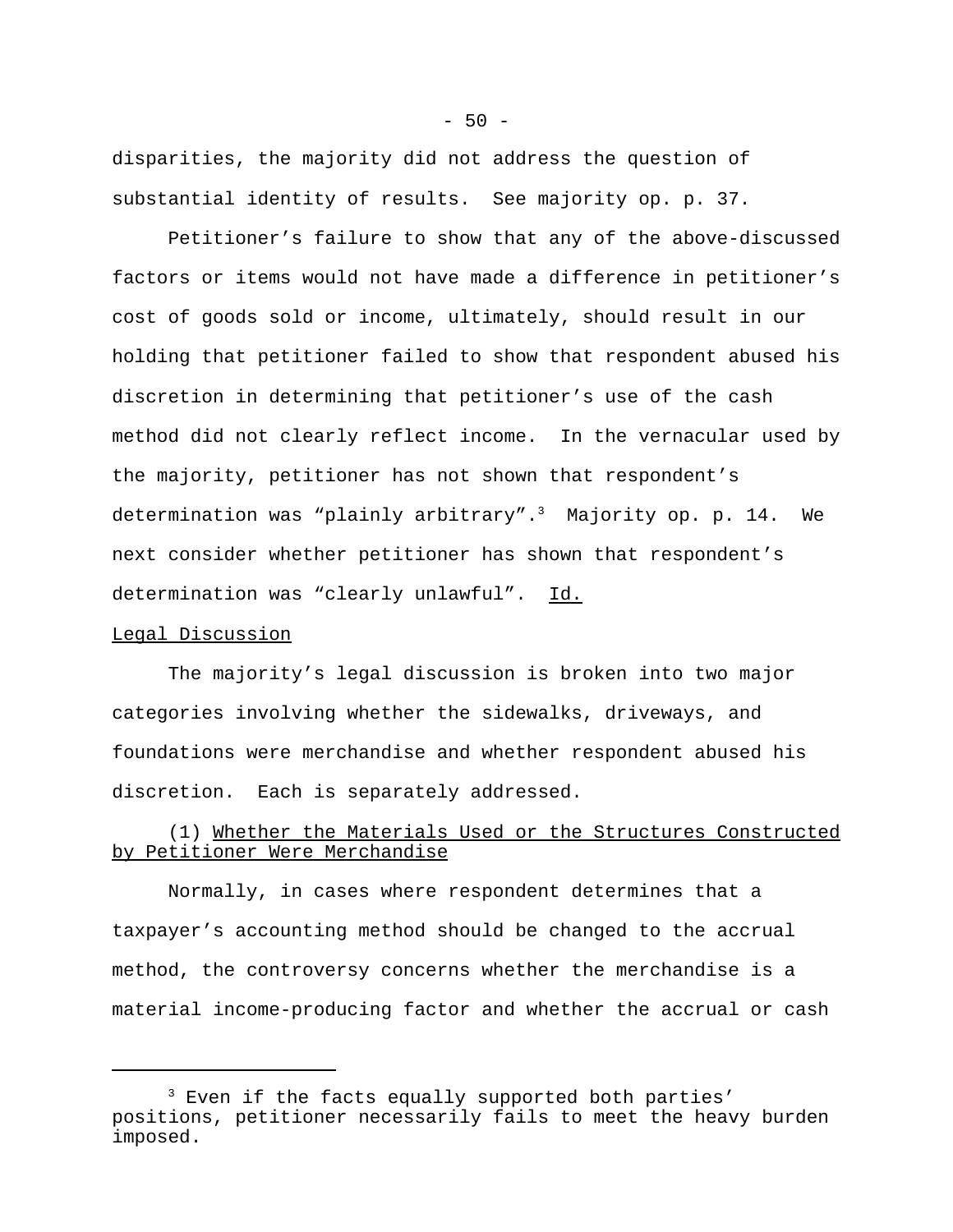method of accounting more clearly reflects income. Respondent has determined that petitioner should use the accrual method, and, accordingly, petitioner must show that there has been an abuse of discretion by addressing the above-referenced factors. Petitioner, relying on Galedrige Constr., Inc. v. Commissioner, T.C. Memo. 1997-240, attempts to lessen its burden by attempting to show that the materials used and the objects constructed are not merchandise and are instead supplies consumed in performing a service.

Following petitioner's lead, the majority holds that neither the materials nor the constructed products constitute merchandise. In support of the holding that the materials used and the products completed by petitioner are not merchandise, the majority relies on the following: (a) Petitioner is primarily a service provider (a fact that is not supported by the record when viewed as a whole); (b) there is no established definition for the terms "inventory" or "merchandise"; (c) in order for items to be "merchandise" they must be goods held for sale; (d) case law holds that, per se, construction contracts are contracts for the provision of services as opposed to the sale of goods; (e) liquid concrete cannot be merchandise because it hardens in a short period of time; i.e., is ephemeral in nature and must, therefore, be consumed in the performance of a service; (f) the sand, gravel, re-bar, anchor bolts and rods, expansion anchors, holddowns, straps, and piping for sewer and drainage lose their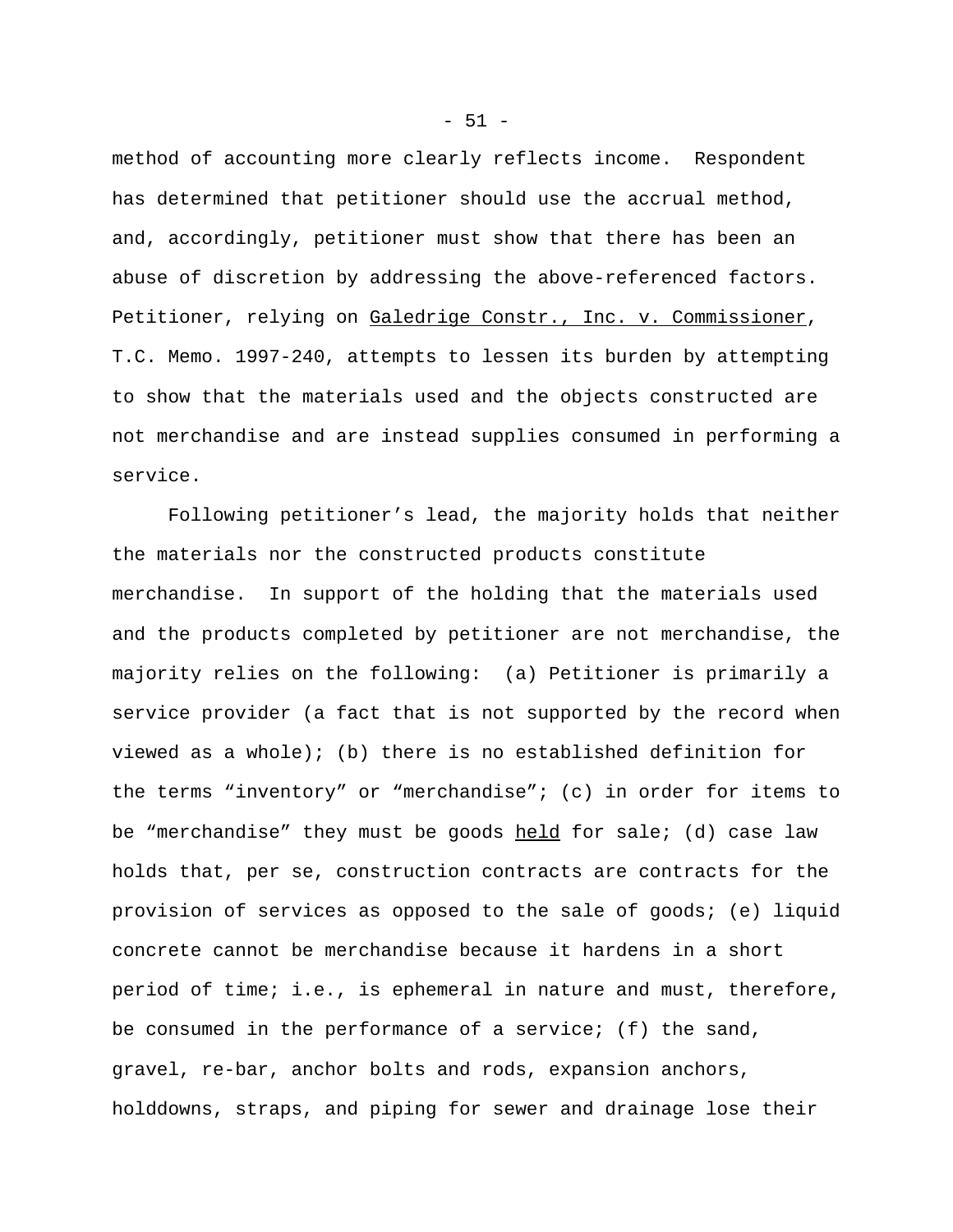separate identity, become part of the hardened concrete, and are thus "indispensable and inseparable from the service provided by the taxpayer", majority op. p. 27; (g) driveways and walkways are improvements to real property and, ipso facto, cannot be merchandise. Because of the majority's conclusion that the materials that went into the product (sidewalks, driveways, and foundations) were not merchandise, the majority does not discuss whether they were material income-producing factors.

A full and complete analysis of the record does not support the majority's ultimate finding of fact that the materials and products were merely supplies consumed in petitioner's performance of a service for customers. Likewise, an analysis of established precedent of this Court leads to the conclusion that petitioner has not carried its burden of showing: That the materials and/or finished product were not material incomeproducing factors; that the cash method of accounting more clearly reflects income; and, ultimately, that respondent abused his discretion by determining that petitioner should change to the accrual method.

(a) Petitioner's Business Is Not Primarily Providing a Service--To be sure, petitioner is engaged in a labor-intensive activity. Generally, the construction industry is considered to be service oriented. Most businesses, however, have some element

 $-52 -$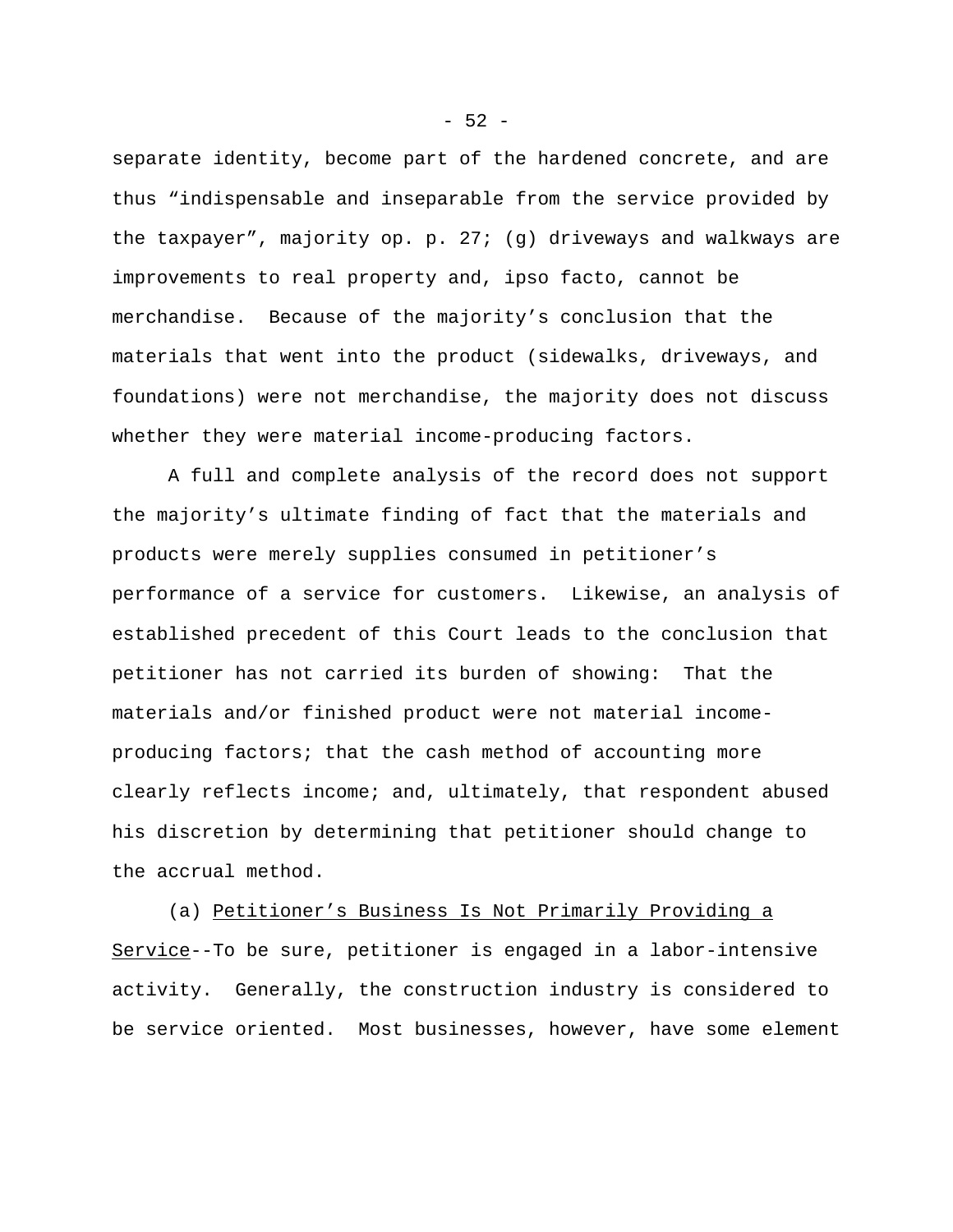of labor or service and some element of merchandise or product.<sup>4</sup> See, e.g., Thompson Elec., Inc. v. Commissioner, T.C. Memo. 1995- 292, where the taxpayer, an electrical contractor, used materials such as wiring, conduits, electrical panels, and lighting fixtures in its contracting business. The question that must be considered is: "At what point do the materials become an incomeproducing factor?" The taxpayer in Thompson Elec., Inc., maintained on its premises an inventory of unassigned materials that were used for small contracts and, in addition, delivered materials directly from the supplier to its large-contract customers' sites. In Thompson Elec., Inc., it was held that those materials were merchandise that was an income-producing factor even though: The taxpayer did not display the material to customers or to the public, the material was not itemized on bids or invoices nor separately charged to the customer, the taxpayer did not sell material separately from its services, and the taxpayer's customers generally did not select the materials to be used.

As in Thompson Elec., Inc., petitioner is a contractor but is in the business of constructing concrete sidewalks, driveways, and related structures. Petitioner makes bids and then contracts

 $-53 -$ 

<sup>4</sup> The majority contends that the substantiality of the materials or product is irrelevant to the question of whether or not such items are merchandise. At least two cases, however, have given weight to the proportion of such items to service. See Wilkinson-Beane, Inc. v. Commissioner, 420 F.2d 352, 355 (1st Cir. 1970), affg. T.C. Memo. 1969-79; Thompson Elec., Inc. v. Commissioner, T.C. Memo. 1995-292.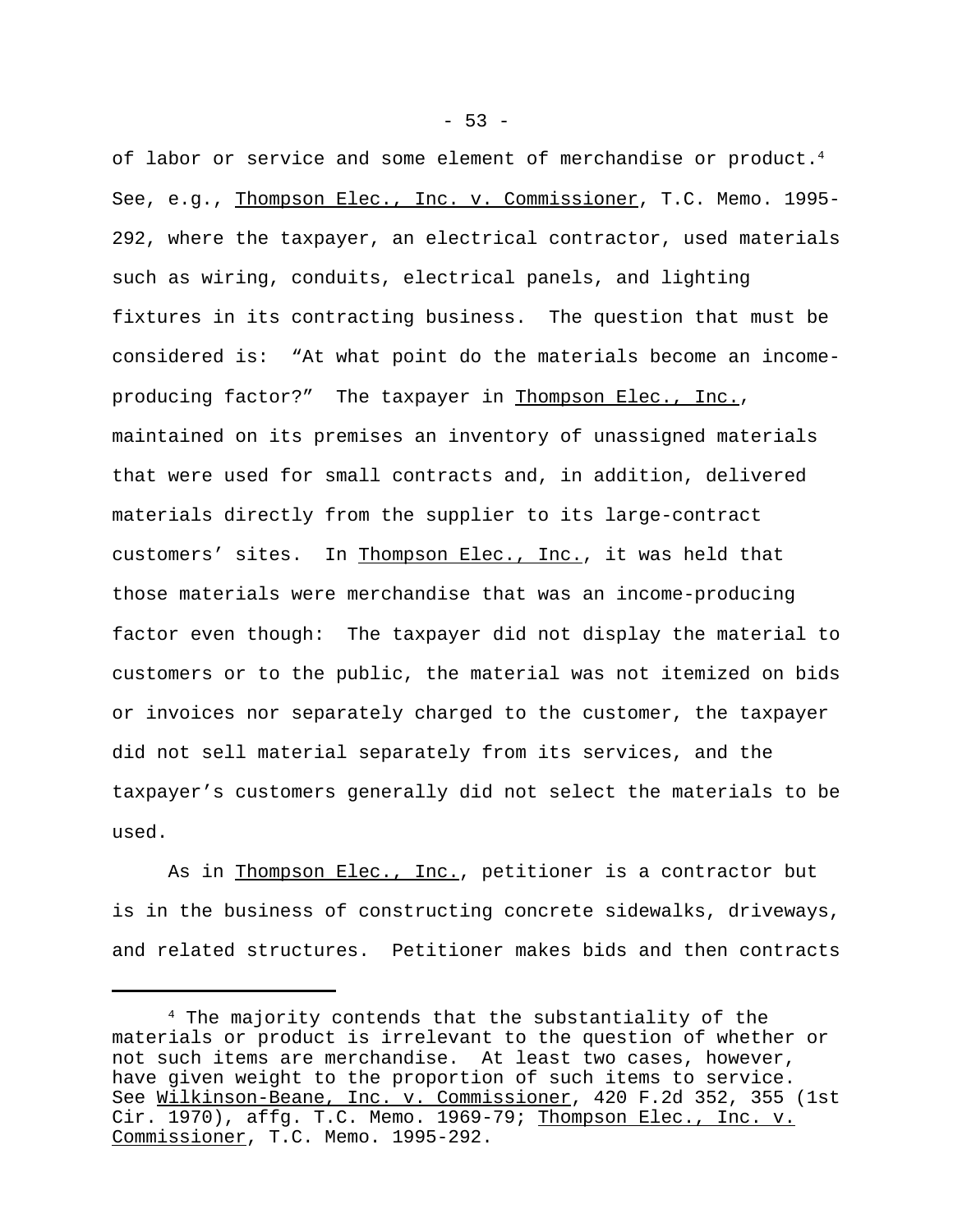with developers to construct a finished structure or product. Petitioner purchases concrete, sand, gravel, re-bar, anchor bolts and rods, expansion anchors, holddowns, straps, and piping for sewer and drainage and uses those materials to produce sidewalks, driveways, and foundations. The developer, who does not have any contractual relationship with the suppliers of concrete, sand, gravel, and other materials, must accept the finished product before petitioner is entitled to payment. The materials represent approximately two-thirds of the cost of the finished product and the labor approximately one-third. Petitioner is financially responsible for any deficiencies in the contract specifications up until the acceptance of the finished product by the developer. At any particular time, petitioner has on hand sand, gravel, re-bar, anchor bolts and rods, expansion anchors, holddowns, straps, and piping for sewer and drainage stored at various sites, including its place of business.

When all of these facts are taken into consideration, it becomes evident that petitioner is not solely engaged in providing labor and that the materials are not merely consumed in providing a service. If, however, petitioner had contracted to set forms, pour and finish concrete for a developer who purchased the sand, gravel, concrete, re-bar, anchor bolts and rods, expansion anchors, holddowns, straps, and piping for sewer and drainage, the majority's finding or holding would then ring truer. Instead, the facts in this case are difficult to

 $-54 -$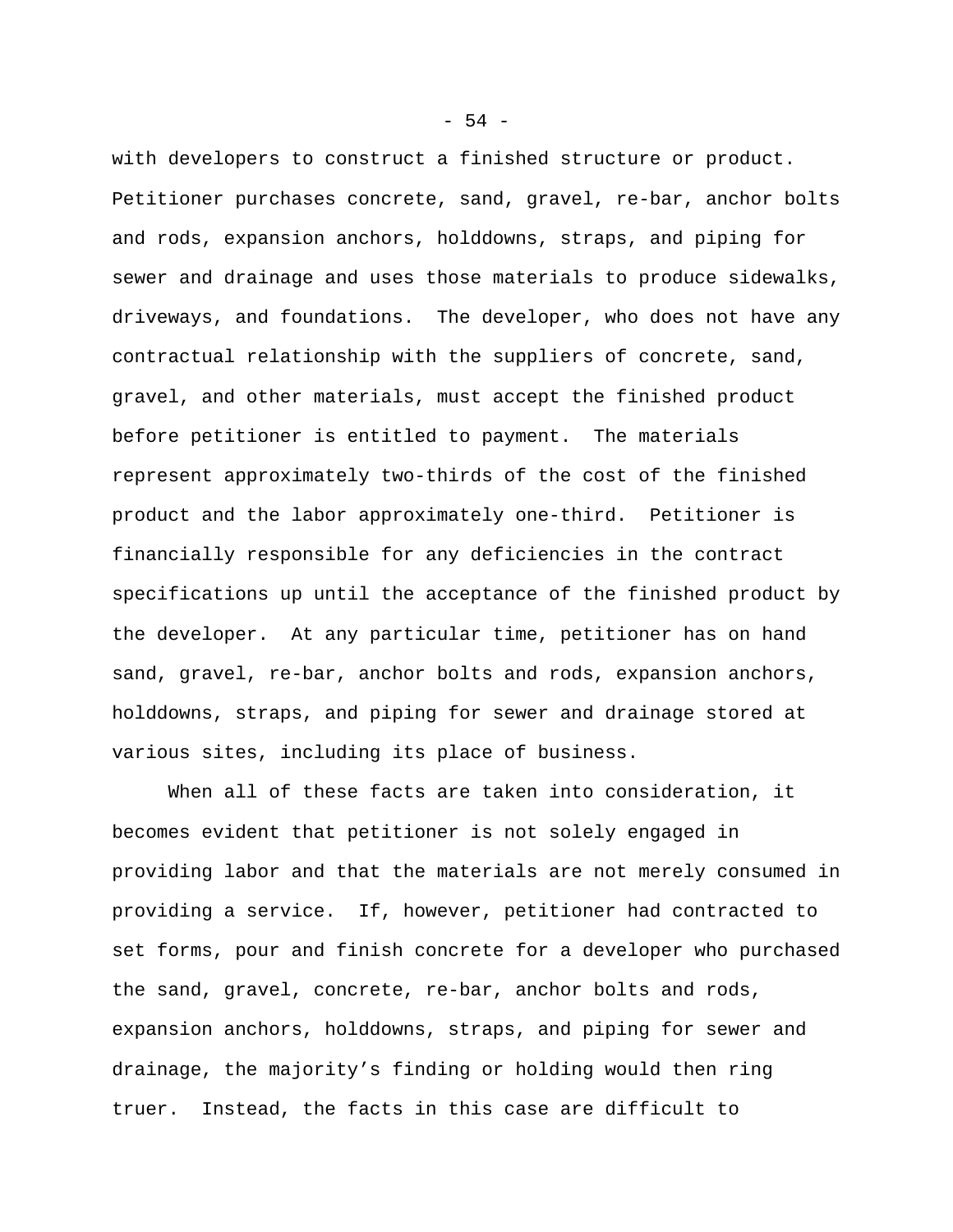$- 55 -$ 

distinguish from those set forth in Thompson Elec., Inc.

(b) The Majority's Use of the Terms "Merchandise", "Inventory", and "Goods Held for Sale"--Although the terms "merchandise" and "inventory" are not specifically defined in the tax law, it is fair to say that those terms are broadly used in the pertinent statutes and regulations. Petitioner's contractual relationships involve large residential construction projects, and, at any particular time, petitioner has work in progress (including placed sand, gravel, re-bar, anchor bolts and rods, expansion anchors, holddowns, straps, piping for sewer and drainage, and finished sidewalks, driveways, and foundations that the developer has not yet accepted). Petitioner also purchases materials that remain on hand and in place at the end of its taxable year. I disagree with the majority's holding based on petitioner's uncorroborated statements and argument that there was no inventory on hand or that it was not producing merchandise.

The majority also makes a distinction that is at odds with existing case law by holding that merchandise/inventory must be "property that is held for sale, not simply property that is sold." Majority op. p. 17. Implicit in the majority's statement is that goods do not become merchandise or inventory if they are not "held" for some period of time. The only difference one might glean from the majority's distinction is that the purchased items must be "held" for some period of time for sale to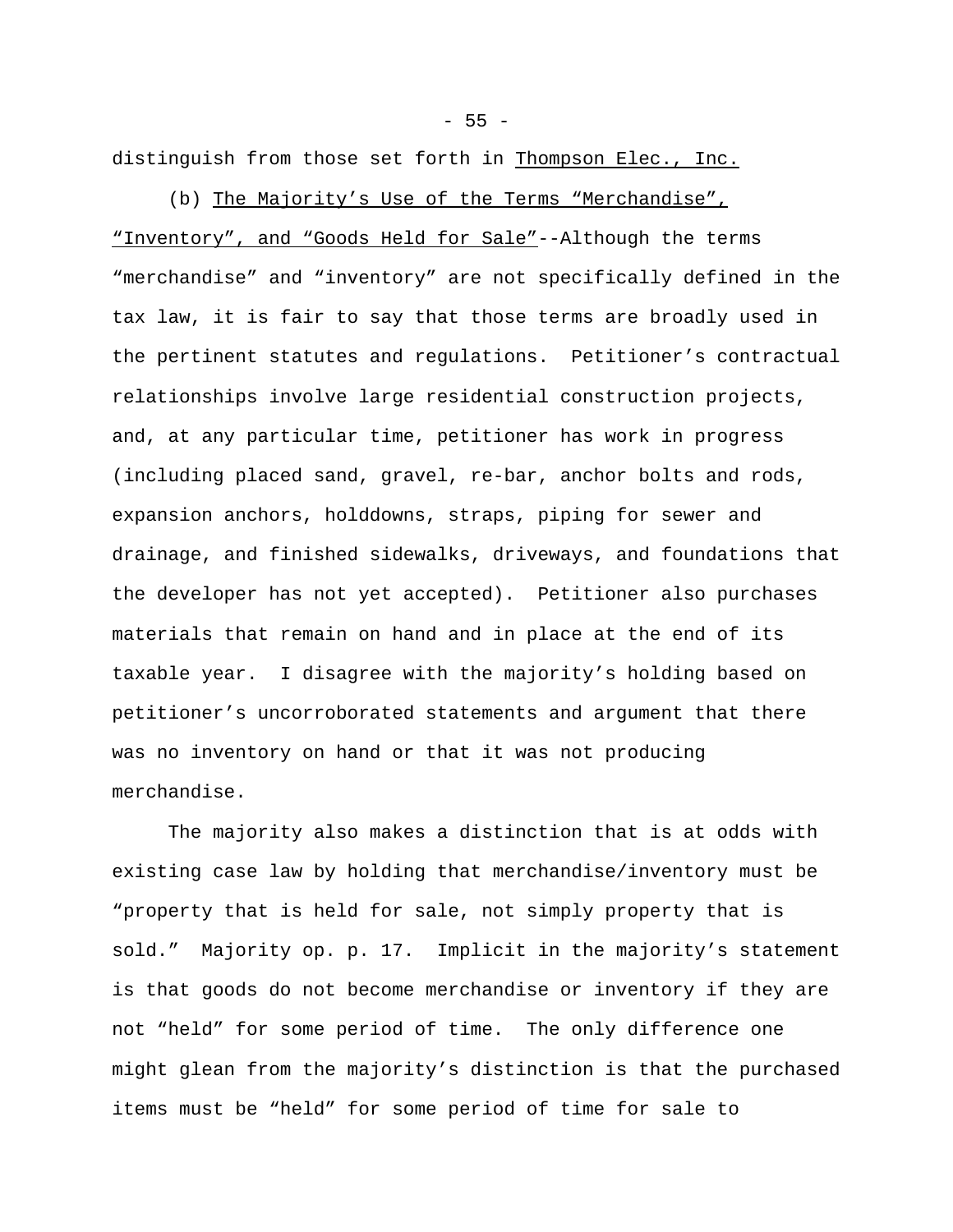customers. That statement is contrary to existing case law. It is well established that the length of time the goods are held does not have a bearing on whether they are merchandise/ inventory.

Even if the taxpayer possessed title to the goods for an instant, it is sufficient to require a taxpayer to inventory the goods as the stock in trade. See Addison Distrib., Inc. v. Commissioner, T.C. Memo. 1998-289; Middlebrooks v. Commissioner T.C. Memo. 1975-275. In Addison Distrib., Inc., the taxpayer had electronic materials for a very short period (for inspection purposes), and then it forwarded the materials to the customer. In Addison Distrib., Inc., it was held that the taxpayer should be required to account for inventory and be on the accrual method even though it appeared unlikely that there would be any inventory on hand at the end of an accounting period. In another case involving a taxpayer in the construction industry, it was held that inventories were required, and the accrual method should be used even though the materials were shipped directly to job sites, and no substantial amounts of materials were inventoried at the taxpayer's warehouse. See Tebarco Mechanical Corp. v. Commissioner, T.C. Memo. 1997-311 (involving a plumbing, heating, and air-conditioning contractor who was generally involved in commercial construction projects).

Considering the above-cited cases, it is hard to understand the majority's point or distinction in emphasizing that inventory

 $-56 -$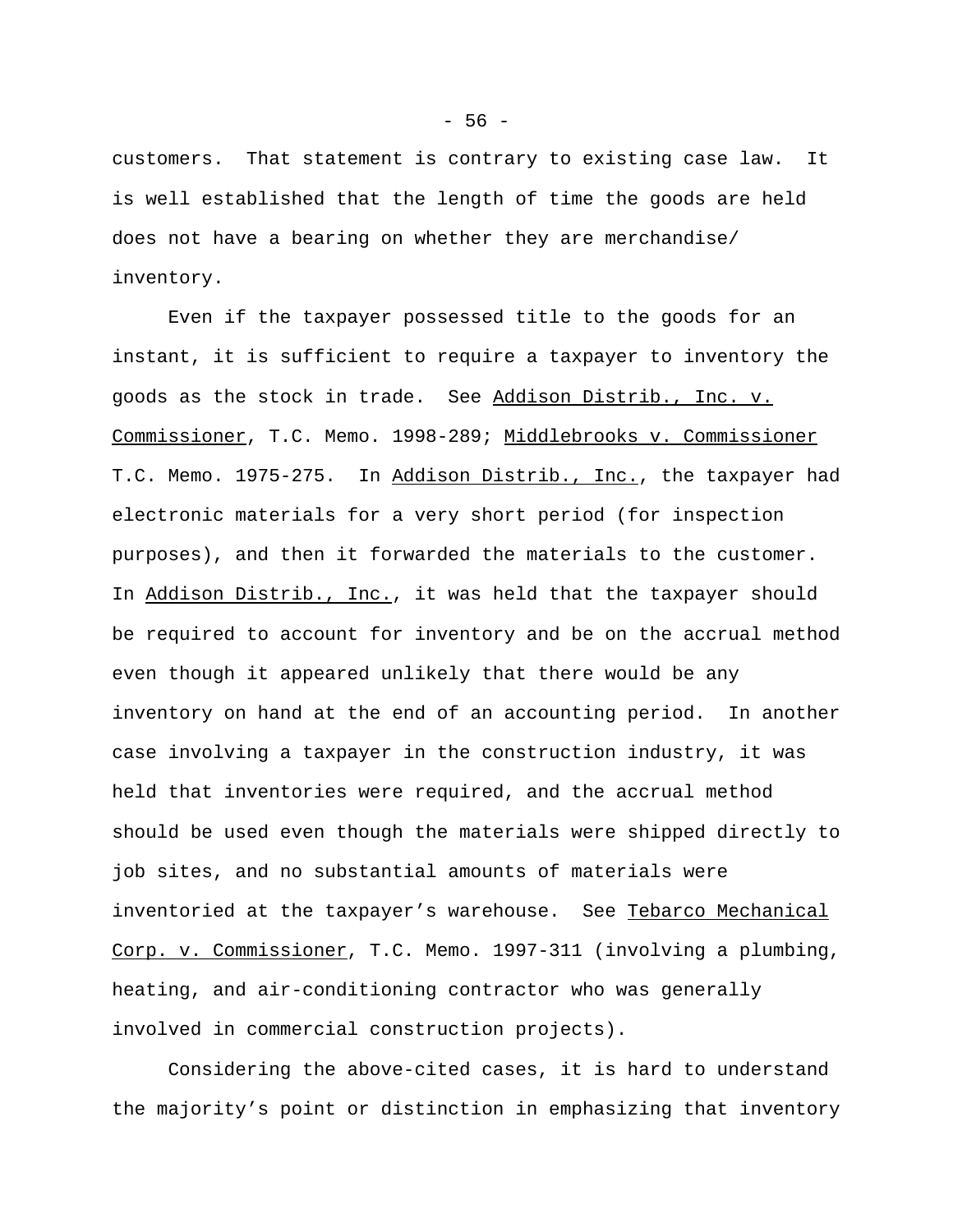and/or merchandise must be held for sale in addition to being merely sold. There is no question here that petitioner contracted to purchase the concrete, sand, gravel, concrete, rebar, anchor bolts and rods, expansion anchors, holddowns, straps, and piping for sewer and drainage. Some of those items were inventoried at petitioner's place of business, some were stored at the customer's job site (sand and gravel). The concrete, however, was ordered by petitioner in a contract relationship between petitioner and a supplier. Petitioner controlled the ordering of the concrete, its time of delivery, pouring, and placement. Finally, although the concrete hardened in place, petitioner remained responsible for any risk of loss until the developer/customer accepted the finished product.

By way of analogy, some contractors precast and sell large concrete structures that are transported from the contractors' place of business to the buyers' job sites. Would the majority hold that such a precast product is not merchandise? Should the place of casting the concrete dictate a taxpayer's choice of accounting method? In either case, the contractor is purchasing the materials, casting the concrete shape (incorporating the socalled hardware), then marking up the material and labor, and selling it to the end user. Should there be a difference between contractors who provide electrical, plumbing, heating, air conditioning services and/or materials and those who provide other structural components (e.g., concrete)?

- 57 -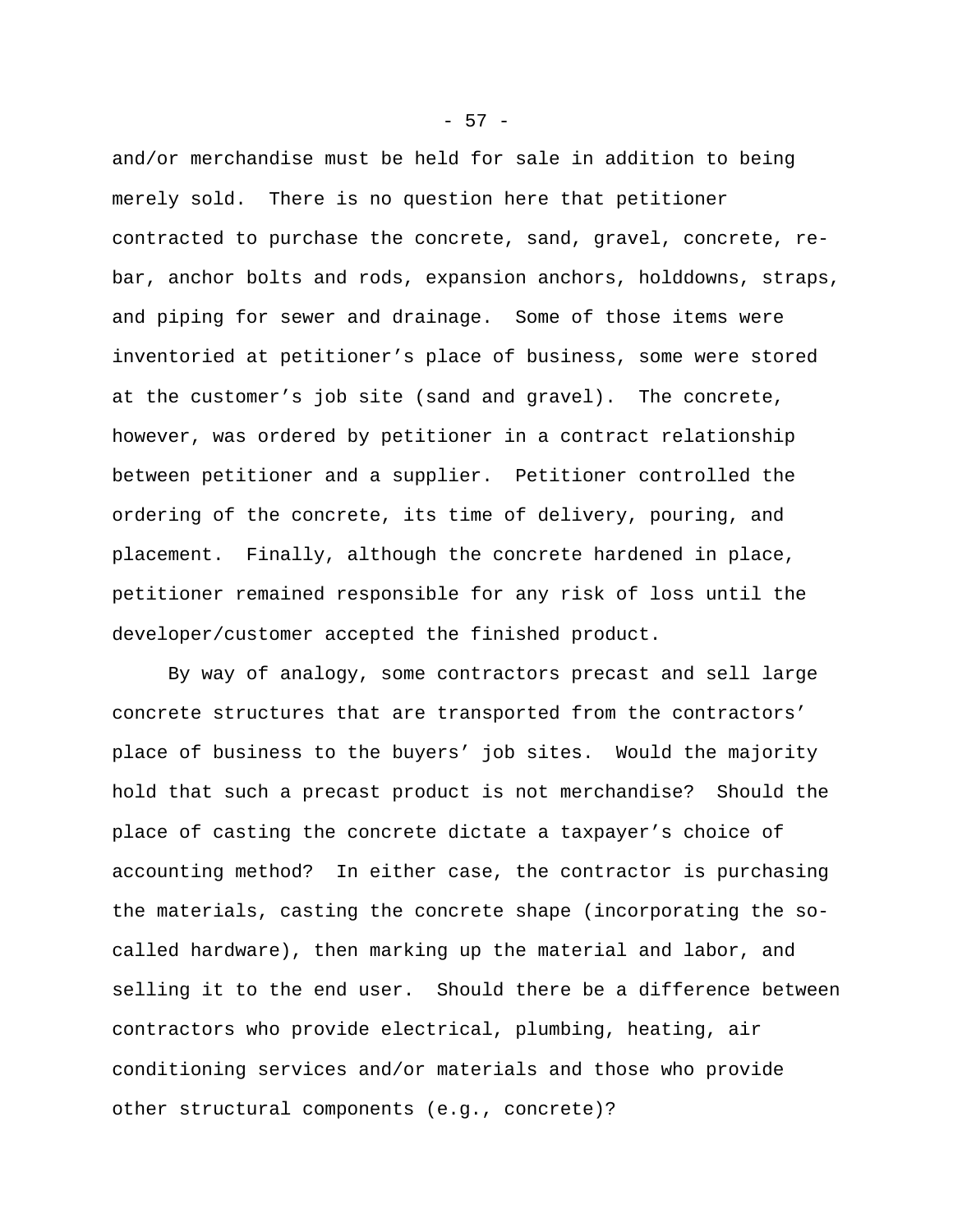The majority cites several nontax cases for the proposition that construction contracts are, per se, contracts for labor and not contracts for the sale of goods. Considering Thompson Elec., Inc. v. Commissioner, T.C. Memo. 1995-292, Tebarco Mechanical Corp. v. Commissioner, supra, and related cases, it has made no difference for Federal income tax purposes that the taxpayers were involved in construction or a service-oriented business. The more important question (which the majority has not addressed) is whether the items here were income-producing factors. Indeed, the answer to the question of whether taxpayers should maintain inventories and be placed on the accrual method of accounting should not be different depending upon which industry we are considering. It must be noted that two-thirds of petitioner's profit in this business are attributable to the materials and only one-third to services or labor.

We consider these factual issues on an ad hoc basis. If, as a matter of tax law, particular taxpayers fall within the ambit of a regulation requiring the use of the inventory method and/or the accrual method of accounting, they should not be exempted because of State case or statutory law, especially if other similarly situated Federal taxpayers must otherwise comply with the same rules under the same circumstances.

To the extent that the majority relies on cases that hold that an accretion to real property is not the sale of goods, those holdings should be given no more credibility than contract

 $-58 -$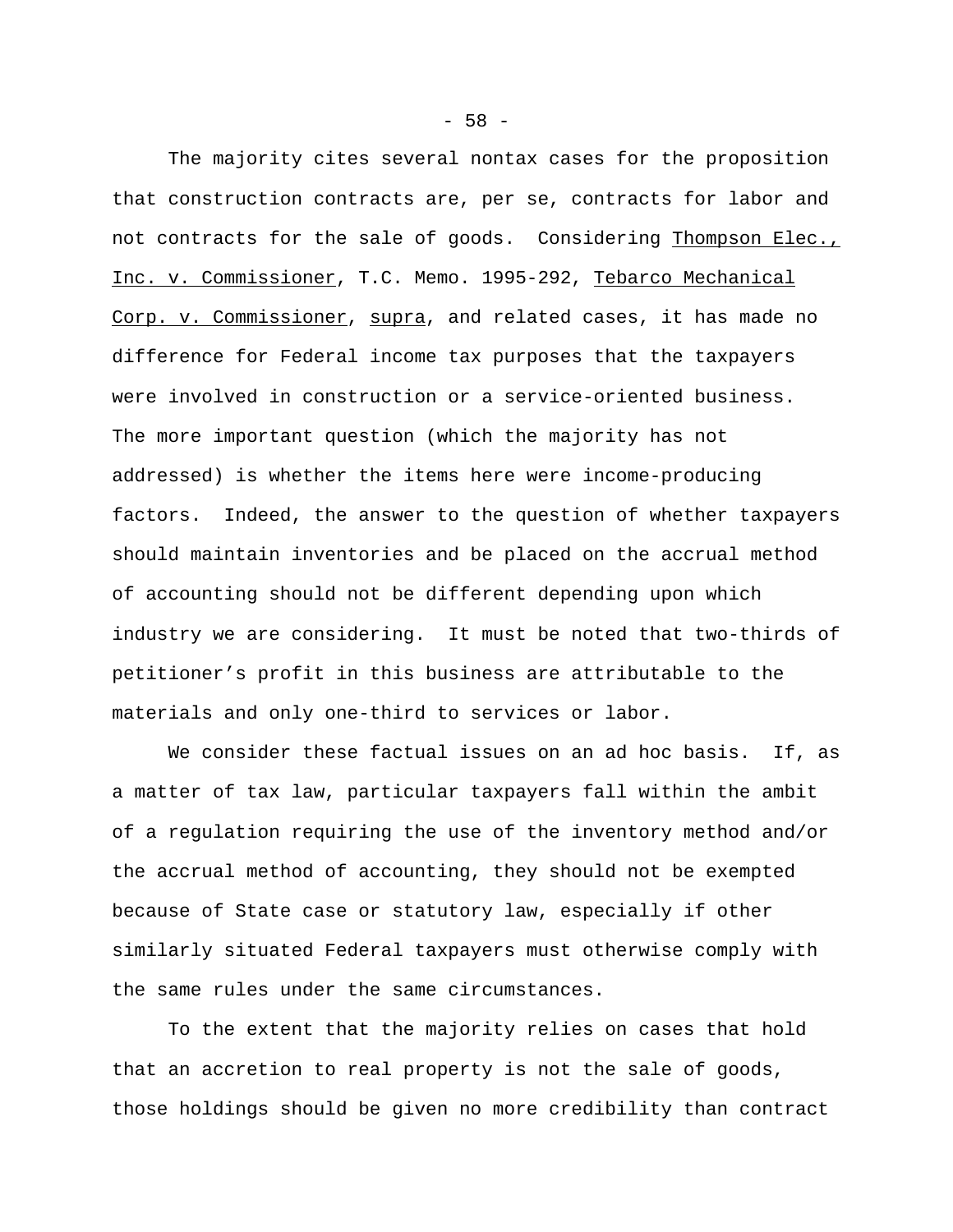case law. After all, on numerous occasions this Court has been confronted with the question of whether realty was held for sale or investment. If real property is held primarily for sale in the ordinary course of a trade or business, gain from its sale is ordinary income as opposed to capital gain. See Eline Realty Co. v. Commissioner, 35 T.C. 1 (1960); Phillips v. Commissioner, 24 T.C. 435 (1955). In other words, taxpayers have been found to be in the business of selling houses. The costs of materials used in the construction of houses are not deductible expenses, but rather they are included in the basis of the home and give rise to ordinary income or capital gain upon sale. The present situation is analogous and should be accounted for in the same manner; i.e., petitioner should not be allowed to deduct expenses prior to reporting income. Thus, while it is true that real property is not considered merchandise or inventoriable in the same sense that personal property is, the method of accounting for the sale of real property, by way of analogy, reflects that the material and products remaining on hand or contained in work in progress should be considered inventory and/or their costs subtracted from petitioner's cost of goods sold.

Finally, the majority cites Levine v. State Bd. of Equalization, 299 P.2d 738 (Cal. App. 2d 1956), a sales tax case, to support its holding/finding that petitioner is a service business and the materials that go into making concrete structures are not merchandise. Although it is irrelevant to the

 $-59 -$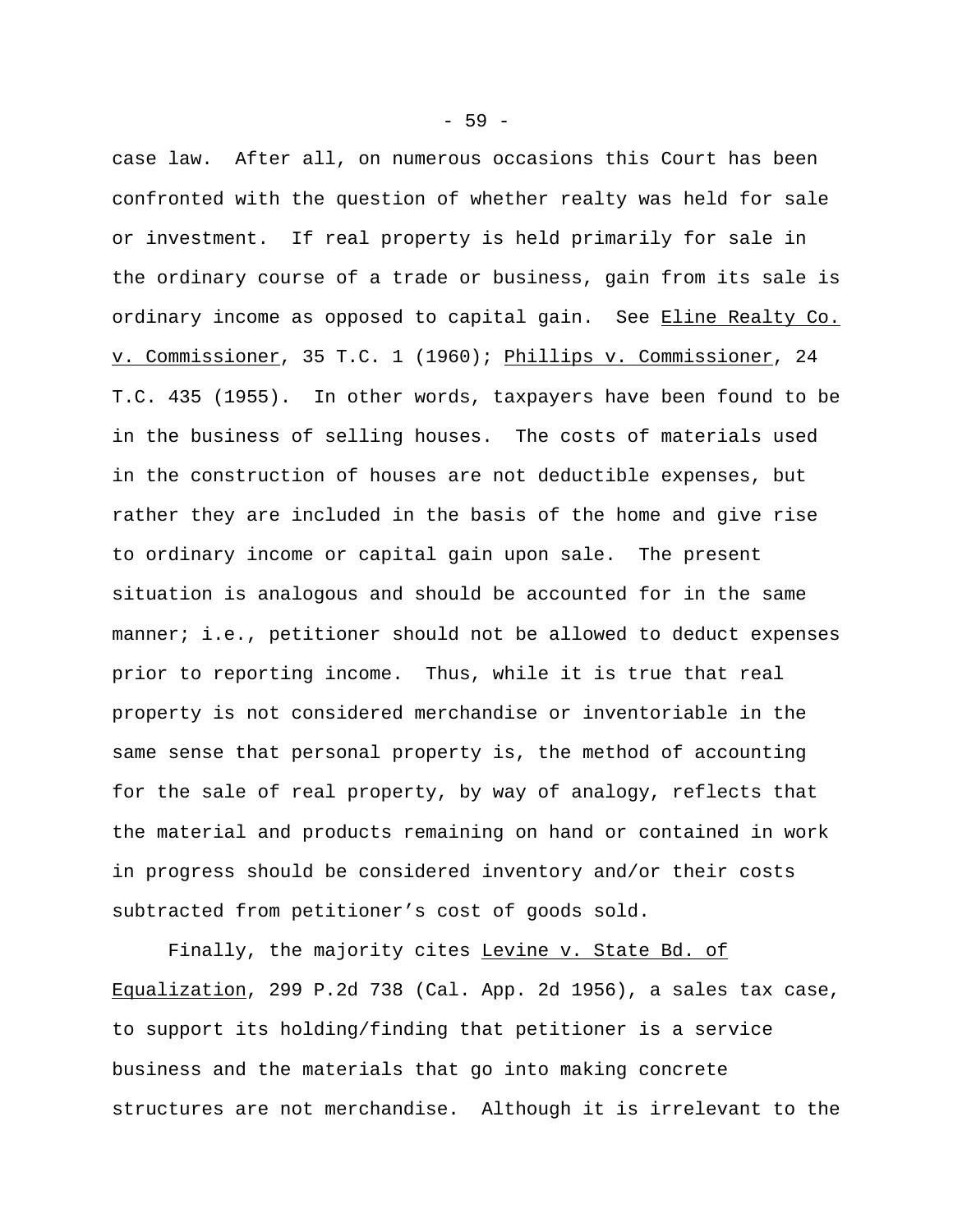question of Federal taxation, petitioner passed on the charges for sales tax on all materials that were used in making the walkways and driveways. No sales tax was charged on the labor. The costs of the product sold included about two-thirds materials and one-third labor. More importantly, we cannot consider the Federal laws as being subservient to or dependent upon State sales tax statutes. That would likely cause differing results depending on the sales tax law and rulings in each State. Although we might look to State law to determine the ownership of property, we must apply the Federal tax statutes uniformly in accord with our mandate.

(c) Galedrige Constr., Inc. v. Commissioner, T.C. Memo. 1997-240, Should Not Be Applied in This Case and Is Incorrect as a Matter of Law--Galedrige Constr., Inc., is relied on by petitioner and is foundational to the majority's conclusion that liquid concrete is "the only form of the material that provided any value to  $* * *$  [petitioner, and it is] 'used up' or consumed in providing service to the \* \* \* [petitioner's] client." Majority op. p. 25. From that premise, the majority reaches the ultimate conclusion that the material has been consumed in the performance of a service and that it is a supply and not merchandise held for sale.<sup>5</sup> Assuming, arguendo, that Galedrige

<sup>&</sup>lt;sup>5</sup> For purposes of comparison, the parties in this case stipulated that the lumber that was used to construct the forms and was removed from the final product and sometimes reused was a supply and not merchandise. We note that the lumber constituted approximately 1 percent of the cost of the materials.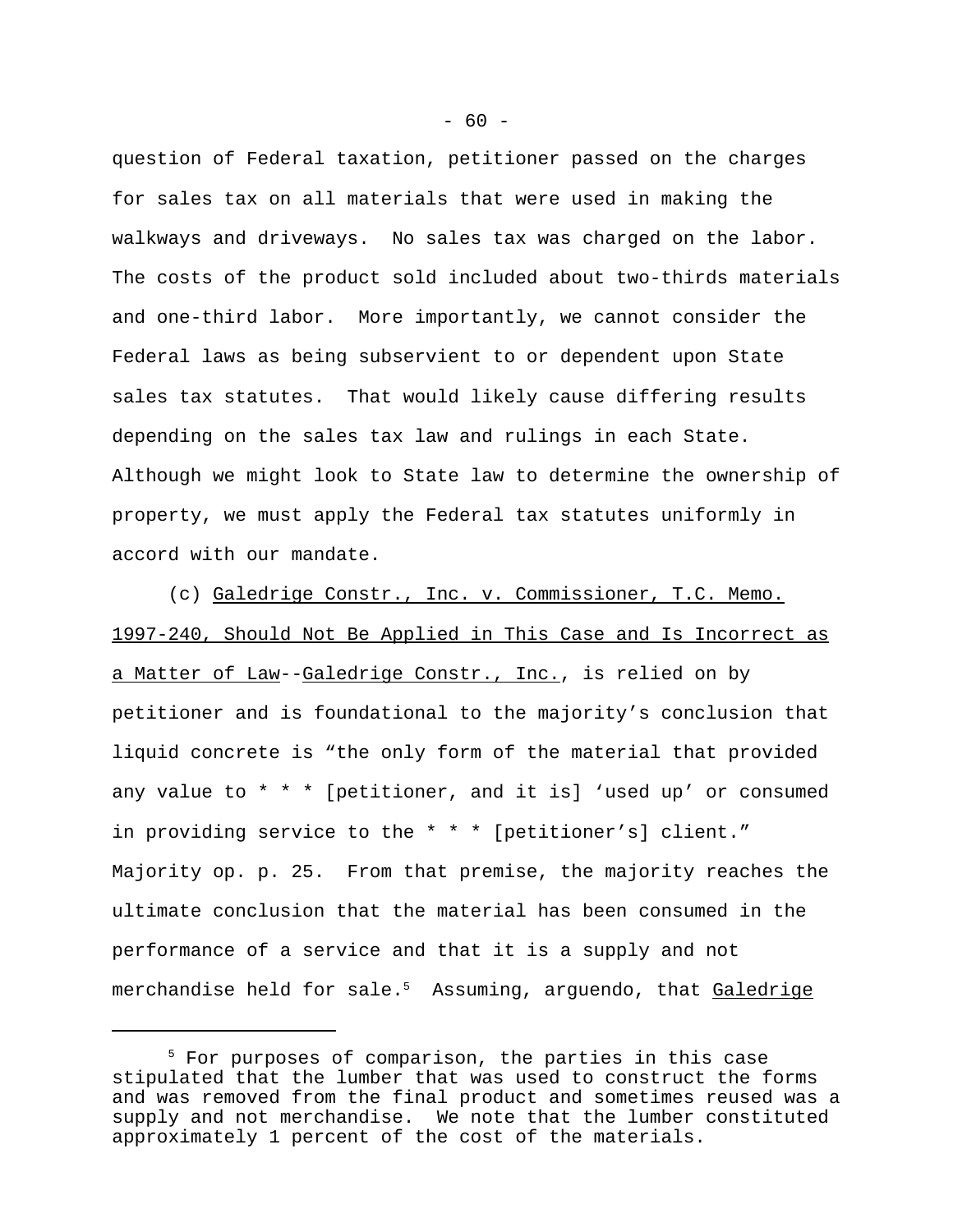Constr., Inc., is correct as a matter of law, it should not be applied in the setting of this case.

Here again, the focus of the majority is too limited. If petitioner had been hired merely to provide the service of overseeing the pouring of liquid concrete and/or finishing semihardened concrete, the majority's conclusion would have a more rational and sounder basis. Those, however, are not the facts of this case. As more fully explained, supra, petitioner entered into a contract to construct sidewalks, driveways, and foundations to certain specifications. At the end of petitioner's performance of labor (which represents about 34 percent of the total costs) the materials had not been "consumed" or "used up". Indeed, the materials had been constructed into the very item (product) that petitioner contracted to construct. At that point, legal principles may hold that the sidewalks or driveways then belonged to the owner of the real property, but they most certainly had not been consumed or used up in the performance of a service.

The holding in Galedrige Constr., Inc., is not in accord with established case precedent. That holding is that "the ephemeral quality of the emulsified asphalt bars its inclusion in the class of goods or commodities held for sale as 'merchandise'". The Galedrige Constr., Inc., holding is premised on the fact that something that will lose value in a short time or will be difficult to "inventory" cannot be merchandise or

 $- 61 -$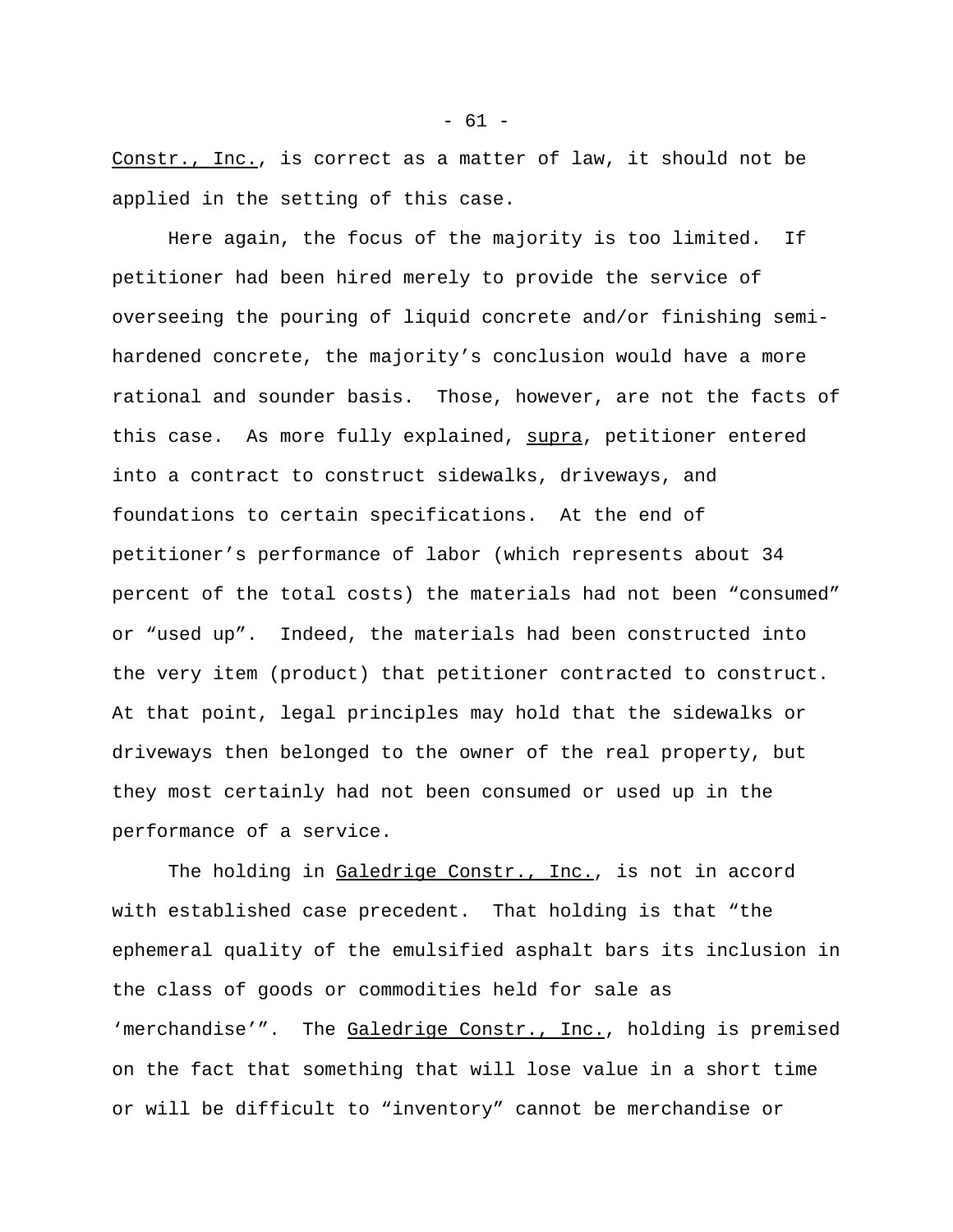inventory. No other reasoning is offered or appears obvious for such a holding, and no prior case discussed this premise. That holding appears to be in conflict with the Court of Appeals for the Eleventh Circuit's holding in Knight-Ridder Newspapers, Inc. v. United States, 743 F.2d 781 (11th Cir. 1984). In that case, the court held that, even though the taxpayer sold an extremely perishable commodity and had no inventory of finished goods, the taxpayer was required to account for inventories because newspapers were merchandise, and there was a significant fluctuation of newsprint and ink on hand. By way of comparison, a morning newspaper will be stale later the same day.

How does the majority distinguish between concrete that hardens and news that becomes stale? The hardened concrete, if not formed, and the old newspaper both lose substantial value. Petitioner, however, ordered no more concrete than it needed or could use in a particular period of time, and the incidence of wasted or unused and hardened concrete was not a financial factor or risk in petitioner's business. To the contrary, after the concrete was poured, petitioner had created a valuable product for which it would receive payment.

In addition, the lack of inventory on hand has already been held not to be determinative of the question of whether merchandise is an income-producing factor for the application of the accrual method. See, e.g., J.P. Sheahan Associates, Inc. v. Commissioner, T.C. Memo. 1992-239. Also, the fact that

 $- 62 -$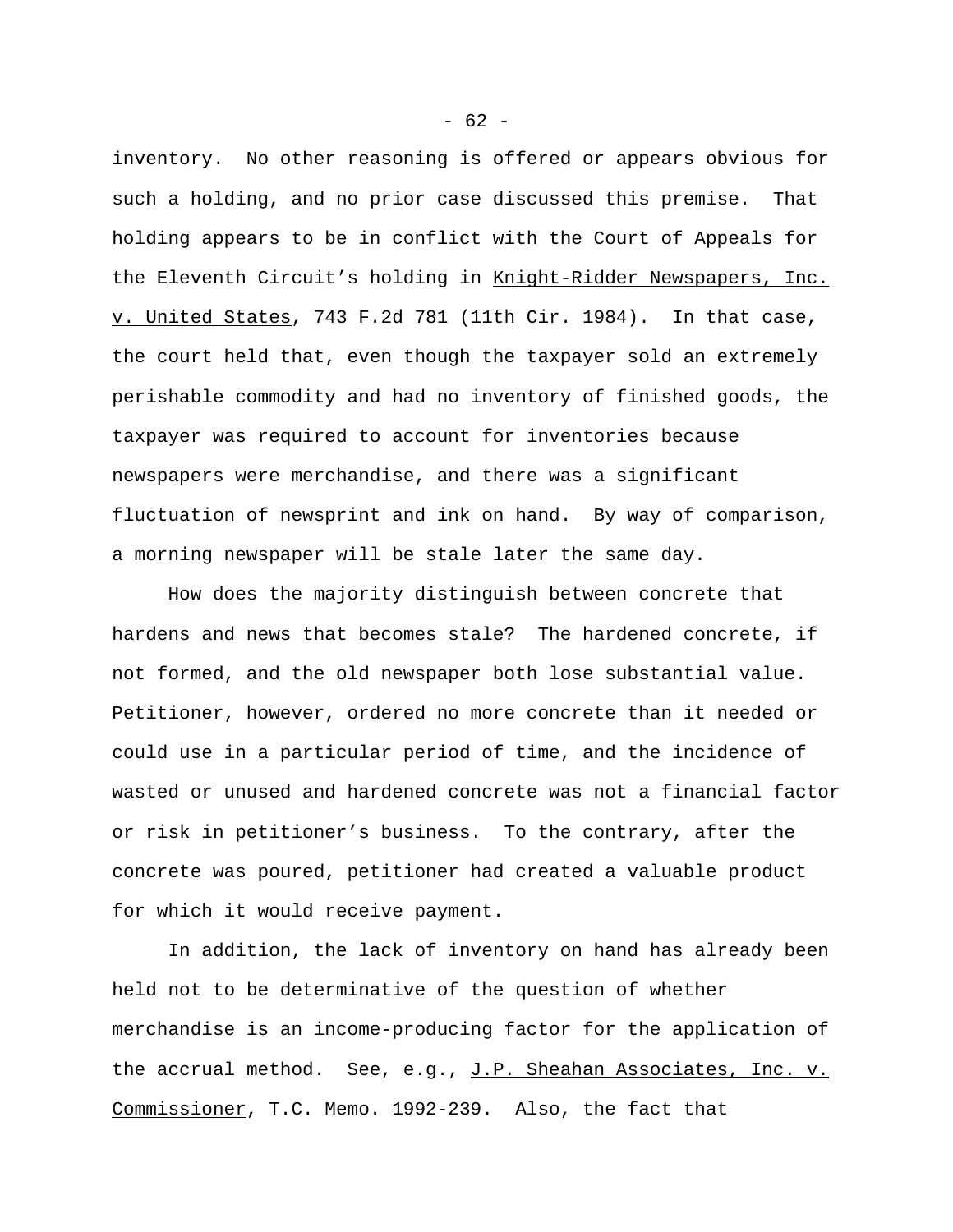merchandise may only briefly be in the possession of the seller is of no consequence. See, e.g., Addison Distrib., Inc. v. Commissioner, T.C. Memo. 1998-289.

The conclusion that a product with a limited commercial life cannot be merchandise defies reason. In Asphalt Prods. Co. v. Commissioner, 796 F.2d 843 (6th Cir. 1986), affg. on this issue, revg. in part, and remanding Akers v. Commissioner, T.C. Memo. 1984-208, revd. on another issue 482 U.S. 117 (1987), it was held that a seller of asphalt to contractors like the one in Galedrige Constr., Inc., should be on the accrual method because it held merchandise/inventory to be for sale. Is the asphalt or concrete less ephemeral for the person who supplies it? If a supplier of asphalt or concrete also contracted to pour and place it for customers, would it have to use differing methods of accounting for each activity? If taxpayers sell products that spoil easily, should those taxpayers be exempt from the section 471 or section 446 requirements if they otherwise fall within the statute's reach? The answer to these questions should be "no", and the Galedrige holding is in error.

(d) Osteopathic Med. Oncology & Hematology, P.C. v. Commissioner, 113 T.C. 376 (1999), Is Factually Distinguishable From the Circumstances in This Case--Osteopathic Med. Oncology & Henatology, P.C., was a Court-reviewed opinion in which 10 of 16 participating Judges joined in the majority's findings and holding, and 4 of 16 joined in the dissent specifically

 $- 63 -$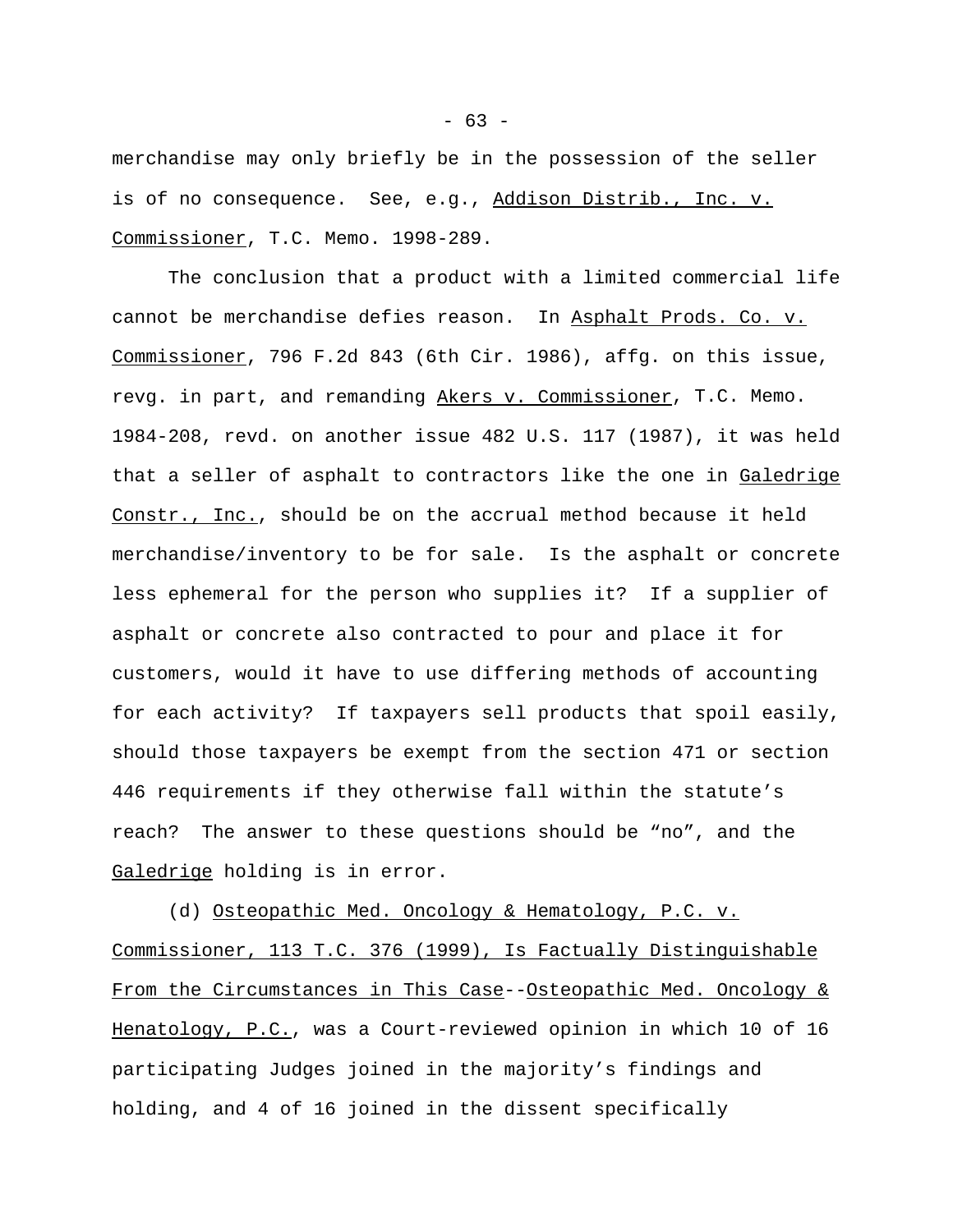disagreeing with the majority's findings and holding. Of the remaining two Judges, one dissented without comment and one concurred in the result but did not join the majority. To be sure, the majority's opinion in Osteopathic Med. Oncology & Hematology, P.C., is the view of this Court, but it is substantially a factual finding that the drugs in that case were a supply consumed in the performance of a service and that the drugs were not merchandise.<sup>6</sup> In any event, the case before us now does not involve a medical practice, the administration of drugs, or hybrid accounting methods. The facts we consider here involve the use of relatively substantial amounts of materials to construct finished products.

The question of whether an accounting method clearly reflects income is a factual question that is decided on a caseby-case basis. See Hamilton Indus., Inc. v. Commissioner, 97 T.C. 120, 128-129 (1991). Without detailing all of the findings in Osteopathic Med. Oncology & Hematology, P.C., it should suffice to understand that the chemotherapy drugs were consumed in the patients' bodies. The physicians were treating patients' illnesses by administering drugs into the patients' bodies. Although there was disagreement about whether the drugs were merchandise or a supply, Osteopathic Med. Oncology & Hematology,

- 64 -

<sup>6</sup> See, however, Judge Halpern's dissenting opinion indicating that the majority's conclusion may constitute a rule of law as it relates to businesses involved in medical practices. Osteopathic Med. Oncology & Hematology, P.C. v. Commissioner, 113 T.C. 376, 402 (1999) (Halpern, J., dissenting).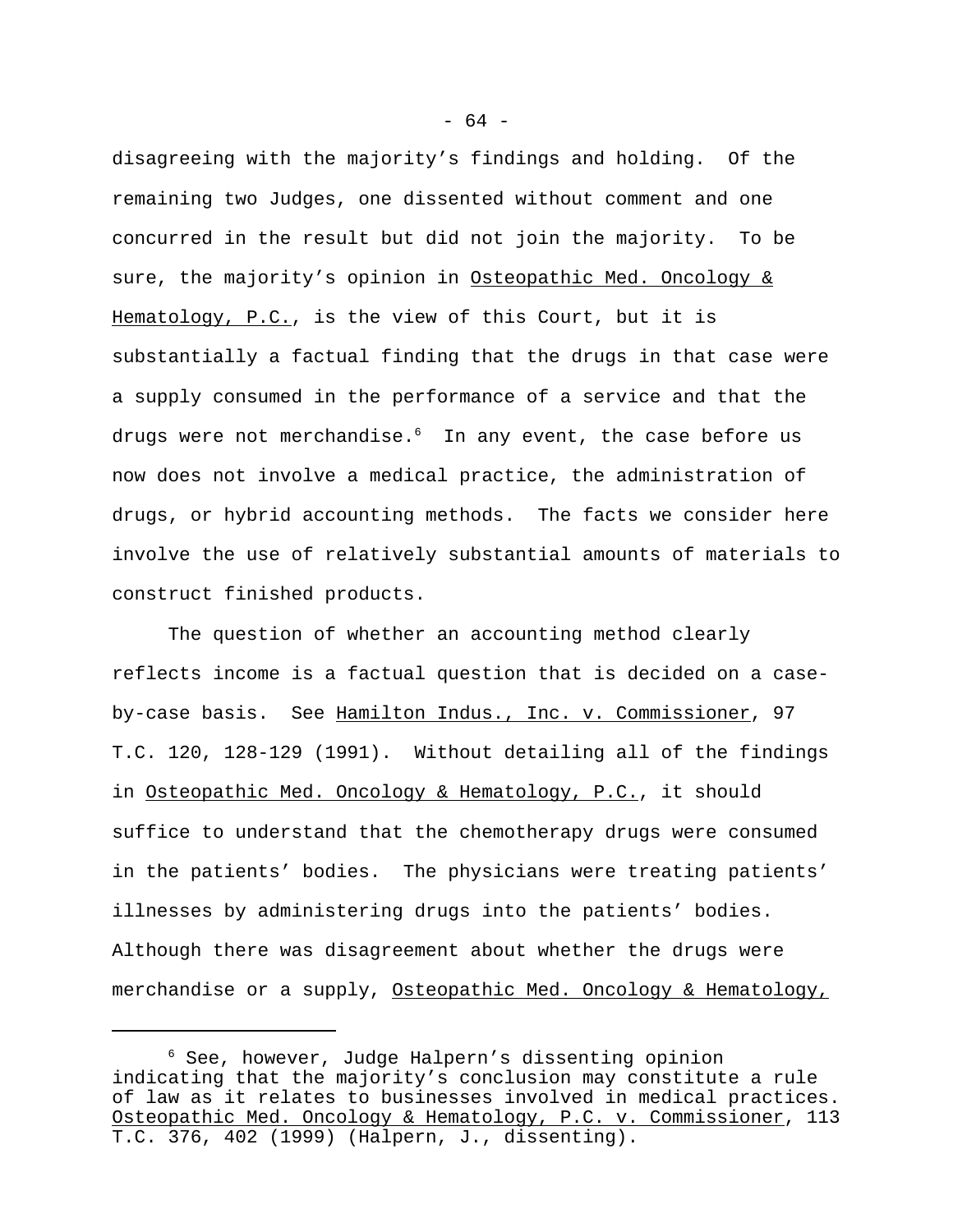P.C., presents a situation where the conclusion that the drugs are consumed in the performance of a service is easier to make. Clearly, no product resulted from the administration of drugs into patient's bodies.

The purchase of materials and construction of them into finished products in this case is not easily transformed into being "an indispensable and inseparable part" of a service. Majority op. p. 19. As already explained in this dissenting opinion, petitioner purchased materials and sold them to customers in the form of a finished product. The very reasons for finding the drugs to be supplies consumed in performing a service in Osteopathic Med. Oncology & Hematology, P.C., are the antithesis of the circumstances presented in this case where finished products result from petitioner's labors.

## (2) Whether Respondent Abused His Discretion

Finally, the majority in this case finds irrelevant the fact that petitioner had accounts receivable of \$294,436 for its very first year, in which it reported \$64,806 of taxable income under the cash method. The majority relies on section 448 for its conclusion that petitioner's failure to meet the substantialidentity-of-results test is irrelevant because that section allows certain taxpayers to use the cash method and/or not maintain inventories. The majority also finds significant the holding in Ansley-Sheppard-Burgess Co. v. Commissioner, 104 T.C. 367, 377 (1995).

 $- 65 -$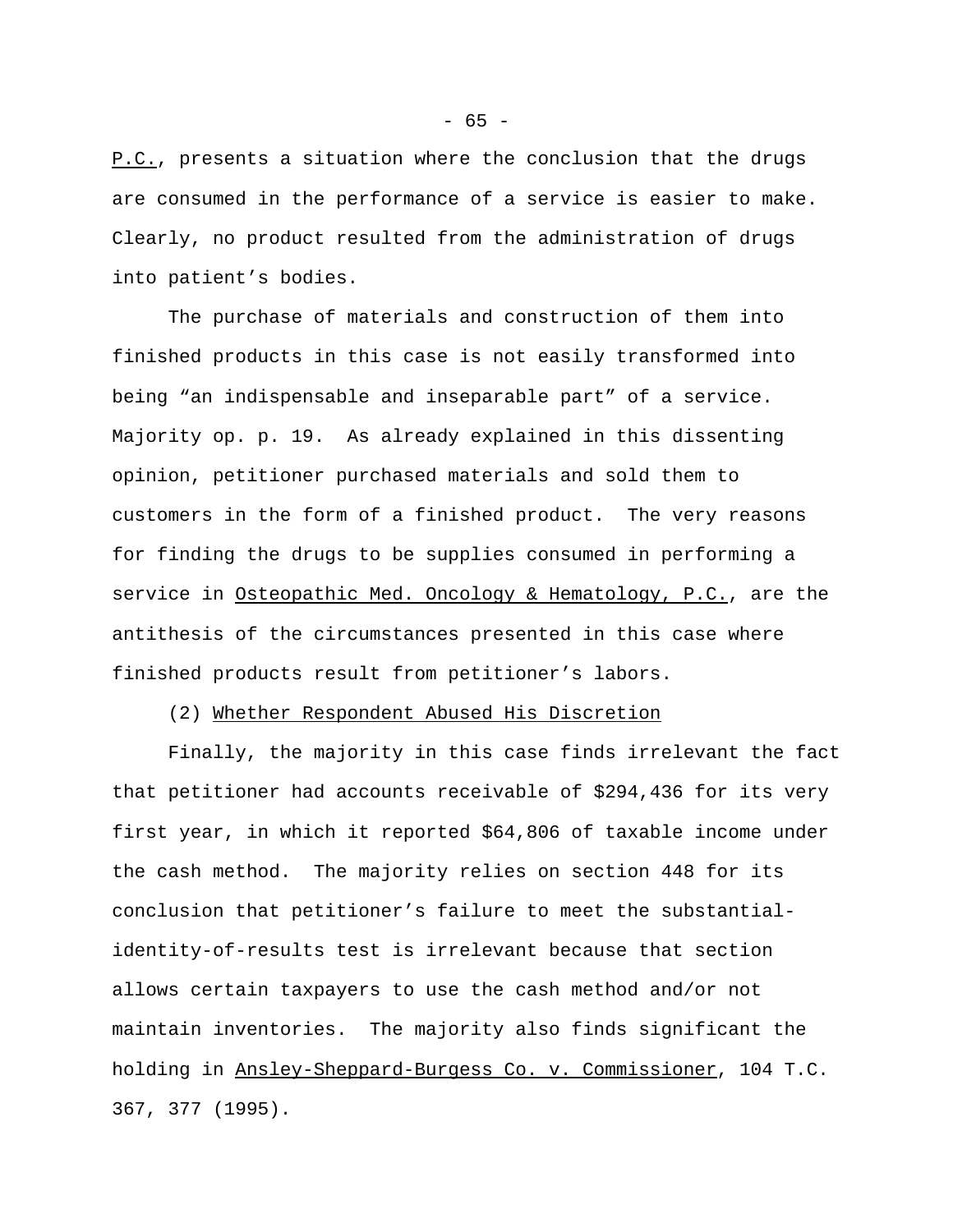Section 448 permits certain smaller businesses to use the cash method, but it does not preclude the Commissioner from determining, as was done here, that a taxpayer's method does not clearly reflect income. Section 448 was argued by petitioner on brief to the extent that petitioner contended that it was within the \$5-million maximum limitation of that section. Respondent made no comments in his brief concerning section 448 but instead relied on the argument that petitioner failed to show that its method (cash) clearly reflected income; i.e. that respondent abused his discretion.

Respondent's discretion to determine that petitioner's method does not clearly reflect income is derived from section 446 and is not obviated by section 448. Although section 448 may enable smaller businesses to use the cash method, it also effectively abolishes the use of the cash method for all other taxpayers.<sup>7</sup> Where a taxpayer is qualified under section  $448,$ <sup>8</sup> the cash method  $\frac{may}{cd}$  be used if the taxpayer can show that the cash method more clearly reflects income. Section 448 cannot be treated as a complete answer to our inquiry. To do so would ignore the statute, regulations, and our case precedent that hold

- 66 -

 $7$  Congress' enactment of sec. 448, in part, reflects its acceptance that the cash method results in mismatching, but it did not make its use by small taxpayers into a safe haven from the exercise of the Commissioner's discretion under sec. 446.

<sup>&</sup>lt;sup>8</sup> There has been no showing here that petitioner is in all respects qualified under sec. 448. In addition, the parties did not stipulate that petitioner was qualified under sec. 448.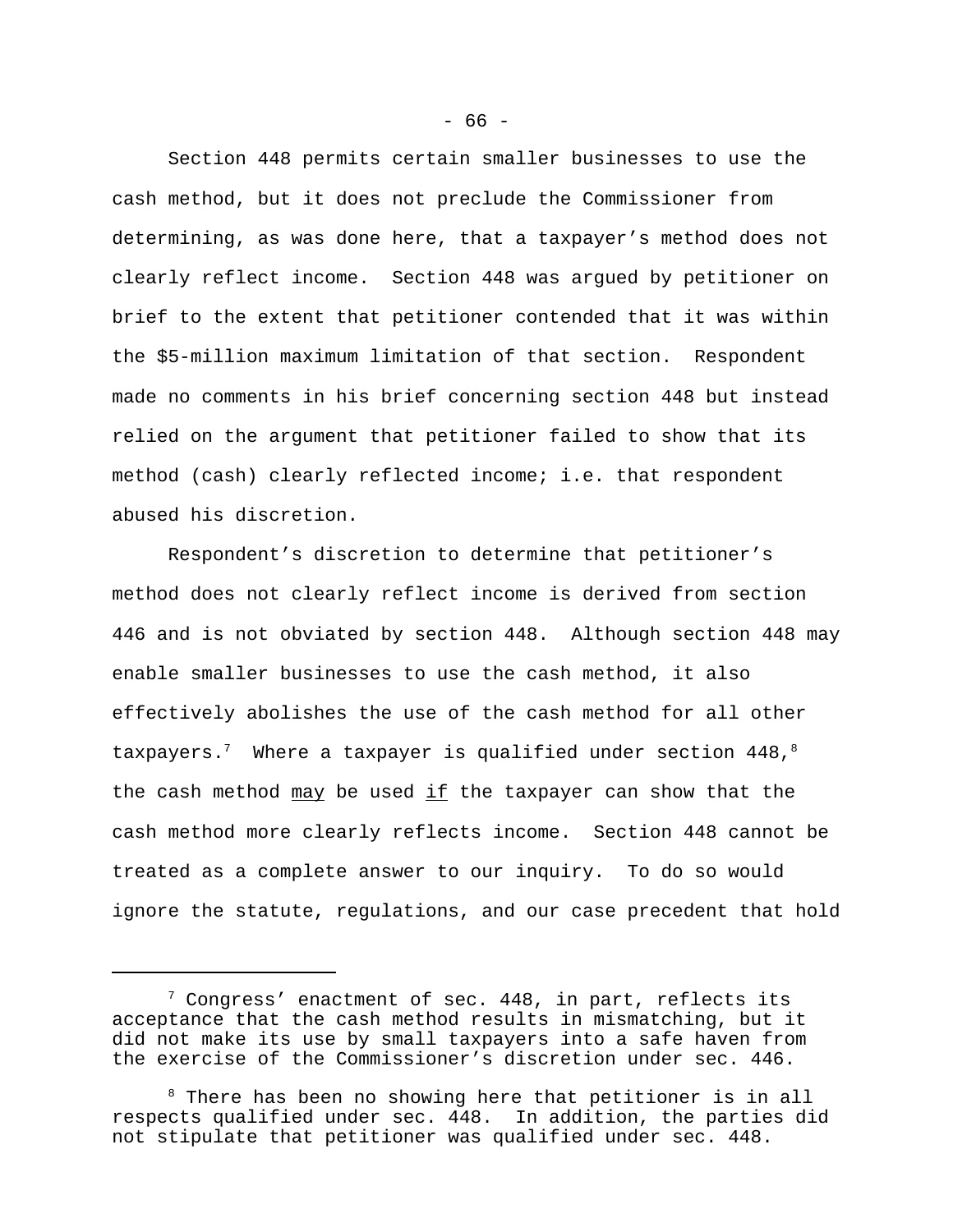that taxpayers may be required to use the inventory and/or accrual method even though they do not have goods on hand. To use the lack of inventory on hand as a reason to hold that respondent has abused his discretion is, likewise, not appropriate.<sup>9</sup> Although the opinion in Ansley-Sheppard-Burgess Co. v. Commissioner, supra, focused on section 448, the parties in that case stipulated that the taxpayer did not maintain an inventory and met the requirement of section 448(b)(3). In this case, no such agreement exists.

In this case, petitioner is not exempted from showing that the cash method clearly reflected its income by any of the expedients relied upon by the majority. Moreover, petitioner has not shown that respondent's determination was plainly arbitrary. The use of Osteopathic Med. Oncology & Hematology, P.C. v. Commissioner, supra, as a pervasive rule that income from services, by definition, cannot involve the sale of goods or merchandise would be unsound.<sup>10</sup> The majority's holding here would have the effect of overruling numerous cases, including several involving similarly situated taxpayers engaged in the construction industry. The effect of the majority's holding is to exempt contractors in the construction industry from sections

<sup>&</sup>lt;sup>9</sup> That reasoning is further weakened by petitioner's failure to show that no materials were on hand at the close of its taxable year.

 $10$  For example, at the other end of the spectrum, a service (as opposed to self-service) grocery store provides many services for its customers in connection with the sale of its merchandise.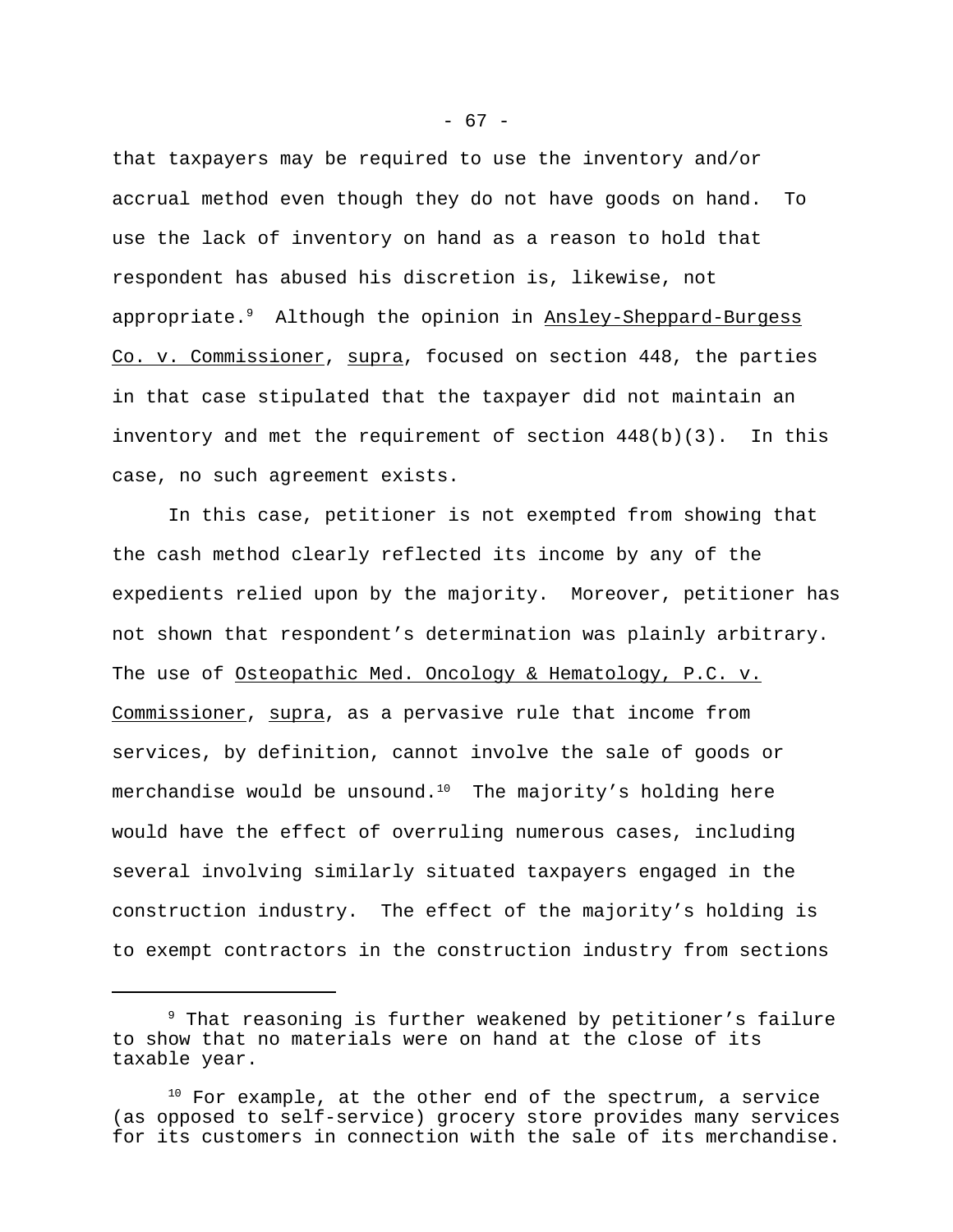446 and 471 if the materials they purchase/sell are used in constructing part of an addition to real estate. The majority's approach would confer preferential treatment on a limited class of taxpayers without congressional mandate.

COHEN, RUWE, HALPERN, and THORNTON, JJ., agree with this dissenting opinion.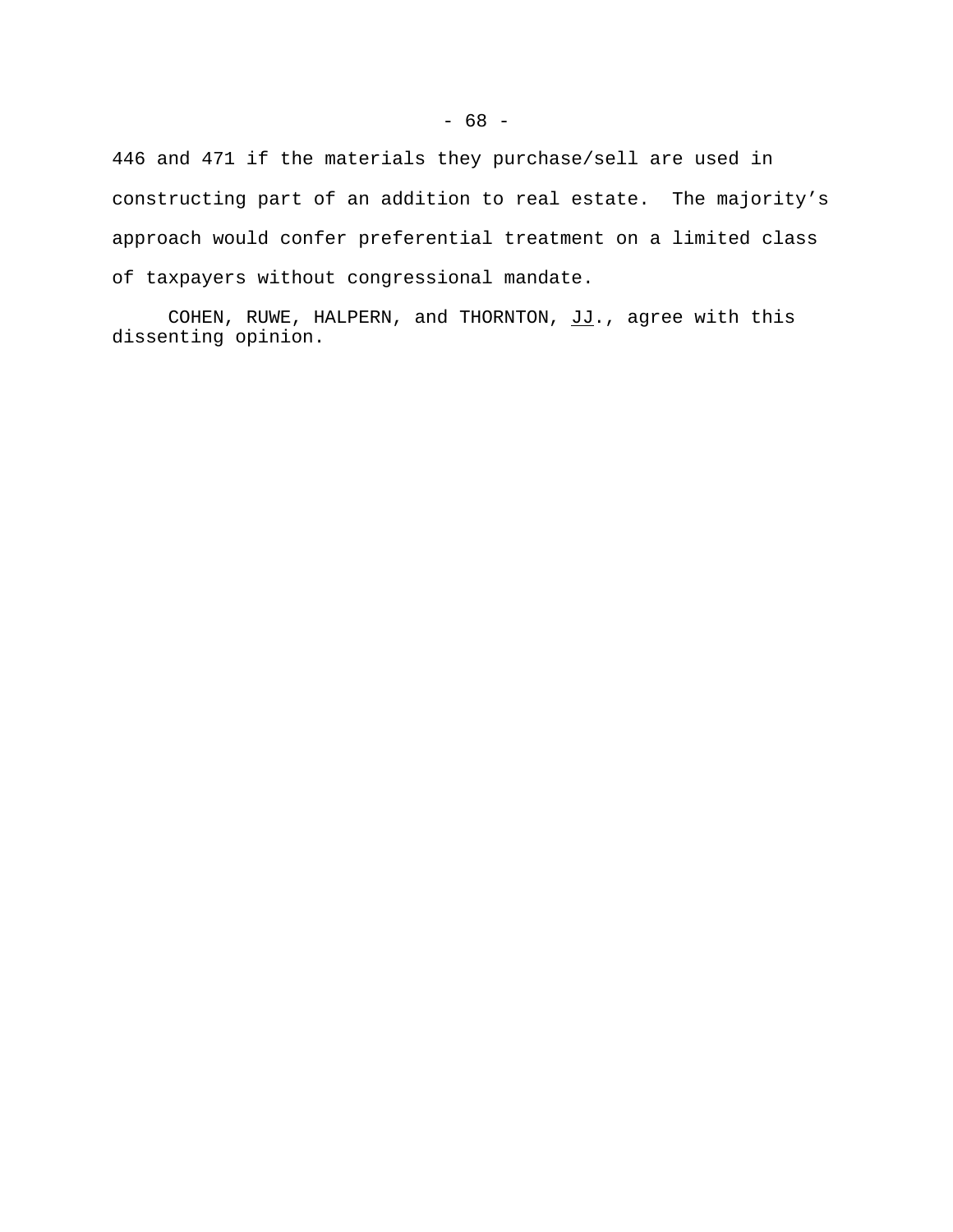HALPERN, J., dissenting:

# I. Introduction

Petitioner is a concrete contractor, licensed by the State of California to construct, place, and finish concrete foundations and flatwork. In performing its work, petitioner uses ready-mix concrete, sand, rock, various hardware items, and lumber (the materials), all of which (except, possibly, the lumber) belong to someone else at the end of the job. For the taxable year in question, petitioner treated as an expense, and deducted on its Federal income tax return, all payments actually made by it during the year for the materials. It included in gross income only payments actually received by it during the year.

The majority addresses the question of whether petitioner must take inventories. In pertinent part, section 1.471-1, Income Tax Regs., provides: "In order to reflect taxable income correctly, inventories at the beginning and end of each taxable year are necessary in every case in which the production, purchase, or sale of merchandise is an income-producing factor." The majority decides that petitioner need not take inventories. It does so on the following basis:

We have found that petitioner's contracts with its real property developer clients are service contracts, that the material provided by petitioner is indispensable to and inseparable from the provision of that service, that the materials lost their separate identity to become part of the real property in the construction activity, and that, in substance, no sale of merchandise occurred between petitioner and its

- 69 -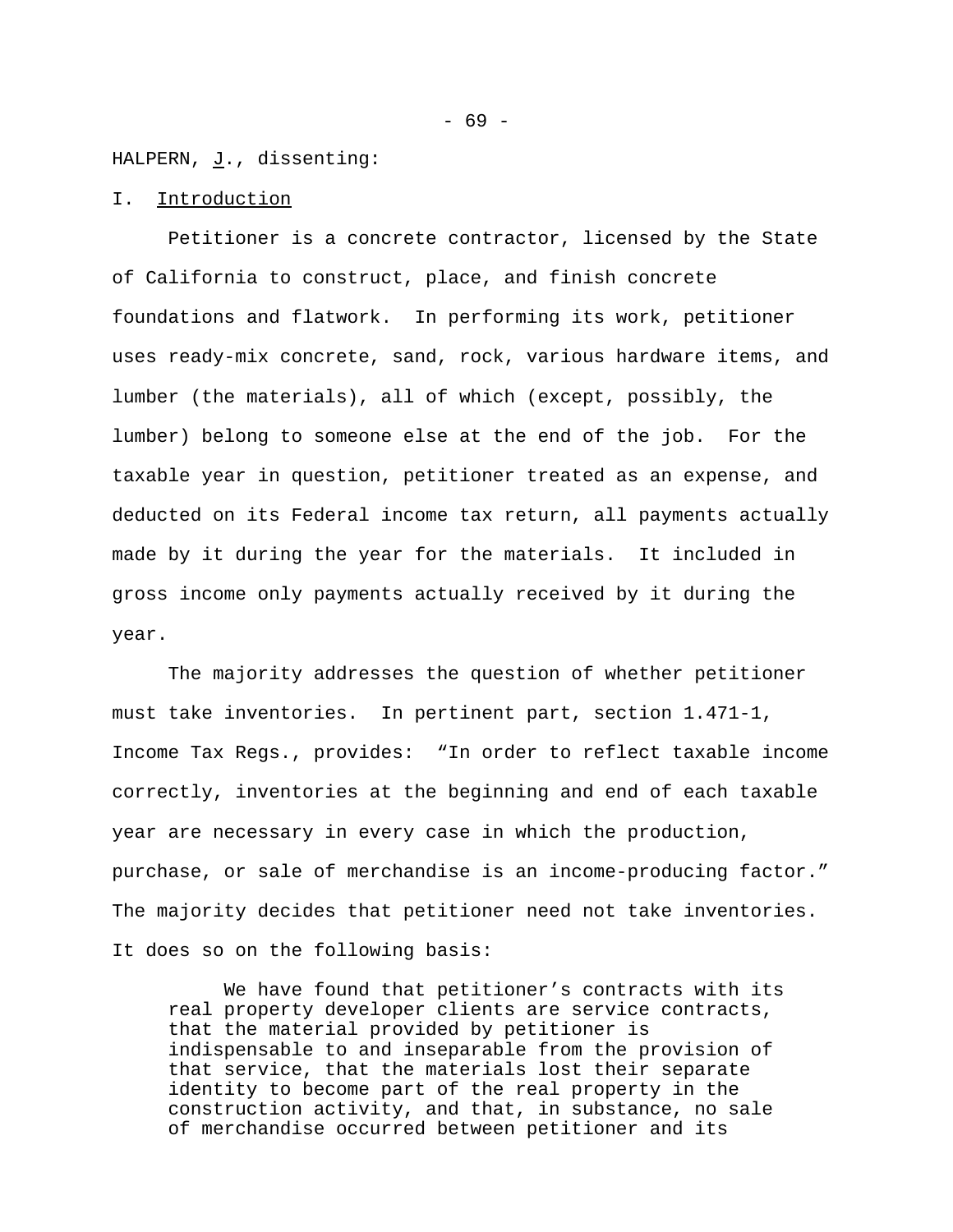clients. The bottom line is that petitioner did not hold merchandise for sale and there simply was no sale of merchandise between petitioner and its clients. See Osteopathic Med. Oncology & Hematology, P.C. v. Commissioner, supra [113 T.C. 376 (1999)]; Honeywell, Inc. v. Commissioner, supra [T.C. Memo. 1992-453]. [Majority op. pp. 33-34]

The majority recognizes that petitioner provides a mix of goods and services. Rules of law to decide whether taxpayers providing a mix of goods and services are producing, purchasing, or selling (without distinction, selling) merchandise that is an income-producing factor have proved elusive. See Schneider, Federal Income Taxation of Inventories, sec. 1.02, particularly at 1-13 through 1-26 (2000). The majority has attempted to craft such a rule of law. The majority looks to <u>Osteopathic Med.</u> Oncology & Hematology, P.C. v. Commissioner, 113 T.C. 376 (1999), which applies a rule of law of questionable, but narrow, application; viz, that medical practice is inherently a service business. The majority extracts from that case the dubious proposition that we can define the inherent nature; i.e., define the essential constituent, of a service business.<sup>1</sup> The majority would test for that constituent as the principal determinative of whether a business is selling merchandise. The majority has disregarded precedent and, in my opinion, left the law less settled than before.

<sup>1</sup>Inherent means: "Existing as an essential constituent or characteristic; intrinsic." The American Heritage Dictionary 928 (3d ed. 1992).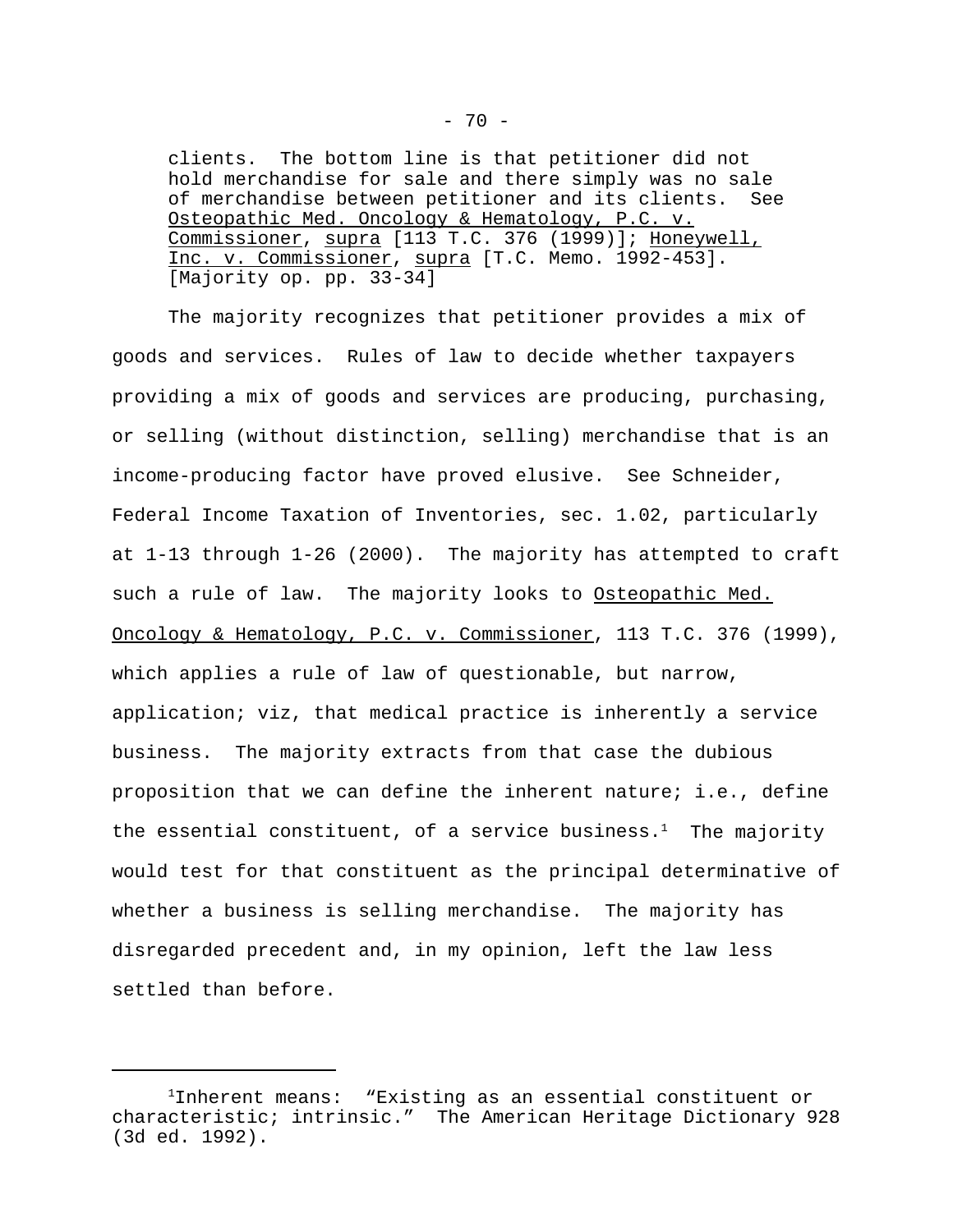## II. Discussion

# A. Introduction

I distill the following rule of law from the majority's analysis: A taxpayer is not selling merchandise to customers when the material in question is integral to the provision of a service. See majority op. p.  $15.^2$  The principal difficulty that I have with the test (the integral-to-service test) implicit in the majority's rule is that it does not accommodate many of the factors that have proved useful in deciding whether the provider of a mix of goods and services is selling merchandise that is an income-producing factor.

#### B. Traditional Factors

For example, under the integral-to-service test, what role, if any, is left for the traditional inventory-determinative factors of ownership, risk, and relative cost?

Under the integral-to-service test, is the fact that ownership of the materials vests in the taxpayer irrelevant? If not, how does that fact influence the determination of whether the materials are integral to the service? See Surtronics, Inc. v. Commissioner, T.C. Memo. 1985-277 (electroplator purchasing gold and silver to apply to customer's components was required to

<sup>2</sup>The principal meaning of the word "integral" is "Essential or necessary for completeness; constituent". American Heritage Dictionary 937 (3d ed. 1992). The word "integral" expresses nicely the concept of "indispensable and inseparable" that the majority lifts from Osteopathic Med. Oncology & Hematology, P.C. v. Commissioner, 113 T.C. 376 (1999).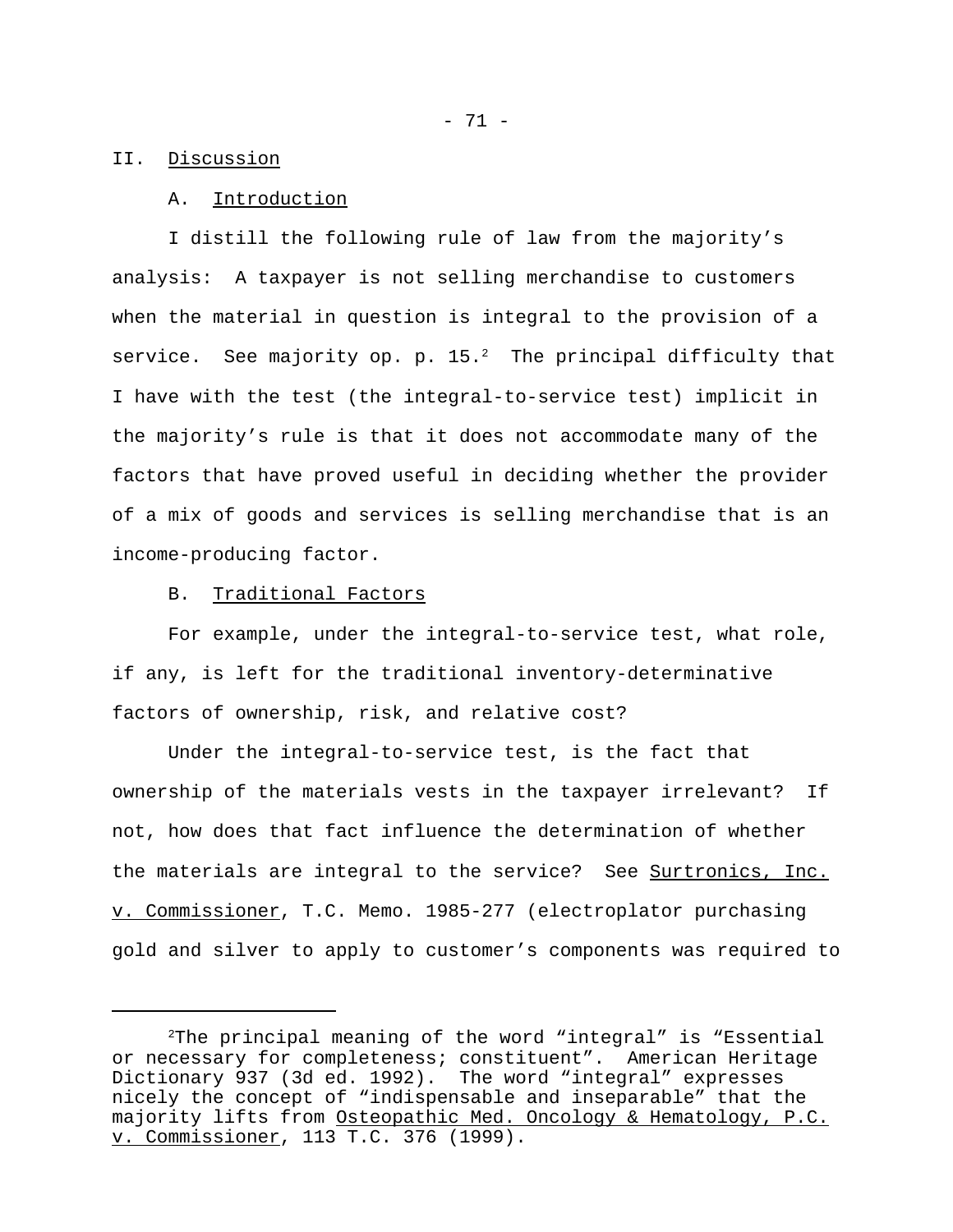use inventories); Epic Metals Corp. v. Commissioner, T.C. Memo. 1984-322 (taxpayer's failure to prove that title to goods did not pass to it decisive to decision rejecting its argument that, in arranging the sale of goods between two other parties, it was only a broker selling its services and was not a seller itself), affd. without published opinion 770 F.2d 1069 (3d Cir. 1985).

What about risk of loss? Assume that the taxpayer bears the risk of loss with respect to materials destroyed during production or if performance under the contract is rejected. Is that fact, likewise, irrelevant? If not, how does it influence the required determination? In Fame Tool & Manufacturing Co. v. Commissioner, 334 F. Supp. 23 (S.D. Ohio 1971), the taxpayer manufactured tools and dies to order. It maintained no finished inventory, had a substantial amount of work in progress, and the average time to complete an order was 1 or 2 weeks. Since the end product manufactured by the taxpayer had to satisfy the customer's specifications, if the tool or die failed to meet those specifications, it was rejected and had to be scrapped. The percentage of rejects varied widely. The taxpayer argued that, since it was a "pure" tool and die maker, as distinguished from a precision manufacturer, it provided a service and, therefore, there was no "merchandise" or any "production" within the meaning of section 1.471-1, Income Tax Regs. The District Court rejected that argument, relying on Wilkinson-Beane, Inc. v. Commissioner, 420 F.2d 352 (1st Cir. 1970), affg. T.C. Memo.

- 72 -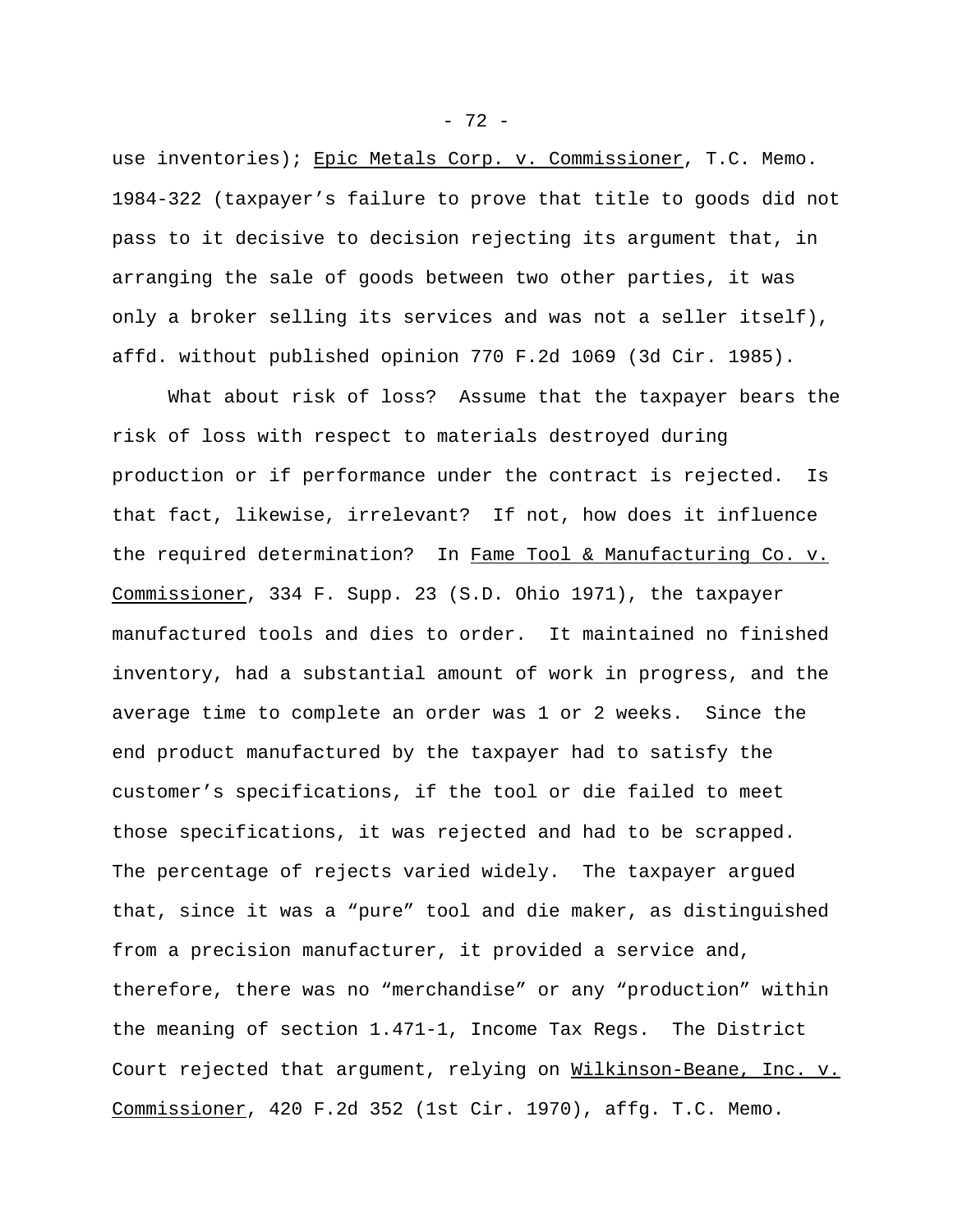1969-79, for the rule that the taxpayer was required to take inventories even if he was partly or mainly performing a service. The District Court pointed out that the taxpayer's argument that it was a service provider would have been stronger if it had subcontracted out the actual production of the tools and dies: "[I]nasmuch as the customer is obviously only interested in getting a tool or die to his specifications, regardless of who made it". Fame Tool & Manufacturing Co. v. Commissioner, supra at 28.

Finally, in applying the integral-to-service test, what weight do we give to a comparison of the relative costs of the materials and labor constituting the taxpayer's work product (assuming that the taxpayer had title to the materials)? Compare Drazen v. Commissioner, 34 T.C. 1070, 1078-1079 (1960) (taxpayers arguing for inventories--(to put them on the accrual method, so they could accrue deferred payments against current costs)--did not have sufficient manufacturing operations to require inventories) with Thompson Elec., Inc. v. Commissioner, T.C. Memo. 1995-292 (substantiality of material costs compared to receipts taken into account in determining whether material is a substantial income-producing factor).

Shasta Indus., Inc. v. Commissioner, T.C. Memo. 1986-377, is a traditional factor case that, apparently, would come out differently under the integral-to-service test. The taxpayer, a swimming pool contractor, constructed custom-designed, in-ground

- 73 -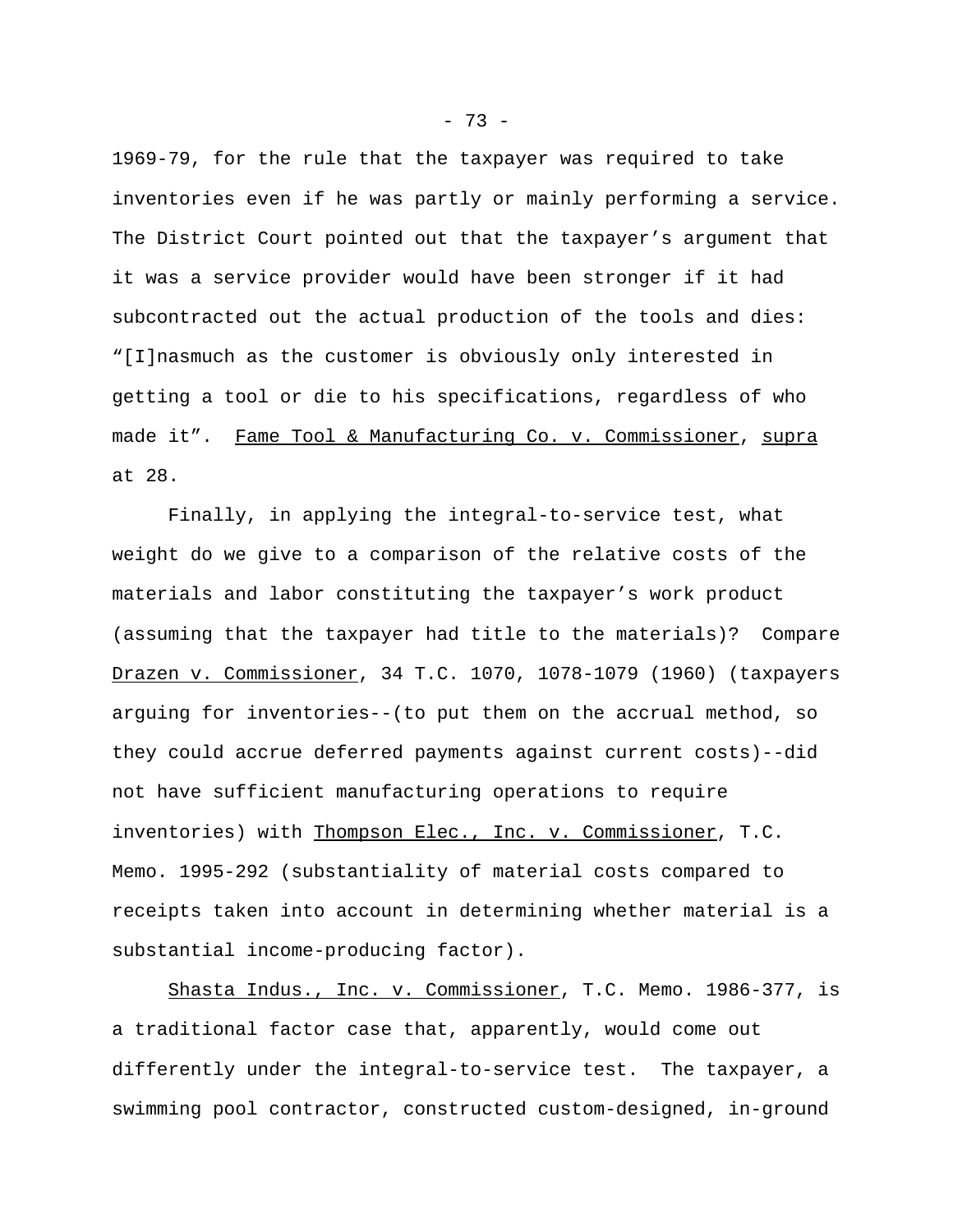swimming pools. We found the physical construction process utilized by the taxpayer to be as follows:

The layout site was excavated including dynamiting or other special techniques if necessary. The plumber installed the filter, pump, motor, and the skimmer. Steel reinforcing bars were used to form a metal basket to fit the excavation and form the shape of the pool. Wiring was then added to the pool site. The necessary electrical work was done before the concrete was poured, covering the steel, plumbing and electrical work. Tile was placed around the pool surface and the deck around the pool was constructed. Final details of construction were the cleanup of the pool area, setting of the turbos, and plastering of the pool. Equipment needed to service the pool was then delivered to the pool site and the operation of the pool was explained to the customer. [Id.; emphasis added.]

We also found: "Although most supplies came from the warehouse, some materials such as concrete and tile were purchased for specific contracts and normally delivered directly to the pool site." (Id.; emphasis added.)

The question before us was whether the taxpayer could use the LIFO method for its inventory of partially completed swimming pools. The taxpayer overcame the argument that the completed contract method precluded the use of LIFO, as well as the argument that the swimming pools were not inventory because they constituted improvements to land. We held that inventories are necessary in order to reflect taxable income correctly in every case in which the sale of merchandise is an income-producing factor, citing Wikstrom & Sons, Inc. v. Commissioner, 20 T.C. 359 (1953), for the proposition that inventories are required when merchandise is produced in accordance with customer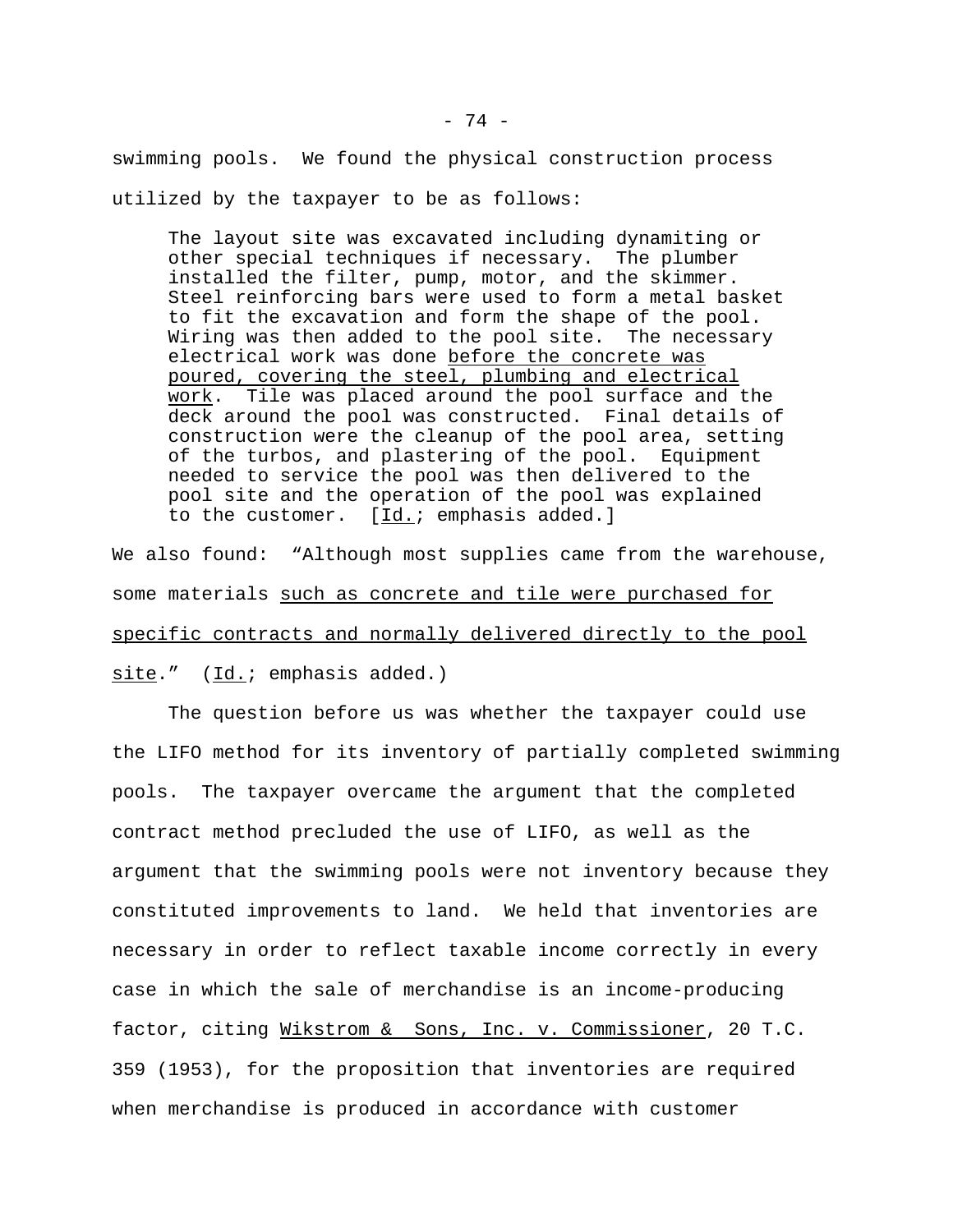specifications. Also, we found that the taxpayer was maintaining inventories in the form of materials and work in process, and not in the form of real estate to which it held title or in the form of improvements to its own real estate. On that basis, we distinguished Miller Dev. Co. v. Commissioner, 81 T.C. 619 (1983) (real estate and improvements to real estate are not normally considered "merchandise" for purposes of determining whether the use of inventories is permitted to the taxpayer).

Shasta Indus., Inc. v. Commissioner, supra, is a Memorandum Opinion. Therefore, we applied settled law to the facts before us. Those facts and the facts before us today are quite similar, yet, today, we reach a different result. I assume, therefore, that settled law has changed.

## C. The Integral-to-Service Test

The majority finds that petitioner's business is inherently a service business. See majority op. pp. 19, 23. As stated, the majority does not identify the essential constituent that marks the inherent nature of a service business. In Osteopathic Med. Oncology & Hematology, P.C. v. Commissioner, supra, we found the chemotherapy drugs in question were unavailable to the ultimate consumers, the patients, without the intervention of a physician, and they had to be injected into the patient by a physician or nurse. The analogy to the case at hand is weak. Here, the materials could be purchased by anyone, and the only distinguishing characteristics of petitioner were its license and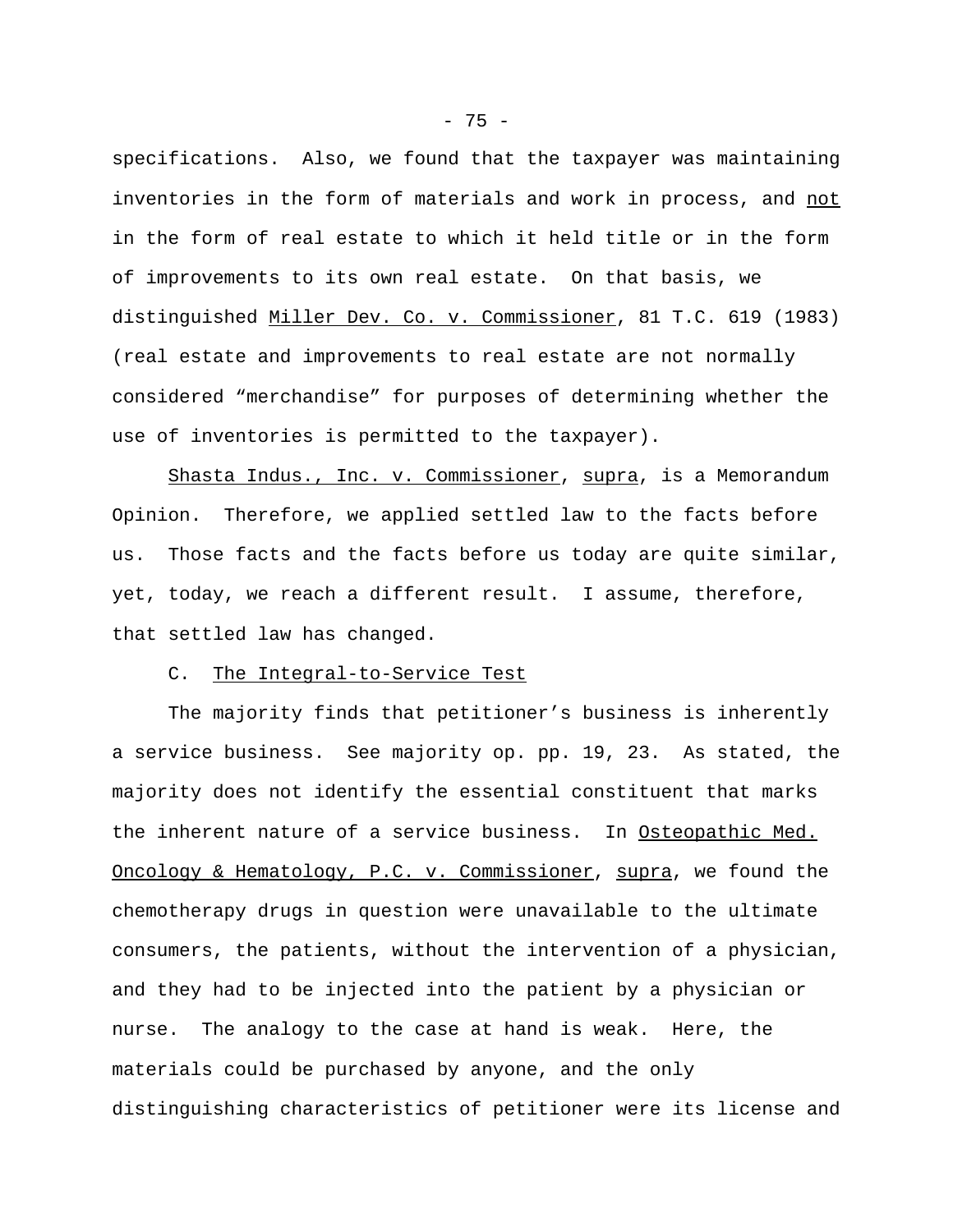its skill to do the work involved. Do we thus conclude that the essential constituent of a service business is the requirement of some level of skill or the necessity of some Government license to carry it out? Do we not make a distinction without a difference when we suggest that we can divide the class of businesses that deliver a mix of goods and services on the basis of those that are inherently service businesses and those that are not?

In Rev. Rul. 74-279, 1974-1 C.B. 110, the Commissioner dealt with a taxpayer engaged in business as an optometrist. The taxpayer not only examined eyes and prescribed corrective lenses (which requires a license) but also sold frames and eyeglasses. The ruling holds that, although the taxpayer provides various services, there is also a substantial amount of merchandise sold, and, therefore, inventories are required. Not surprising. But how does the optometrist fare under the integral-to-service test? I assume that the business of optometry (at least when limited to examining eyes, diagnosing defects, and prescribing corrective lenses) is inherently a service business under that test. Cf. Osteopathic Med. Oncology & Hematology, P.C. v. Commissioner, supra. But the business of filling the prescription for the corrective lenses also involves the optometrist's performing a service. The service requires skill and, in some jurisdictions, it requires a license. See, e.g., Cal. Bus. & Prof. Code sec. 2550 (West 1990 & Supp. 1999). Therefore, filling the

- 76 -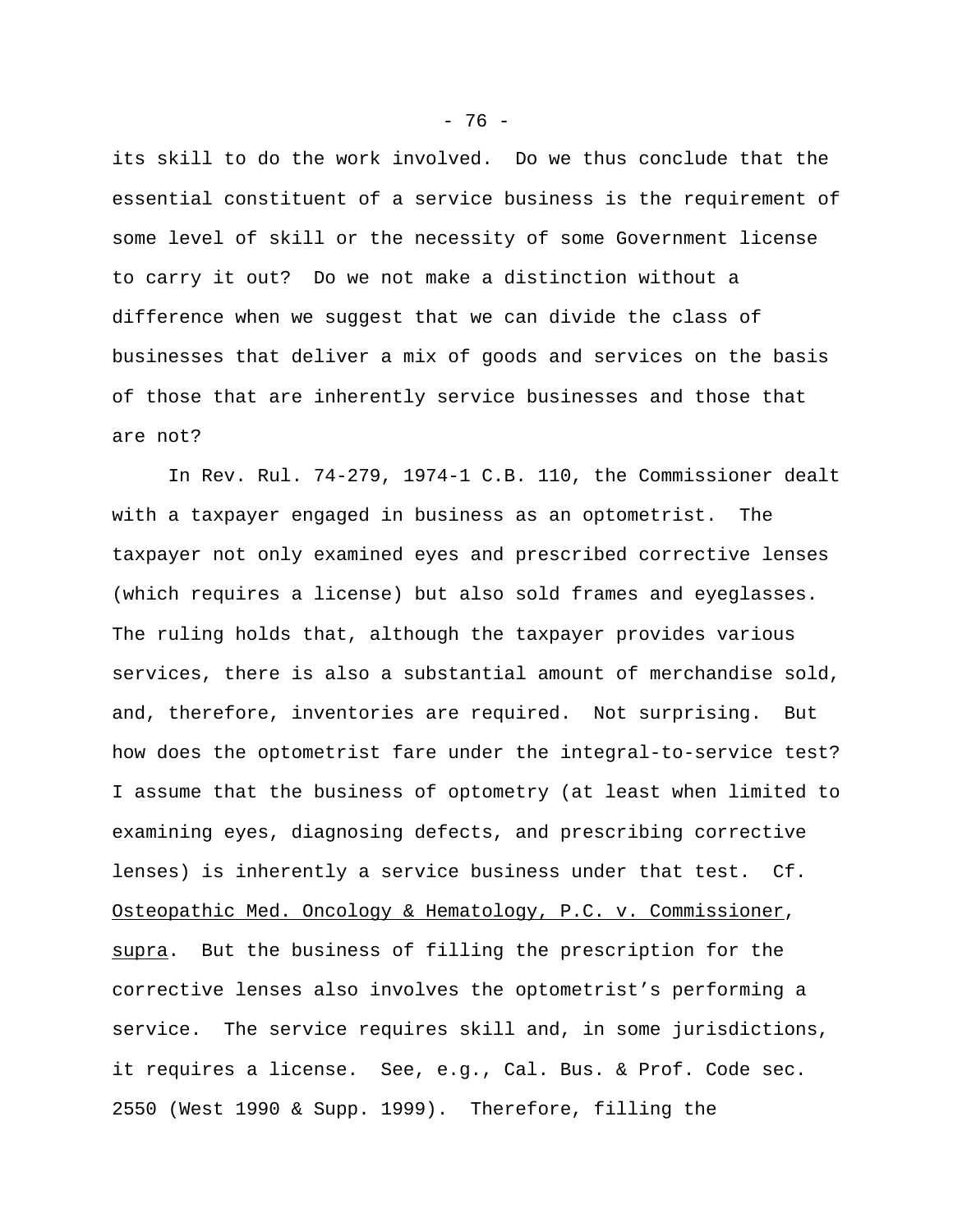prescription is inherently a service business under the integralto-service test. I assume that the lenses and frames are integral to that service. If so, under the integral-to-service test, the lenses and frames are not merchandise within the meaning of section 1.471-1, Income Tax Regs.

The integral-to-service test is different; it changes the emphasis of the inquiry that, traditionally, has served; it brings into play new factors, which will encourage the reexamination of settled questions. For instance, consider the hotel and restaurant business. The courts have consistently held that the sale of large amounts of food, beverages, and tobacco is a sufficient basis upon which to predicate the use of inventories. See, e.g., Dwyer v. Commissioner, a Memorandum Opinion of this Court dated June 29, 1951 (inventories necessary for hotel and restaurant business since purchase and sale of wines, liquors, and beers is an income-producing factor), affd. on other issues 203 F.2d 522 (2d Cir. 1953); Schuyler v. Commissioner, a Memorandum Opinion of this Court dated May 11, 1951 (similar; purchase and sale of food, beer, wine, liquor, and tobacco products), affd. on other issues 196 F.2d 85 (2d Cir. 1952). Do we now give license to challenge that orthodoxy? Restaurants do not sell tobacco products anymore, and liquor may give them pause, but can fancy French restaurants (or large food service operations) now argue that they need not inventory their comestibles since they are inherently a service business, with